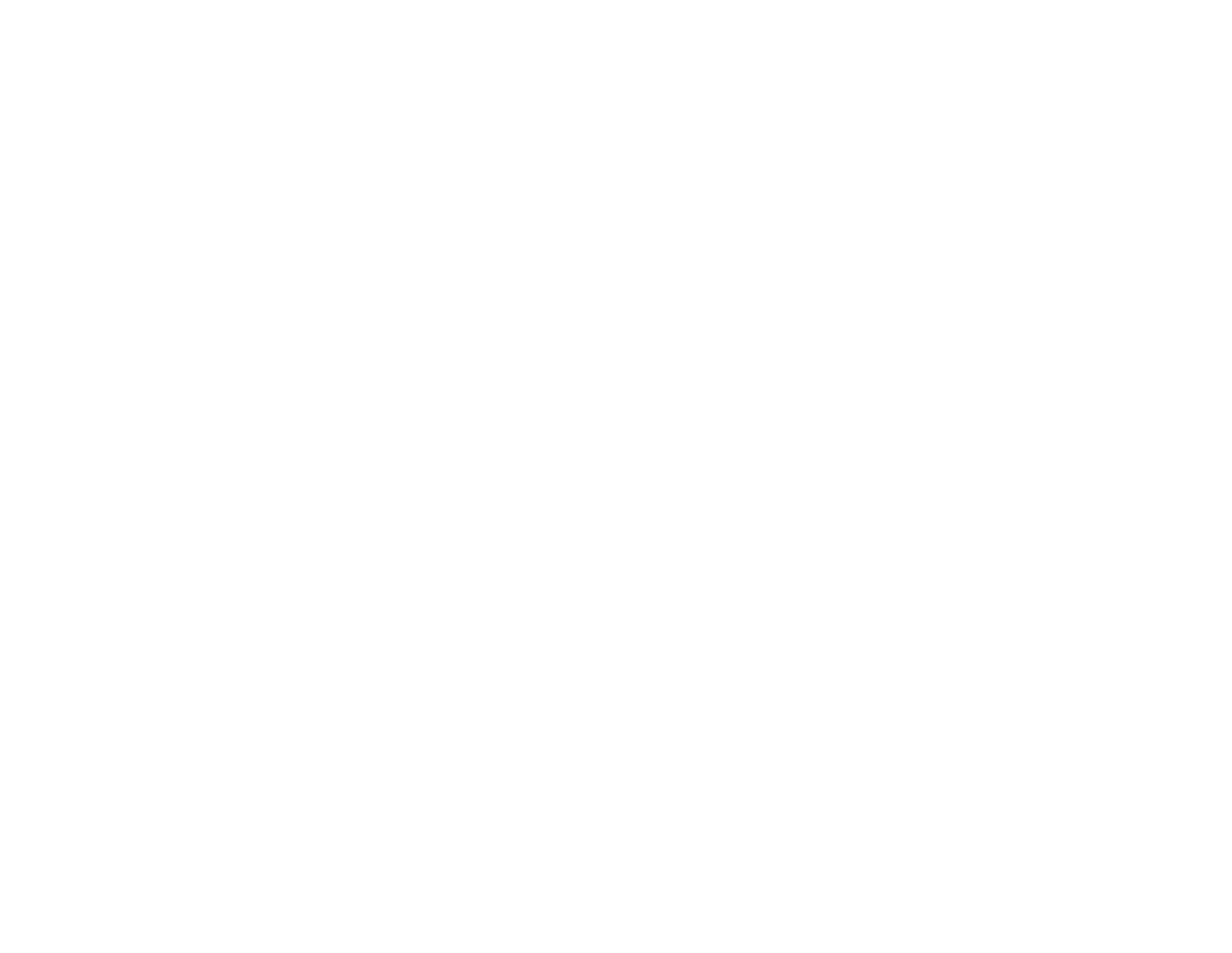The information contained in this document is subject to change. Please do not hesitate to contact Research at the Aboriginal Healing Foundation if our data contain factual errors or if you know of other funding sources for healing activities that are not listed.

> Aboriginal Healing Foundation 75 Albert Street, Suite 801, Ottawa, Ontario K1P 5E7 Phone: (613) 237-4441 Toll-free: (888) 725-8886 Fax: (613) 237-4442 Email: research@ahf.ca Website: www.ahf.ca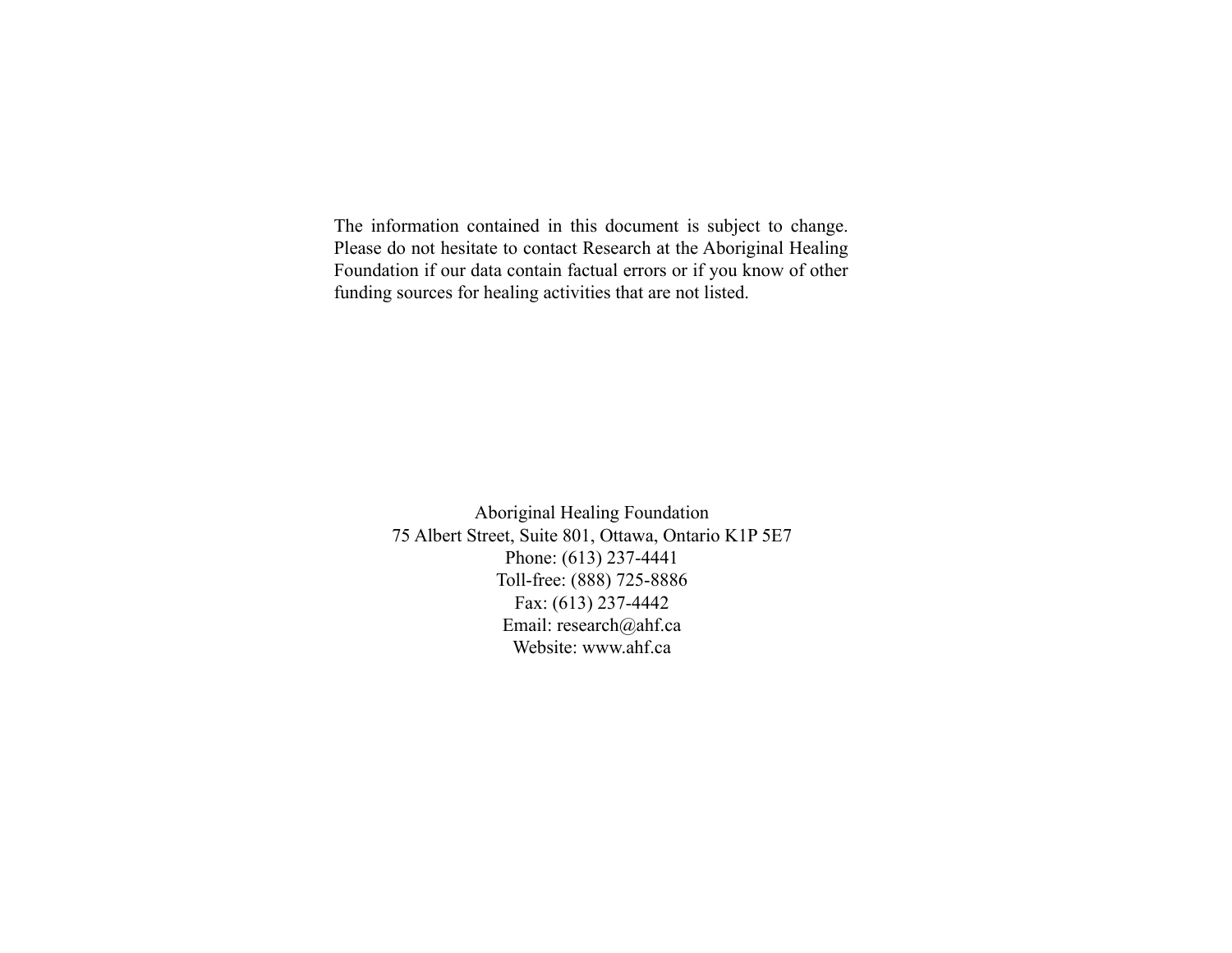#### **Table of Contents**

| Provincial and Territorial Governments and Organizations21 |  |
|------------------------------------------------------------|--|
|                                                            |  |
|                                                            |  |
|                                                            |  |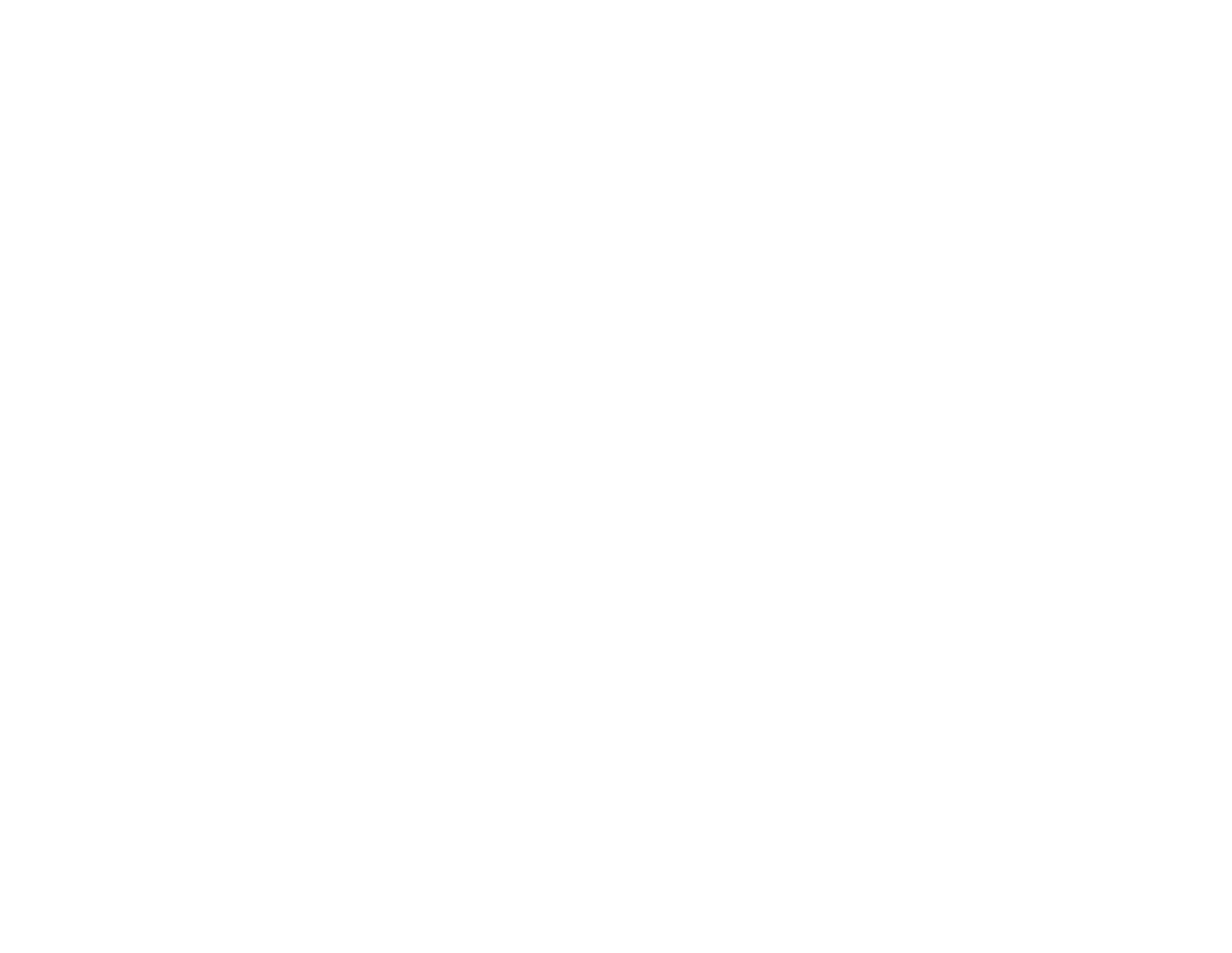#### **Funding Categories**

- 1. Métis, Inuit, First Nation, non-Status
- 2. Youth, men, women, gay or lesbian, incarcerated, Elders
- 3. Urban, rural or remote
- 4. North, east, west
- 5. Community services
- 6. Conferences/gatherings
- 7. Performing arts
- 8. Health centre (centralized residential care)
- 9. Camp/retreat (away from the community in a rural setting)
- 10. Day program in the community
- 11. Healing circles
- 12. Materials development
- 13. Research/knowledge-building/planning
- 14. Traditional activities
- 15. Parenting skills
- 16. Professional training courses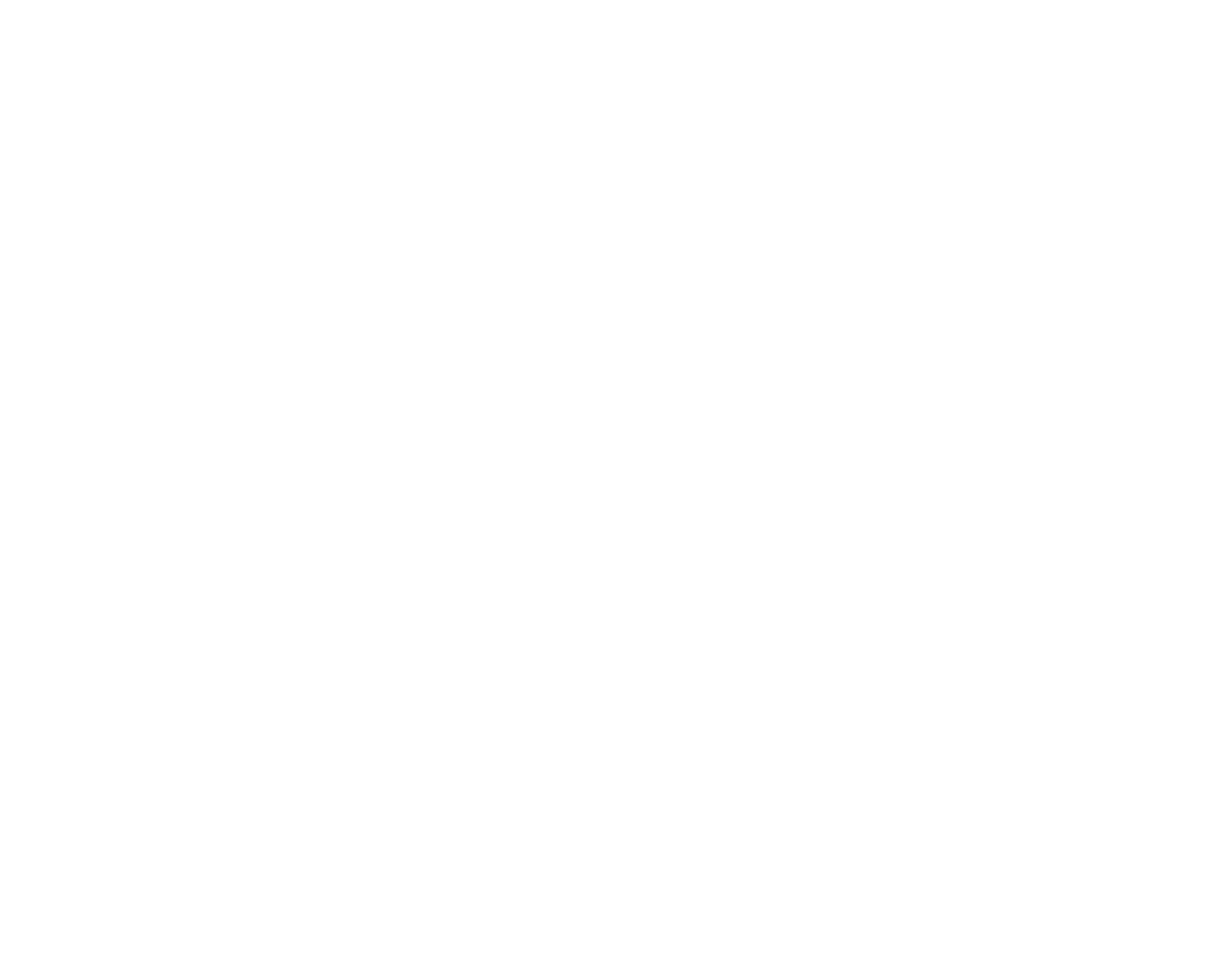| <b>Funding Agency</b>                                                                                                                                                                                                                                                                                                                                                  | Organization<br><b>Background</b>                                                                                                                            | <b>Funding Programs</b>                                                                                                                                                                                                                                                                  | <b>Funding</b><br><b>Categories</b> |
|------------------------------------------------------------------------------------------------------------------------------------------------------------------------------------------------------------------------------------------------------------------------------------------------------------------------------------------------------------------------|--------------------------------------------------------------------------------------------------------------------------------------------------------------|------------------------------------------------------------------------------------------------------------------------------------------------------------------------------------------------------------------------------------------------------------------------------------------|-------------------------------------|
| Division of Childhood and Adolescence Health Canada<br>1909C2, Tunney's Pasture<br>Ottawa, ON K1A 1B4<br>phone: (613) 952-1220<br>fax: $(613)$ 952-1556<br>email: DCA_public_inquiries@phac-aspc.gc.ca<br>website: www.phac-aspc.gc.ca/dca-dea/index-eng.php                                                                                                           | Various regional<br>funding provided.<br>Programs funded<br>are: healthy babies,<br>parenting, mental<br>health, child<br>development, and<br>solvent abuse. | The program is developed<br>for individuals and agencies<br>working with at-risk families,<br>parents with children 0-5yrs. The<br>objective is to support, strengthen<br>families, create healthier<br>environments, self-esteem, and<br>provide alternatives to abusive<br>behaviours. | 1, 5, 10, 15,<br>16                 |
| Nobody's Perfect Program National Office<br>Population and Public Health Branch<br>Division of Childhood and Adolescence<br>Jeanne Mance Building<br>1909C2 Tunney's Pasture<br>Ottawa, ON K1A 0K9<br>phone: (613) 952-1220<br>fax: (613) 952-1556<br>email: DCA_public_inquiries@phac-aspc.gc.ca<br>website: www.phac-aspc.gc.ca/dca-dea/family famille/nobody e.html |                                                                                                                                                              | The program is developed<br>for individuals and agencies<br>working with at-risk families,<br>parents with children 0-5yrs. The<br>objective is to support, strengthen<br>families, create healthier<br>environments, self-esteem, and<br>provide alternatives to abusive<br>behaviours. | 1, 5, 10, 15,<br>16                 |
| BC Council for Families Nobody's Perfect Program<br>204-2590 Granville Street<br>Vancouver, BC V6H 3H1<br>phone: (604) 660-0675 or (800) 663-5638<br>fax: (604) 732-4813<br>email: bccf@bccf.bc.ca<br>website: www.bccf.bc.ca/hm/inside.php?sid=76&id=303                                                                                                              |                                                                                                                                                              | The program is developed<br>for individuals and agencies<br>working with at-risk families,<br>parents with children 0-5yrs. The<br>objective is to support, strengthen<br>families, create healthier<br>environments, self-esteem, and<br>provide alternatives to abusive<br>behaviours. | 1, 5, 10, 15,<br>16                 |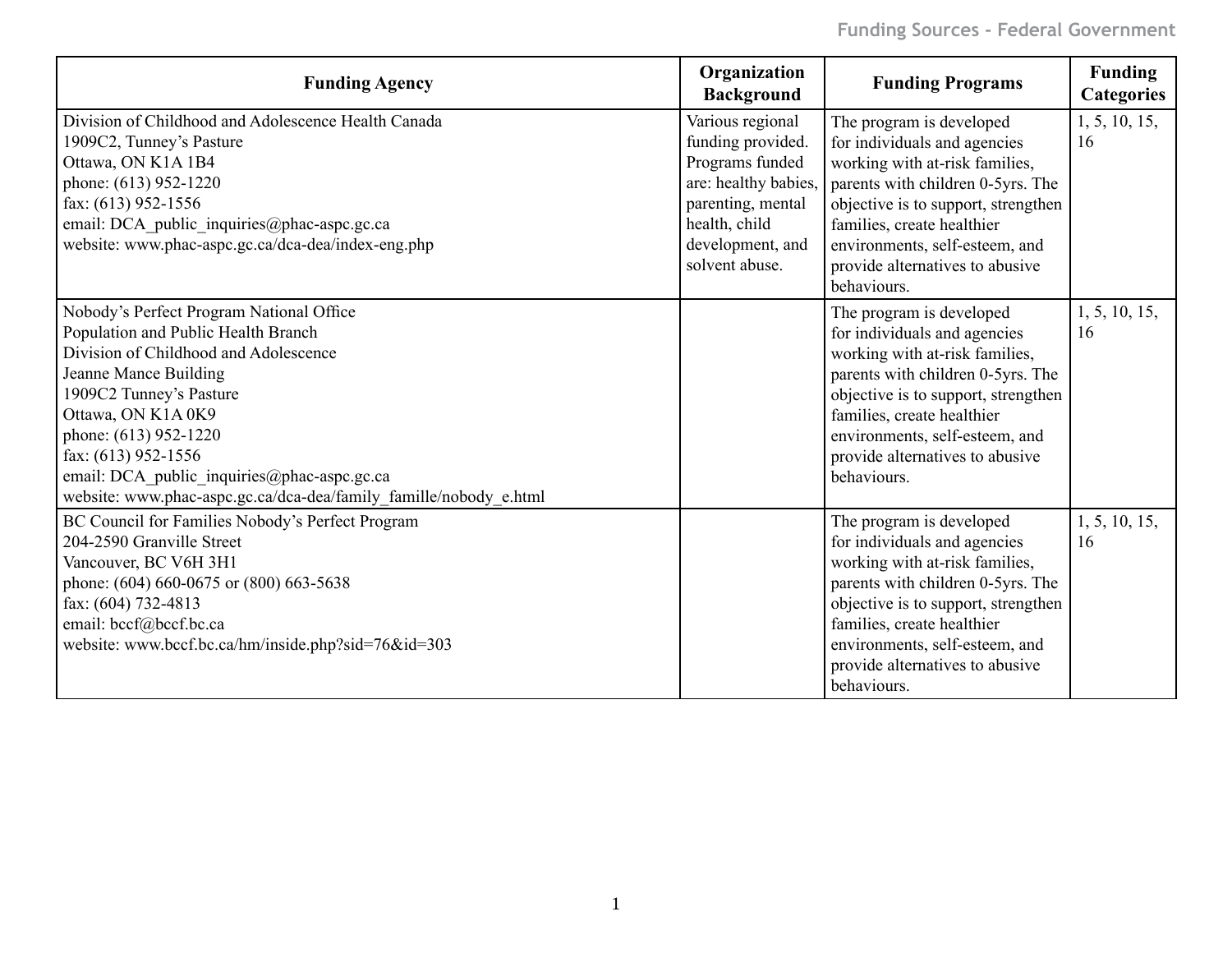| <b>Funding Agency</b>                                                                                                                                                                                                                                        | Organization<br><b>Background</b> | <b>Funding Programs</b>                                                                                                                                                                                                                                                                     | <b>Funding</b><br><b>Categories</b> |
|--------------------------------------------------------------------------------------------------------------------------------------------------------------------------------------------------------------------------------------------------------------|-----------------------------------|---------------------------------------------------------------------------------------------------------------------------------------------------------------------------------------------------------------------------------------------------------------------------------------------|-------------------------------------|
| Many Rivers Counselling and Support Services<br>4071-4th Avenue<br>Whitehorse, YK Y1A 1H3<br>phone: (867) 667-2970<br>fax: (867) 633-3557<br>email: info@manyrivers.yk.ca<br>website: www.manyrivers.yk.ca/nobodysperfect.html                               |                                   | The program is developed<br>for individuals and agencies<br>working with at-risk families,<br>parents with children 0-5yrs.<br>The objective is to support,<br>strengthen families, create<br>healthier environments,<br>self-esteem, and provide<br>alternatives to abusive<br>behaviours. | 1, 5, 10, 15,<br>16                 |
| Nobody's Perfect New Brunswick<br>551 King Street, 2nd Floor<br>PO Box 6000<br>Fredericton, NB E3B 5H1<br>phone: (506) 444-5622<br>fax: (506) 453-2082<br>email: anne.poirier@gnb.ca<br>website: www.phac-aspc.gc.ca/dca-dea/family_famille/np_coord-eng.php |                                   | The program is developed<br>for individuals and agencies<br>working with at-risk families,<br>parents with children 0-5yrs.<br>The objective is to support,<br>strengthen families, create<br>healthier environments,<br>self-esteem, and provide<br>alternatives to abusive<br>behaviours. | 1, 5, 10, 15,<br>16                 |
| Nobody's Perfect Saskatchewan<br>1319 Colony Street<br>Saskatoon, SK S7N 2A1<br>phone: (306) 655-2512<br>fax: (306) 655-2511<br>email: info@preventioninstitute.sk.ca<br>website: www.preventioninstitute.sk.ca/home/Program Areas/Parenting Education       |                                   | The program is developed<br>for individuals and agencies<br>working with at-risk families,<br>parents with children 0-5yrs.<br>The objective is to support,<br>strengthen families, create<br>healthier environments, self-<br>esteem, and provide alternative<br>to abusive behaviours.    | 1, 5, 10, 15,<br>16                 |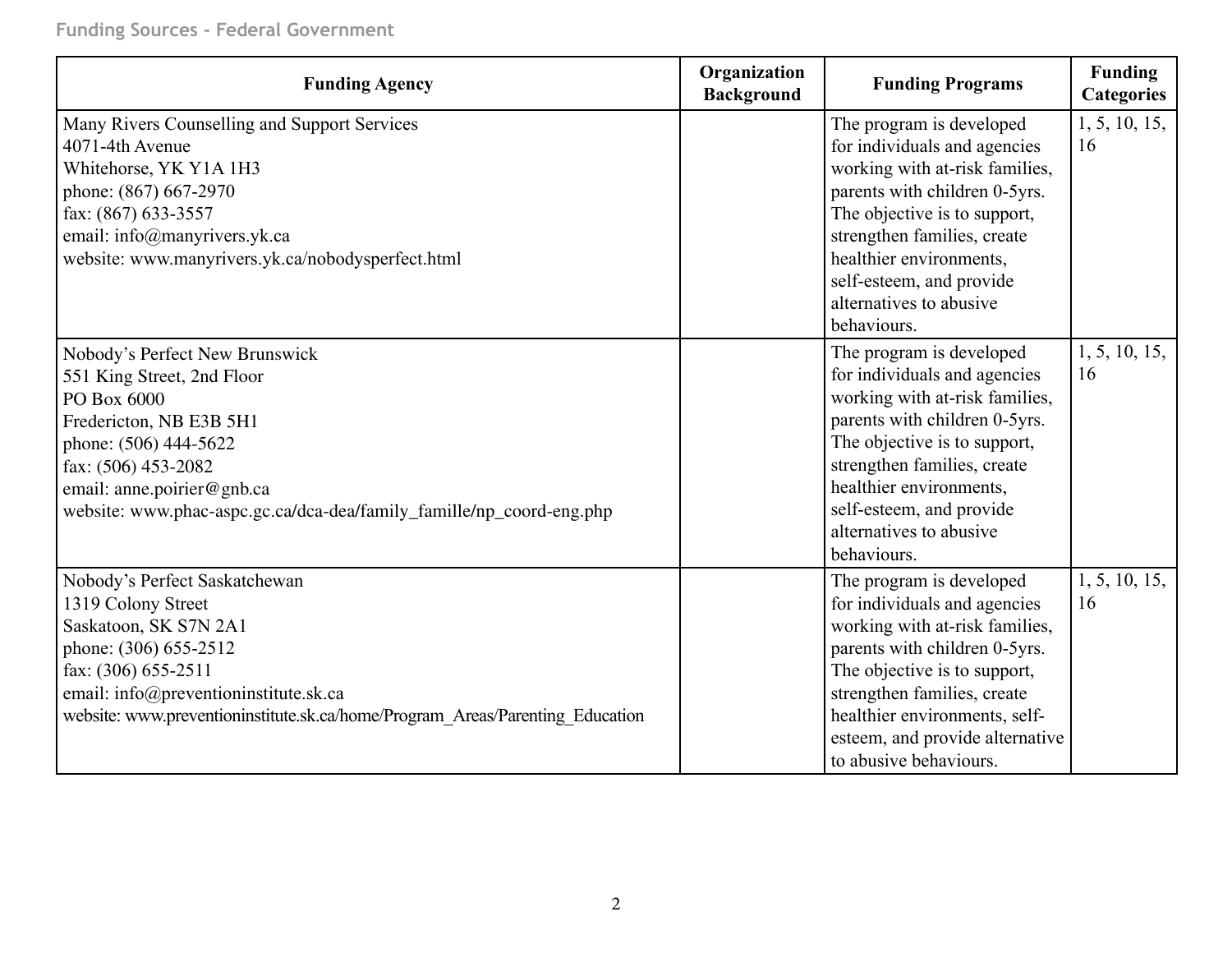| <b>Funding Agency</b>                                                                                                                                                                                                                                       | Organization<br><b>Background</b> | <b>Funding Programs</b>                                                                                                                                                                                                                                                                  | <b>Funding</b><br><b>Categories</b> |
|-------------------------------------------------------------------------------------------------------------------------------------------------------------------------------------------------------------------------------------------------------------|-----------------------------------|------------------------------------------------------------------------------------------------------------------------------------------------------------------------------------------------------------------------------------------------------------------------------------------|-------------------------------------|
| Nobody's Perfect Ontario<br>Timiskaming Brighter Futures<br>6 Tweedsmuir Road<br>Kirkland Lake, ON P2N 1H9<br>phone: (705) 567-5926 or (800) 665-7743<br>fax: (705) 568-8787<br>email: onftc@tcafs.org<br>website: www.timiskamingchildren.org/?root node=3 |                                   | The program is developed<br>for individuals and agencies<br>working with at-risk families,<br>parents with children 0-5yrs.<br>The objective is to support,<br>strengthen families, create<br>healthier environments, self-<br>esteem, and provide alternative<br>to abusive behaviours. | 1, 5, 10, 15,<br>16                 |
| Nobody's Perfect Québec<br>1075 Chemin Ste-Foy<br>Québec, QC G1S 2M1<br>phone: (418) 266-6999<br>fax: (418) 266-4595<br>email: jeanne-mance.dallaire@msss.gouv.qc.ca<br>website: www.phac-aspc.gc.ca/dca-dea/family famille/np coord e.html                 |                                   | The program is developed<br>for individuals and agencies<br>working with at-risk families,<br>parents with children 0-5yrs.<br>The objective is to support,<br>strengthen families, create<br>healthier environments, self-<br>esteem, and provide alternative<br>to abusive behaviours. | 1, 5, 10, 15,<br>16                 |
| Nobody's Perfect Manitoba<br>33 Marion Street<br>Winnipeg, MB R2H OS8<br>phone: (204) 231-3208<br>fax: (204) 231-8213<br>email: carmen@youville.ca<br>website: www.nobodysperfect.ca                                                                        |                                   | The program is developed<br>for individuals and agencies<br>working with at-risk families,<br>parents with children 0-5yrs.<br>The objective is to support,<br>strengthen families, create<br>healthier environments, self-<br>esteem, and provide alternative<br>to abusive behaviours. | 1, 5, 10, 15,<br>16                 |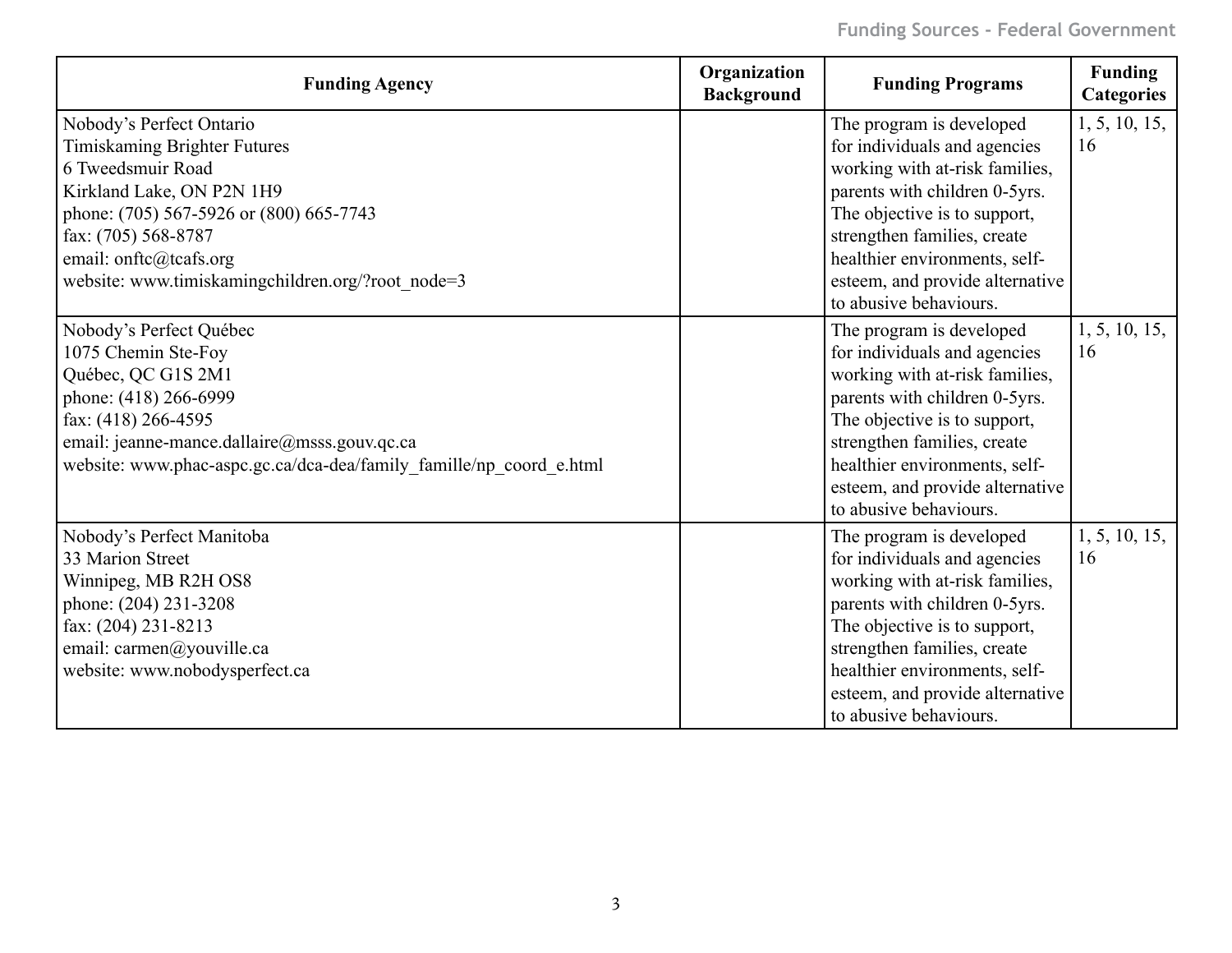| <b>Funding Agency</b>                                                | Organization<br><b>Background</b> | <b>Funding Programs</b>         | <b>Funding</b><br><b>Categories</b> |
|----------------------------------------------------------------------|-----------------------------------|---------------------------------|-------------------------------------|
| Nobody's Perfect Newfoundland                                        |                                   | The program is developed        | 1, 5, 10, 15,                       |
| PO Box 8700                                                          |                                   | for individuals and agencies    | 16                                  |
| Saint John's, NLA1B 4J6                                              |                                   | working with at-risk families,  |                                     |
| phone: (709) 729-5554                                                |                                   | parents with children 0-5yrs.   |                                     |
| fax: (709) 729-6382                                                  |                                   | The objective is to support,    |                                     |
| email: drandell@gov.nl.ca                                            |                                   | strengthen families, create     |                                     |
| website: www.phac-aspc.gc.ca/dca-dea/family famille/np coord-eng.php |                                   | healthier environments, self-   |                                     |
|                                                                      |                                   | esteem, and provide alternative |                                     |
|                                                                      |                                   | to abusive behaviours.          |                                     |
| Nobody's Perfect, Nova Scotia Department of Community Services       |                                   | The program is developed        | 1, 5, 10, 15,                       |
| Nelson Place, 5th Floor                                              |                                   | for individuals and agencies    | 16                                  |
| 5675 Spring Garden Road                                              |                                   | working with at-risk families,  |                                     |
| Halifax, NS B3J 2T7                                                  |                                   | parents with children 0-5yrs.   |                                     |
| phone: (902) 424-3787                                                |                                   | The objective is to support,    |                                     |
| fax: (902) 424-0708                                                  |                                   | strengthen families, create     |                                     |
| email: downeynm@gov.ns.ca                                            |                                   | healthier environments,         |                                     |
| website: www.phac-aspc.gc.ca/dca-dea/family famille/np coord-eng.php |                                   | self-esteem, and provide        |                                     |
|                                                                      |                                   | alternatives to abusive         |                                     |
|                                                                      |                                   | behaviours.                     |                                     |
| Provincial Program Consultant                                        |                                   | The program is developed        | 1, 5, 10, 15,                       |
| Early Childhood and School-based Services                            |                                   | for individuals and agencies    | 16                                  |
| Family and Community Services                                        |                                   | working with at-risk families,  |                                     |
| 551 King Street, 2nd Floor                                           |                                   | parents with children 0-5yrs.   |                                     |
| PO Box 6000                                                          |                                   | The objective is to support,    |                                     |
| Fredericton, NB E3B 5H1                                              |                                   | strengthen families, create     |                                     |
| phone: (506) 444-5622                                                |                                   | healthier environments,         |                                     |
| fax: (506) 453-2082                                                  |                                   | self-esteem, and provide        |                                     |
| email: anne.poirier@gnb.ca                                           |                                   | alternatives to abusive         |                                     |
| website: www.phac-aspc.gc.ca/dca-dea/family famille/np coord-eng.php |                                   | behaviours.                     |                                     |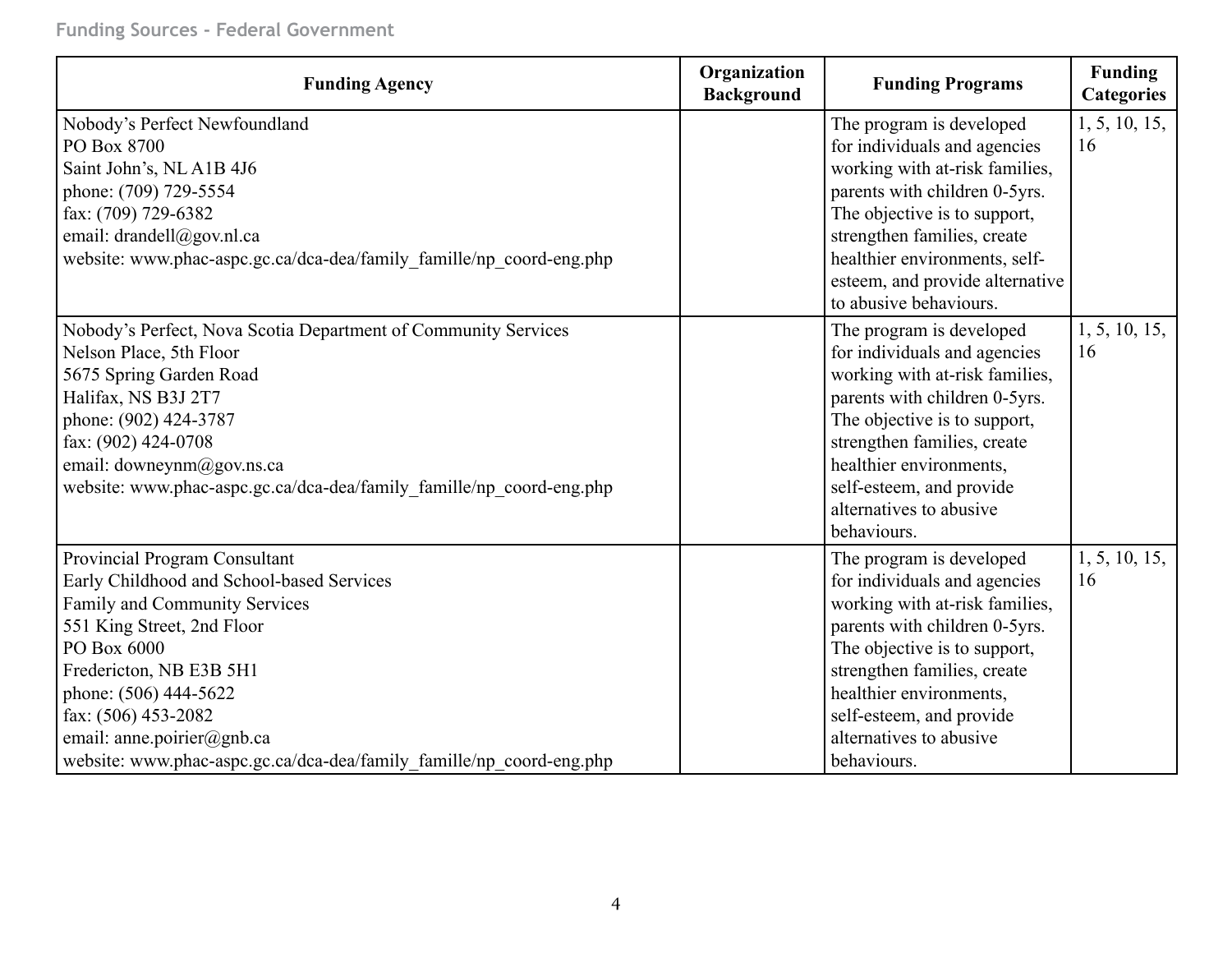| <b>Funding Agency</b>                                                                                                                                                                                                                                                                                                                                                                      | Organization<br><b>Background</b>                                       | <b>Funding Programs</b>                                                                                                                                                                                                                                                                     | <b>Funding</b><br><b>Categories</b> |
|--------------------------------------------------------------------------------------------------------------------------------------------------------------------------------------------------------------------------------------------------------------------------------------------------------------------------------------------------------------------------------------------|-------------------------------------------------------------------------|---------------------------------------------------------------------------------------------------------------------------------------------------------------------------------------------------------------------------------------------------------------------------------------------|-------------------------------------|
| Program Consultant, Youth and Family Programs<br>Dept. of Health and Community Services<br>PO Box 8700<br>Saint John's, NLA1B 4J6<br>phone: (709) 729-5554<br>fax: (709) 729-6382<br>email: drandell@gov.nl.ca<br>website: www.phac-aspc.gc.ca/dca-dea/family_famille/np_coord-eng.php                                                                                                     |                                                                         | The program is developed<br>for individuals and agencies<br>working with at-risk families,<br>parents with children 0-5yrs.<br>The objective is to support,<br>strengthen families, create<br>healthier environments,<br>self-esteem, and provide<br>alternatives to abusive<br>behaviours. | 1, 5, 10, 15,<br>16                 |
| Health Canada Community Action Program for Children (CAPC), Community<br>Based Program Section Childhood and Youth Division<br>9th Floor, Jeanne Mance Building<br>Tunney's Pasture AL 1909C2<br>Ottawa, ON K1A 1B4<br>phone: (613) 957-8502<br>fax: (613) 941-5492<br>email: DCA_public_inquiries@phac-aspc.gc.ca<br>website: www.phac-aspc.gc.ca/dca-dea/family_famille/np_coord-eng.php | Services<br>incorporate<br>education and<br>intervention<br>activities. | The program is developed<br>for individuals and agencies<br>working with at-risk families,<br>parents with children 0-5yrs.<br>The objective is to support,<br>strengthen families, create<br>healthier environments,<br>self-esteem, and provide<br>alternatives to abusive<br>behaviours. | 1, 5, 10, 15,<br>16                 |
| <b>Atlantic Regional Office</b><br>Suite 1525, 15th Floor<br>Maritime Centre<br>1505 Barrington Street<br>Halifax, NS B3J 3Y6<br>phone: (902) 426-2700<br>fax: (902) 426-9689<br>email: atlantic-atlantique@phac-aspc.gc.ca<br>website: www.phac-aspc.gc.ca/dca-dea/family famille/np coord-eng.php                                                                                        | Services<br>incorporate<br>education and<br>intervention<br>activities. | Program delivered through<br>Health Canada regional<br>offices; funds community<br>groups to establish and<br>deliver services that address<br>developmental needs of at-risk<br>children 0-5yrs. Community<br>action focuses on prevention.                                                | 1, 5, 10, 15,<br>16                 |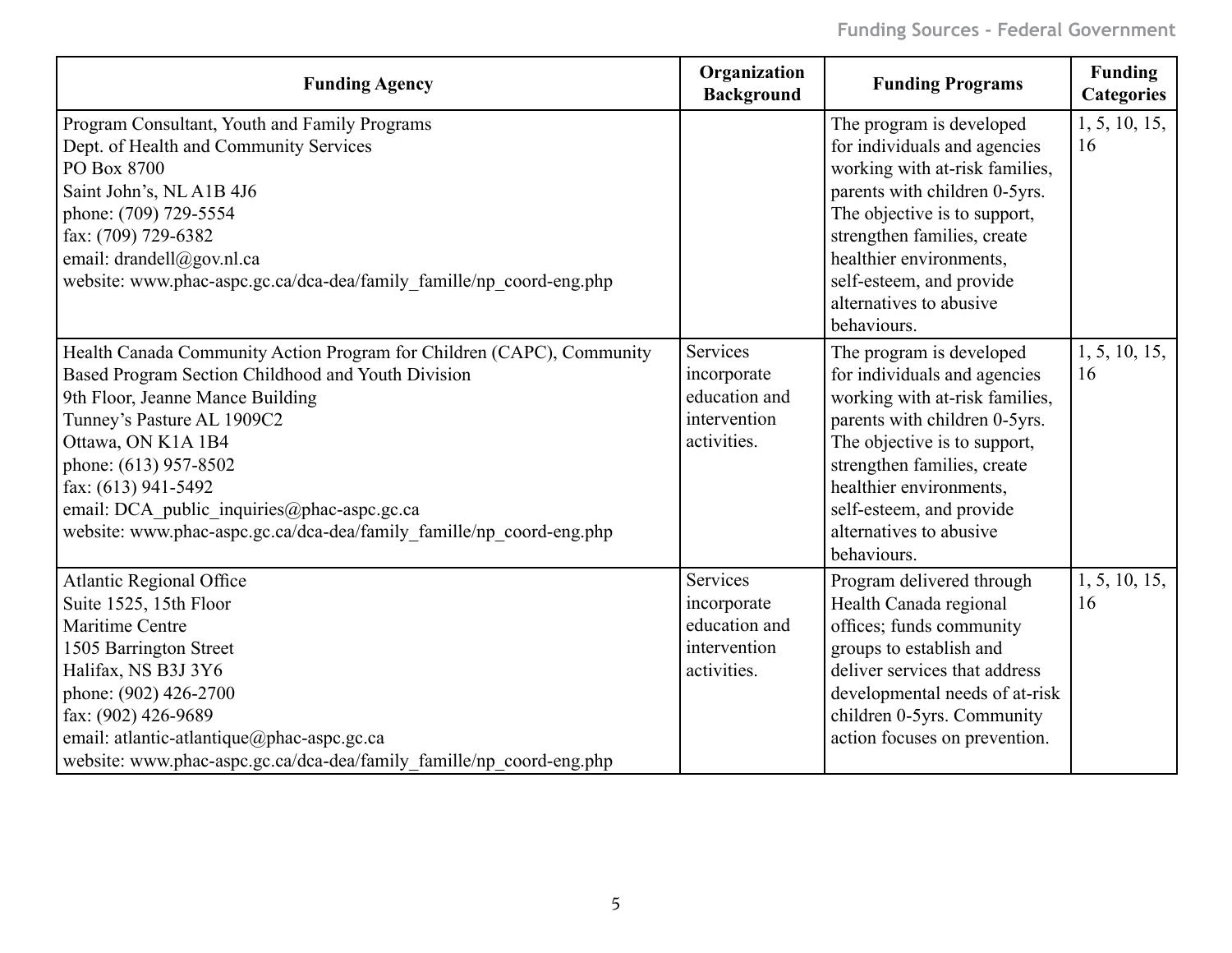| <b>Funding Agency</b>                                                                                                                                                                                                                                                                                                   | Organization<br><b>Background</b>                                       | <b>Funding Programs</b>                                                                                                                                                                                                                      | <b>Funding</b><br><b>Categories</b> |
|-------------------------------------------------------------------------------------------------------------------------------------------------------------------------------------------------------------------------------------------------------------------------------------------------------------------------|-------------------------------------------------------------------------|----------------------------------------------------------------------------------------------------------------------------------------------------------------------------------------------------------------------------------------------|-------------------------------------|
| Quebec<br>Public Health Agency of Canada<br>Guy Favreau Complex<br>East Tower, Suite 212<br>200 René Levesque Boulevard West<br>Montréal, QC H2Z 1X4<br>phone: (514) 283-1046<br>fax: (514) 283-3309<br>email: PACE-PCNP_Quebec@phac-aspc.gc.ca<br>website: www.phac-aspc.gc.ca/dca-dea/family famille/np coord-eng.php | Services<br>incorporate<br>education and<br>intervention<br>activities. | Program delivered through<br>Health Canada regional<br>offices; funds community<br>groups to establish and<br>deliver services that address<br>developmental needs of at-risk<br>children 0-5yrs. Community<br>action focuses on prevention. | 1, 5, 10, 15,<br>16                 |
| Ontario/Nunavut<br>Public Health Agency of Canada<br>180 Queen Street West, 11th Floor<br>Toronto, ON M5V 3L7<br>phone: (416) 973-0002<br>fax: (416) 973-0009<br>email: PACE-PCNP_ON@phac-aspc.gc.ca<br>website: www.phac-aspc.gc.ca/dca-dea/family_famille/np_coord-eng.php                                            | Services<br>incorporate<br>education and<br>intervention<br>activities. | Program delivered through<br>Health Canada regional<br>offices; funds community<br>groups to establish and<br>deliver services that address<br>developmental needs of at-risk<br>children 0-5yrs. Community<br>action focuses on prevention. | 1, 5, 10, 15,<br>16                 |
| Manitoba/Saskatchewan<br>Public Health Agency of Canada<br>1015 Arlington Street<br>Winnipeg, MB R3E 3R2<br>phone: (204) 789-2000<br>fax: (204) 789-7878<br>website: www.phac-aspc.gc.ca/dca-dea/family_famille/np_coord-eng.php                                                                                        | Services<br>incorporate<br>education and<br>intervention<br>activities. | Program delivered through<br>Health Canada regional<br>offices; funds community<br>groups to establish and<br>deliver services that address<br>developmental needs of at-risk<br>children 0-5yrs. Community<br>action focuses on prevention. | 1, 5, 10, 15,<br>16                 |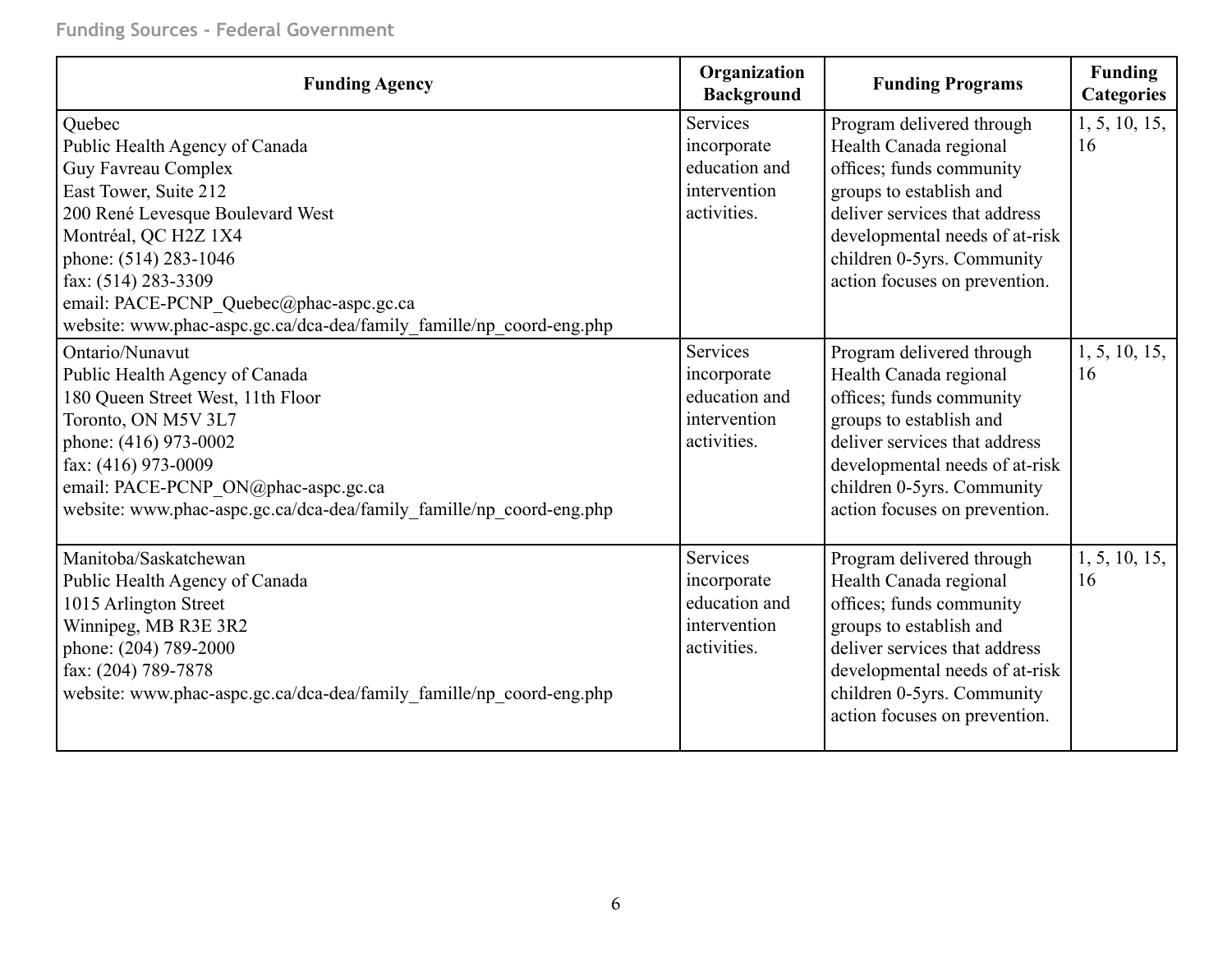| <b>Funding Agency</b>                                                                                                                                                                                                                                                                       | Organization<br><b>Background</b>                                              | <b>Funding Programs</b>                                                                                                                                                                                                                      | <b>Funding</b><br><b>Categories</b> |
|---------------------------------------------------------------------------------------------------------------------------------------------------------------------------------------------------------------------------------------------------------------------------------------------|--------------------------------------------------------------------------------|----------------------------------------------------------------------------------------------------------------------------------------------------------------------------------------------------------------------------------------------|-------------------------------------|
| Northern Secretariat<br>Public Health Agency of Canada<br>60 Queen Street, Suite 1400<br>Ottawa, ON K1A 0K9<br>phone: (888) 332-9222<br>fax: (800) 949-2718<br>email: NS-CAPC-CPNP_PPHB@phac-aspc.gc.ca<br>website: www.phac-aspc.gc.ca/dca-dea/programs-mes/contact-bureaux e.html         | <b>Services</b><br>incorporate<br>education and<br>intervention<br>activities. | Program delivered through<br>Health Canada regional<br>offices; funds community<br>groups to establish and<br>deliver services that address<br>developmental needs of at-risk<br>children 0-5yrs. Community<br>action focuses on prevention. | 1, 5, 10, 15,<br>16                 |
| Alberta<br>Public Health Agency of Canada<br>815 - 9700 Jasper Avenue<br>Edmonton, AB T5J 4C3<br>phone: (780) 495-2754<br>fax: (780) 495-7842<br>email: ab_nwt@phac-aspc.gc.ca<br>website: www.phac-aspc.gc.ca/dca-dea/programs-mes/contact-bureaux e.html                                  | <b>Services</b><br>incorporate<br>education and<br>intervention<br>activities. | Program delivered through<br>Health Canada regional<br>offices; funds community<br>groups to establish and<br>deliver services that address<br>developmental needs of at-risk<br>children 0-5yrs. Community<br>action focuses on prevention. | 1, 5, 10, 15,<br>16                 |
| <b>British Columbia</b><br>Public Health Agency of Canada<br>757 West Hastings Street, Suite 440<br>Vancouver, BC V6C 1A1<br>phone: (604) 666-2729<br>fax: (604) 666-8986<br>email: children_BC@phac-aspc.gc.ca<br>website: www.phac-aspc.gc.ca/dca-dea/programs-mes/contact-bureaux e.html | Services<br>incorporate<br>education and<br>intervention<br>activities.        | Program delivered through<br>Health Canada regional<br>offices; funds community<br>groups to establish and<br>deliver services that address<br>developmental needs of at-risk<br>children 0-5yrs. Community<br>action focuses on prevention. | 1, 5, 10, 15,<br>16                 |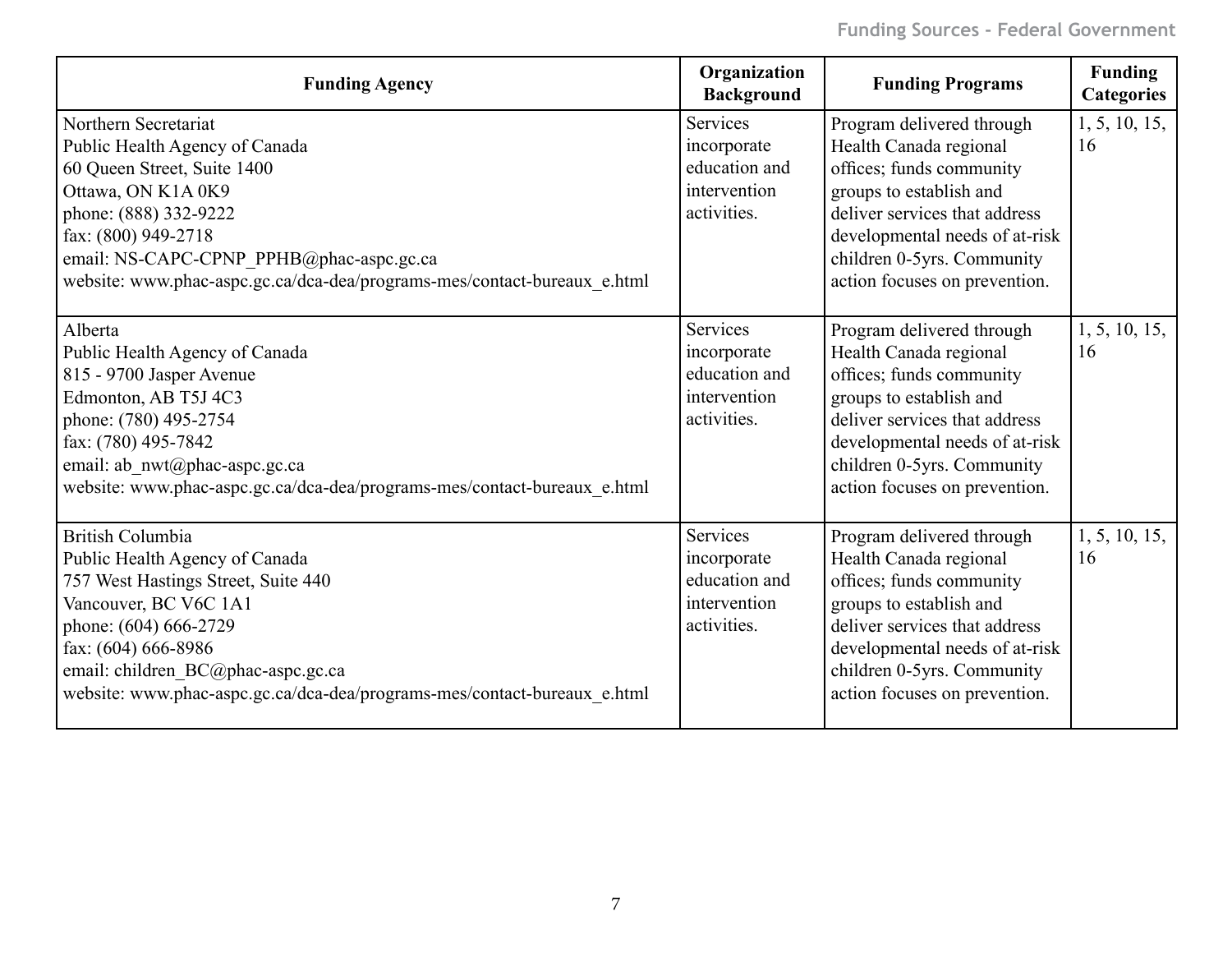| <b>Funding Agency</b>                                                                                                                                                                                                                                                                                                                 | Organization<br><b>Background</b> | <b>Funding Programs</b>                                                                                                                                                                                                | <b>Funding</b><br><b>Categories</b> |
|---------------------------------------------------------------------------------------------------------------------------------------------------------------------------------------------------------------------------------------------------------------------------------------------------------------------------------------|-----------------------------------|------------------------------------------------------------------------------------------------------------------------------------------------------------------------------------------------------------------------|-------------------------------------|
| Health Canada CPNP (Canadian Prenatal Nutrition Program)<br>9th Floor, Jeanne Mance Building<br>Tunney's Pasture, AL 10909C2<br>Ottawa, ON K1A 1B4<br>phone: (613) 952-1220<br>fax: (613) 952-5955<br>website: www.phac-aspc.gc.ca/dca-dea/programs-mes/cpnp_main-eng.php                                                             |                                   | The program provides the<br>resources for community-<br>based groups to offer support<br>to pregnant women such<br>as nutrition knowledge,<br>education, social support,<br>and assistance with access to<br>services. | 1, 3, 5, 10,<br>15, 16              |
| CPNP, Health Canada, NL Regional Office<br>Public Health Agency of Canada<br>John Cabot Building<br>PO Box 1949<br>10 Barter's Hill<br>Saint John's, NL A1C 5R4<br>phone: (709) 772-2880<br>fax: (709) 772-2859<br>email: marys walters@hc-sc.gc.ca<br>website: www.phac-aspc.gc.ca/dca-dea/programs-mes/cpnp_main-eng.php            |                                   | The program provides the<br>resources for community-<br>based groups to offer support<br>to pregnant women such<br>as nutrition knowledge,<br>education, social support,<br>and assistance with access to<br>services. | 1, 3, 5, 10,<br>15, 16              |
| CPNP, Health Canada, NS Regional Office<br>Public Health Agency of Canada<br><b>Maritime Centre</b><br>1505 Barrington Street, Suite 1525<br>Halifax, NS B3J 3Y6<br>phone: (902) 426-2700<br>fax: (902) 426-9689<br>email: atlantic-atlantique@phac-aspc.gc.ca<br>website: www.phac-aspc.gc.ca/dca-dea/programs-mes/cpnp_main-eng.php |                                   | The program provides the<br>resources for community-<br>based groups to offer support<br>to pregnant women such<br>as nutrition knowledge,<br>education, social support,<br>and assistance with access to<br>services. | 1, 3, 5, 10,<br>15, 16              |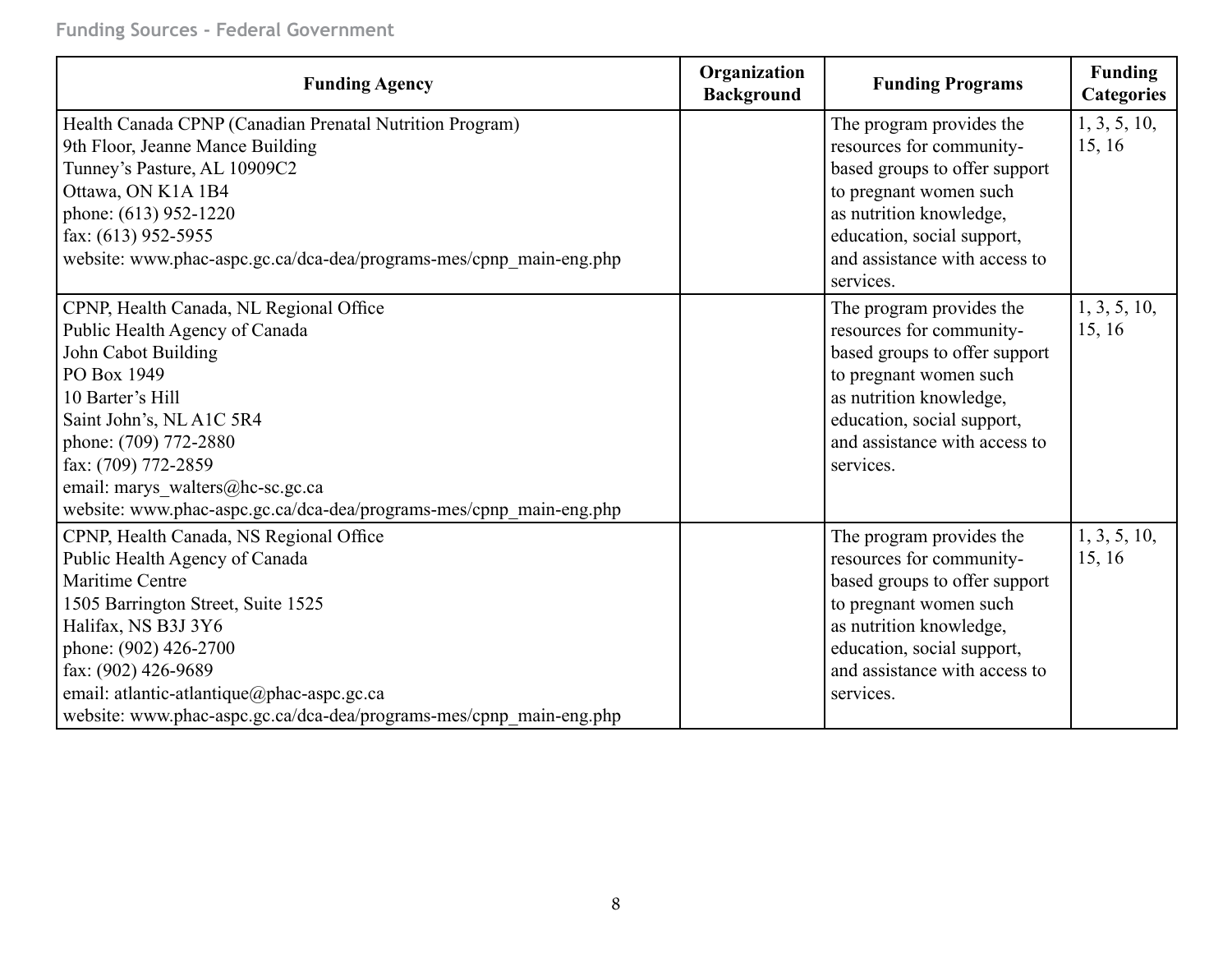| <b>Funding Agency</b>                                               | Organization<br><b>Background</b> | <b>Funding Programs</b>       | <b>Funding</b><br><b>Categories</b> |
|---------------------------------------------------------------------|-----------------------------------|-------------------------------|-------------------------------------|
| CPNP, Health Canada, PE Regional Office                             |                                   | The program provides the      | 1, 3, 5, 10,                        |
| Public Health Agency of Canada                                      |                                   | resources for community-      | 15, 16                              |
| 97 Queen Street, suite 324                                          |                                   | based groups to offer support |                                     |
| Charlottetown, PE C1A 4A9                                           |                                   | to pregnant women such        |                                     |
| phone: (902) 566-7857                                               |                                   | as nutrition knowledge,       |                                     |
| fax: (902) 566-7860                                                 |                                   | education, social support,    |                                     |
| email: karen langevin@phac-aspc.gc.ca                               |                                   | and assistance with access to |                                     |
| website: www.phac-aspc.gc.ca/dca-dea/programs-mes/cpnp_main-eng.php |                                   | services.                     |                                     |
| CPNP, Health Canada, NB Regional Office                             |                                   | The program provides the      | 1, 3, 5, 10,                        |
| Public Health Agency of Canada                                      |                                   | resources for community-      | 15, 16                              |
| Government of Canada Building                                       |                                   | based groups to offer support |                                     |
| 10 Highfield Street, 1st Floor,                                     |                                   | to pregnant women such        |                                     |
| Moncton, NB E1C 9V5                                                 |                                   | as nutrition, knowledge,      |                                     |
| phone: (506) 851-2994                                               |                                   | education, social support,    |                                     |
| fax: (506) 851-3197                                                 |                                   | and assistance with access to |                                     |
| email: helene guerette@phac-aspc.gc.ca                              |                                   | services.                     |                                     |
| website:www.phac-aspc.gc.ca/dca-dea/programs-mes/cpnp_main-eng.php  |                                   |                               |                                     |
| CPNP, Health Canada, QC Regional Office                             |                                   | The program provides the      | 1, 3, 5, 10,                        |
| Public Health Agency of Canada                                      |                                   | resources for community-      | 15, 16                              |
| East Tower, Suite 212                                               |                                   | based groups to offer support |                                     |
| 200 West René Levesque Blvd.                                        |                                   | to pregnant women such        |                                     |
| Montréal, QC H2Z 1X4                                                |                                   | as nutrition, knowledge,      |                                     |
| phone: (514) 283-6763                                               |                                   | education, social support,    |                                     |
| fax: (514) 283-3309                                                 |                                   | and assistance with access to |                                     |
| website: www.phac-aspc.gc.ca/dca-dea/programs-mes/cpnp_main-eng.php |                                   | services.                     |                                     |
| CPNP, Health Canada, ON Regional Office                             |                                   | The program provides the      | 1, 3, 5, 10,                        |
| Public Health Agency of Canada                                      |                                   | resources for community-      | 15, 16                              |
| 25 Street Clair Avenue East, 4th Floor                              |                                   | based groups to offer support |                                     |
| Toronto, ON M4T 1M2                                                 |                                   | to pregnant women such        |                                     |
| phone: (416) 973-0008                                               |                                   | as nutrition, knowledge,      |                                     |
| fax: (416) 973-0009                                                 |                                   | education, social support,    |                                     |
| website: www.phac-aspc.gc.ca/dca-dea/programs-mes/cpnp_main-eng.php |                                   | and assistance with access to |                                     |
|                                                                     |                                   | services.                     |                                     |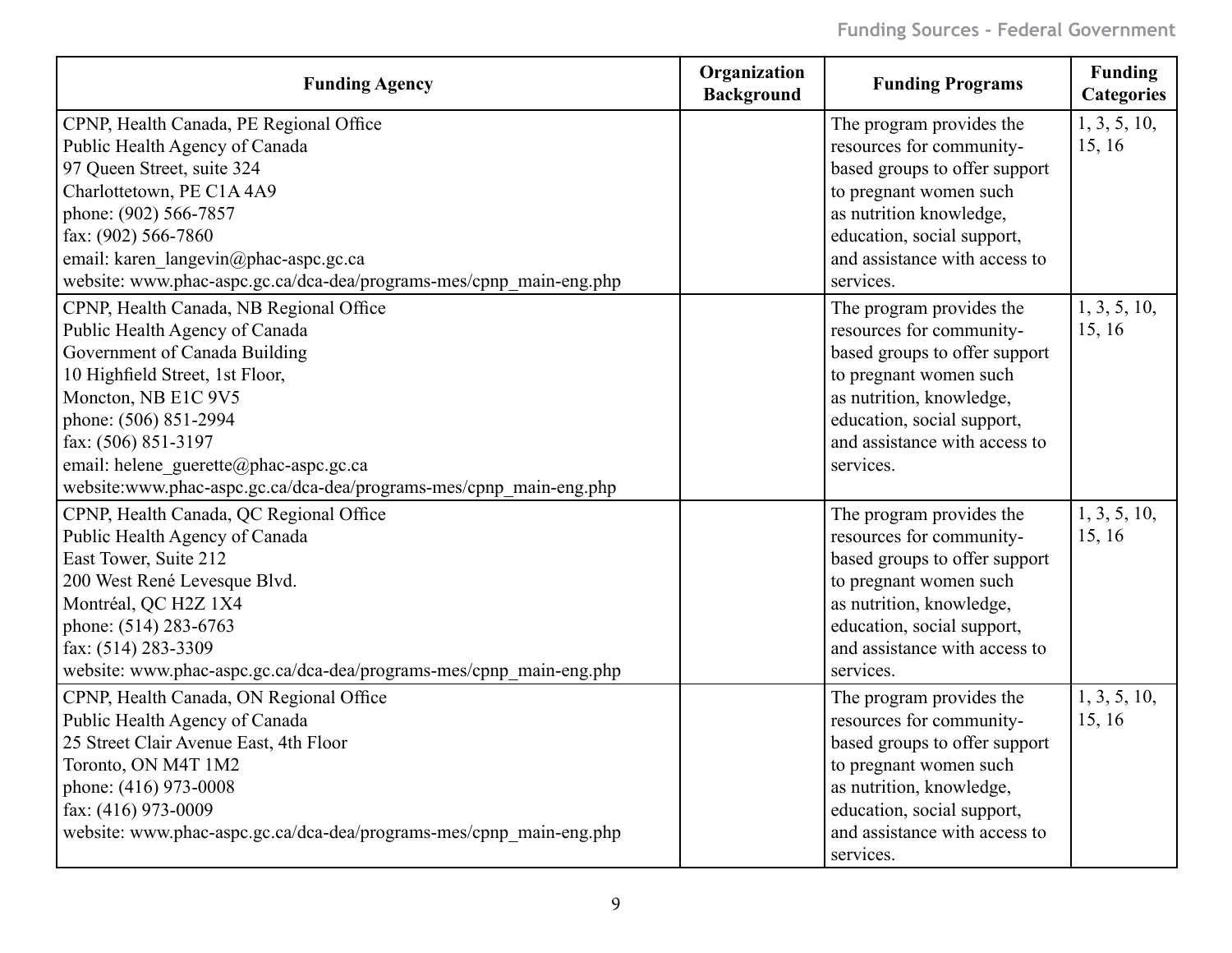| <b>Funding Agency</b>                                               | Organization<br><b>Background</b> | <b>Funding Programs</b>       | <b>Funding</b><br><b>Categories</b> |
|---------------------------------------------------------------------|-----------------------------------|-------------------------------|-------------------------------------|
| CPNP, Health Canada, MB Regional Office                             |                                   | The program provides the      | 1, 3, 5, 10,                        |
| Public Health Agency of Canada                                      |                                   | resources for community-      | 15, 16                              |
| 391 York Avenue, Suite 420                                          |                                   | based groups to offer support |                                     |
| Winnipeg, MB R3C 4W1                                                |                                   | to pregnant women such        |                                     |
| phone: (204) 983-8028                                               |                                   | as nutrition, knowledge,      |                                     |
| fax: (204) 983-8674                                                 |                                   | education, social support,    |                                     |
| website: www.phac-aspc.gc.ca/dca-dea/programs-mes/cpnp_main-eng.php |                                   | and assistance with access to |                                     |
|                                                                     |                                   | services.                     |                                     |
| CPNP, Health Canada, SK Regional Office                             |                                   | The program provides the      | 1, 3, 5, 10,                        |
| Public Health Agency of Canada                                      |                                   | resources for community-      | 15, 16                              |
| 1920 Broad Street, 18th Floor                                       |                                   | based groups to offer support |                                     |
| Regina, SK S4P 3V2                                                  |                                   | to pregnant women such        |                                     |
| phone: (306) 780-8313                                               |                                   | as nutrition, knowledge,      |                                     |
| fax: (306) 780-6207                                                 |                                   | education, social support,    |                                     |
| website: www.phac-aspc.gc.ca/dca-dea/programs-mes/cpnp_main-eng.php |                                   | and assistance with access to |                                     |
|                                                                     |                                   | services.                     |                                     |
| CPNP, Health Canada, AB Regional Office                             |                                   | The program provides the      | 1, 3, 5, 10,                        |
| Public Health Agency of Canada                                      |                                   | resources for community-      | 15, 16                              |
| Harry Hays Building                                                 |                                   | based groups to offer support |                                     |
| PO Box 1236                                                         |                                   | to pregnant women such        |                                     |
| 220-4th Avenue SE, Suite 620                                        |                                   | as nutrition knowledge,       |                                     |
| Calgary, AB T2G 4X3                                                 |                                   | education, social support,    |                                     |
| phone: (403) 292-4969                                               |                                   | and assistance with access to |                                     |
| fax: (403) 292-6696                                                 |                                   | services.                     |                                     |
| website: www.phac-aspc.gc.ca/dca-dea/programs-mes/cpnp_main-eng.php |                                   |                               |                                     |
| CPNP, Health Canada, BC Regional Office                             |                                   | The program provides the      | 1, 3, 5, 10,                        |
| Public Health Agency of Canada                                      |                                   | resources for community-      | 15, 16                              |
| 757 West Hastings Street, Suite 440                                 |                                   | based groups to offer support |                                     |
| Vancouver, BC V1C 1A1                                               |                                   | to pregnant women such        |                                     |
| phone: (604) 666-9192                                               |                                   | as nutrition knowledge,       |                                     |
| fax: (604) 666-8986                                                 |                                   | education, social support,    |                                     |
| website: www.phac-aspc.gc.ca/dca-dea/programs-mes/cpnp_main-eng.php |                                   | and assistance with access to |                                     |
|                                                                     |                                   | services.                     |                                     |
|                                                                     |                                   |                               |                                     |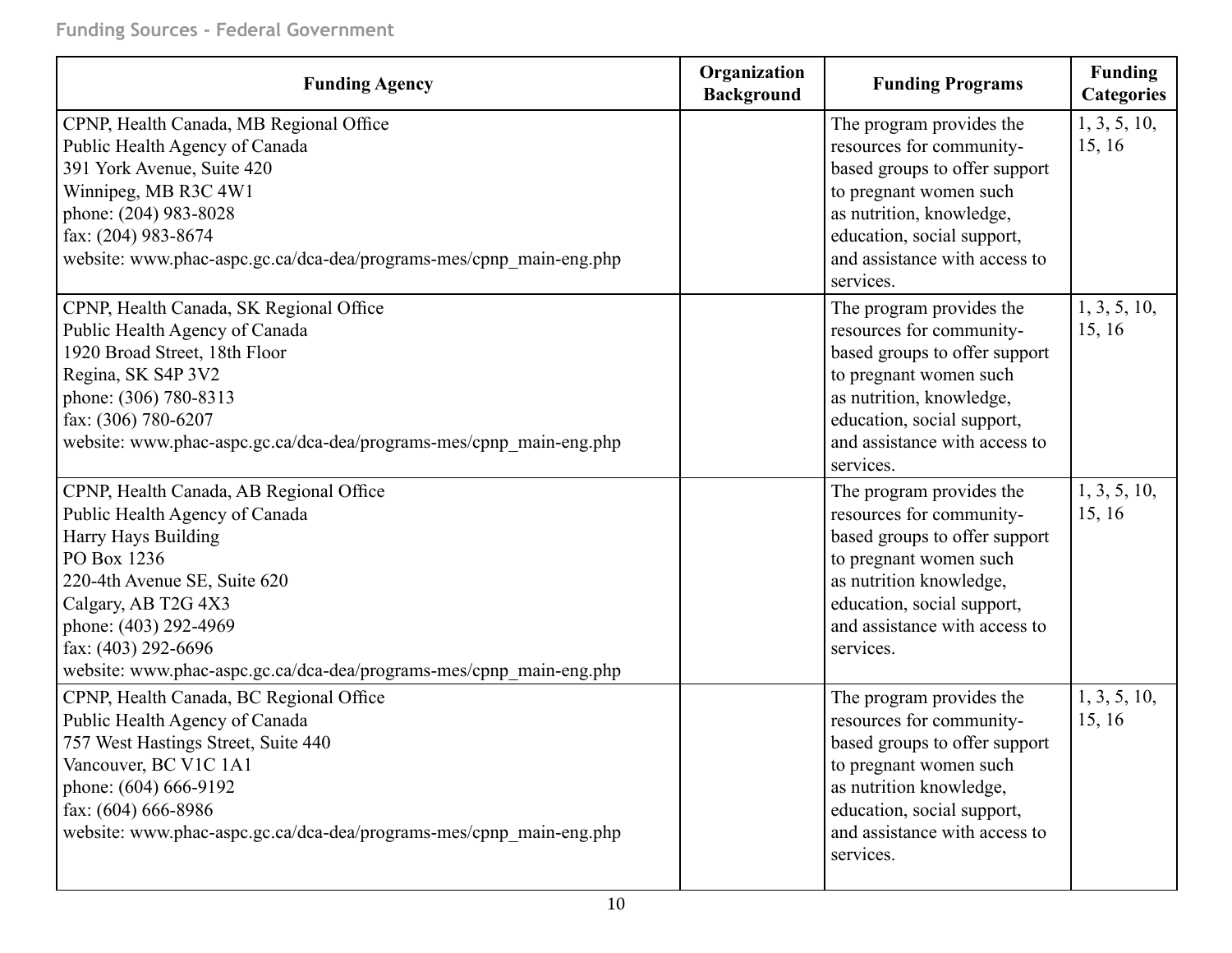| <b>Funding Agency</b>                                                                                                                                                                                                                                                                                          | Organization<br><b>Background</b> | <b>Funding Programs</b>                                                                                                                                                                                                                                       | <b>Funding</b><br><b>Categories</b> |
|----------------------------------------------------------------------------------------------------------------------------------------------------------------------------------------------------------------------------------------------------------------------------------------------------------------|-----------------------------------|---------------------------------------------------------------------------------------------------------------------------------------------------------------------------------------------------------------------------------------------------------------|-------------------------------------|
| CPNP, Health Canada,<br>Yukon Territories Regional Office<br>100-300 Main Street<br>Whitehorse, YT Y1A 2B5<br>phone: (867) 393-6775<br>fax: (867) 393-6772<br>website: www.phac-aspc.gc.ca/dca-dea/programs-mes/cpnp_main-eng.php                                                                              |                                   | The program provides the<br>resources for community-<br>based groups to offer support<br>to pregnant women such<br>as nutrition knowledge,<br>education, social support,<br>and assistance with access to<br>services.                                        | 1, 3, 5, 10,<br>15, 16              |
| CPNP, Health Canada, NT/NU<br>Northern Secretariat<br>60 Queen Street, Suite 1400<br>Ottawa, ON K1A 0K9<br>phone: (888) 332-9222<br>fax: (800) 949-2718<br>website: www.phac-aspc.gc.ca/dca-dea/programs-mes/cpnp_main-eng.php                                                                                 |                                   | The program provides the<br>resources for community-<br>based groups to offer support<br>to pregnant women such<br>as nutrition knowledge,<br>education, social support,<br>and assistance with access to<br>services.                                        | 1, 3, 5, 10,<br>15, 16              |
| HIV/AIDS Policy Co-ordination and Programs Division (National Office)<br>Health Canada<br>PL 0601 A, Building #6, Tunney's Pasture<br>Ottawa, ON K1A 0L2<br>phone: (613) 941-9140<br>fax: (613) 941-2399<br>email: nina_arron@phac-aspc.gc.ca<br>website: www.phac-aspc.gc.ca/aids-sida/about/coorddiv-eng.php |                                   | The National AIDS Strategy<br>has three primary goals:<br>stopping the spread of HIV;<br>searching for effective<br>vaccines, drugs, and therapies;<br>and caring for, treating, and<br>supporting people infected,<br>care givers, families, and<br>friends. | 1, 2, 3, 4, 5,<br>10, 13            |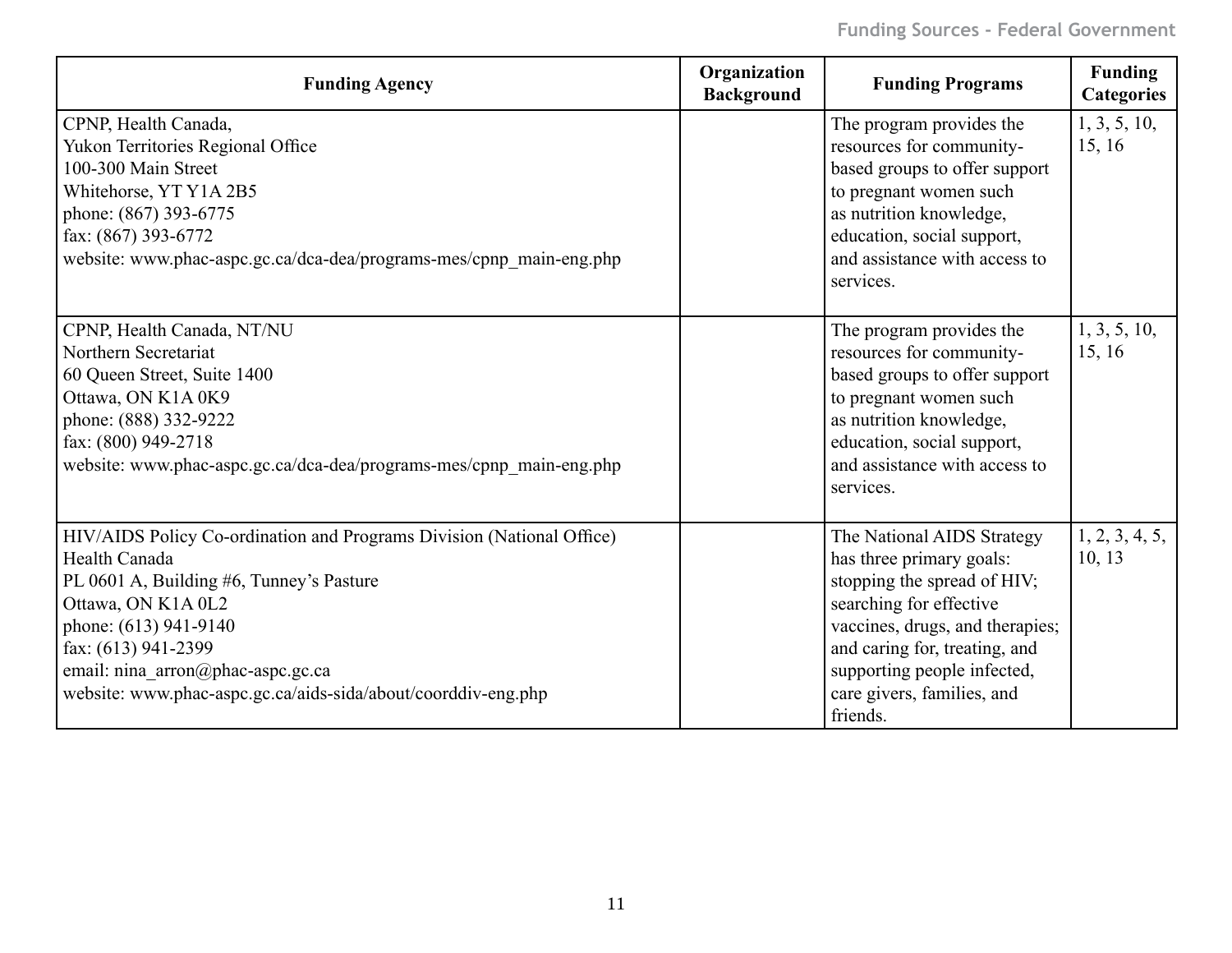| <b>Funding Agency</b>                                                                                                                                                                                                                                                                       | Organization<br><b>Background</b> | <b>Funding Programs</b>                                                                                                                                                                                                                                             | <b>Funding</b><br><b>Categories</b> |
|---------------------------------------------------------------------------------------------------------------------------------------------------------------------------------------------------------------------------------------------------------------------------------------------|-----------------------------------|---------------------------------------------------------------------------------------------------------------------------------------------------------------------------------------------------------------------------------------------------------------------|-------------------------------------|
| Aboriginal Head Start, Health Canada, Atlantic Regional Office<br>1505 Barrington Street, Suite 1802<br>Halifax, NS B3J 3Y6<br>phone: (902) 426-6583<br>fax: (902) 426-8675<br>email: teresa_palliser@hc-sc.gc.ca<br>website: www.phac-aspc.gc.ca/dca-dea/programs-mes/ahs overview-eng.php |                                   | AHS will support the spiritual/<br>emotional/intellectual and<br>physical growth of each<br>Aboriginal child and foster a<br>desire for lifelong learning.<br>Program to apply Aboriginal<br>cultural values and beliefs<br>to all aspects of daily<br>programming. | 1, 3, 4, 5,<br>10, 14, 15           |
| Aboriginal Head Start, Health Canada, QC Regional Office<br>212-200 René Levesque Boulevard West<br>Montreal, QC H2Z 1X4<br>phone: (514) 283-3065<br>fax: (514) 283-3309<br>website: www.phac-aspc.gc.ca/dca-dea/programs-mes/ahs overview-eng.php                                          |                                   | AHS will support the spiritual/<br>emotional/intellectual and<br>physical growth of each<br>Aboriginal child and foster a<br>desire for lifelong learning.<br>Program to apply Aboriginal<br>cultural values and beliefs<br>to all aspects of daily<br>programming. | 1, 3, 4, 5,<br>10, 14, 15           |
| Aboriginal Head Start, Health Canada, ON Regional Office<br>180 Queen Street West<br>Toronto, ON M5V 3L7<br>phone: (416) 954-5988<br>fax: (416) 954-8211<br>website: www.phac-aspc.gc.ca/dca-dea/programs-mes/ahs_overview-eng.php                                                          |                                   | AHS will support the spiritual/<br>emotional/intellectual and<br>physical growth of each<br>Aboriginal child and foster a<br>desire for lifelong learning.<br>Program to apply Aboriginal<br>cultural values and beliefs<br>to all aspects of daily<br>programming. | 1, 3, 4, 5,<br>10, 14, 15           |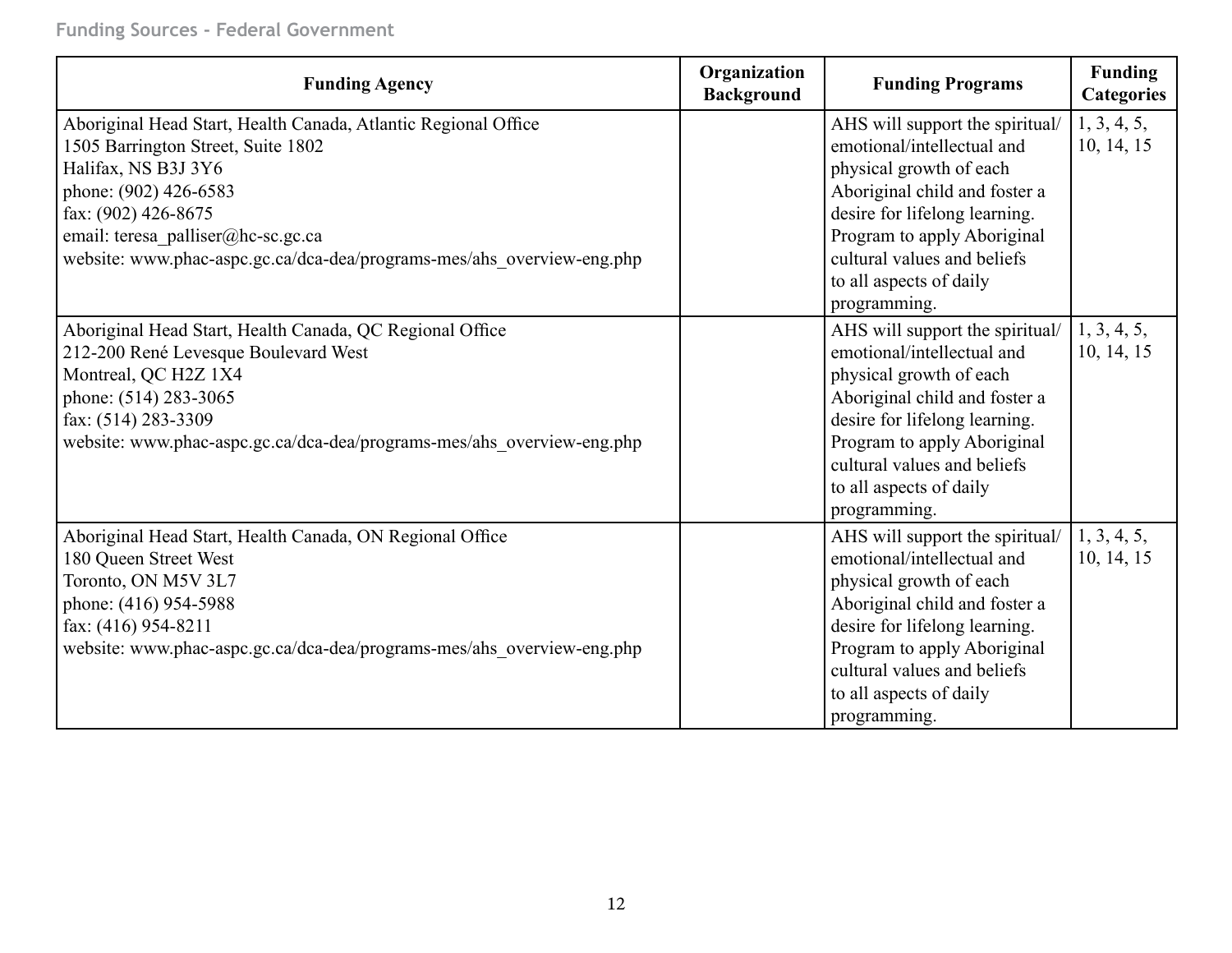| <b>Funding Agency</b>                                                                                                                                                                                                                                      | Organization<br><b>Background</b> | <b>Funding Programs</b>                                                                                                                                                                                                                                             | Funding<br><b>Categories</b> |
|------------------------------------------------------------------------------------------------------------------------------------------------------------------------------------------------------------------------------------------------------------|-----------------------------------|---------------------------------------------------------------------------------------------------------------------------------------------------------------------------------------------------------------------------------------------------------------------|------------------------------|
| Aboriginal Head Start, Health Canada, MB Regional Office<br>391 York Ave, Suite 420<br>Winnipeg, MB R3C 0P4<br>phone: (204) 983-2573 or (204) 984-1434<br>fax: $(204)$ 983-8674<br>website: www.phac-aspc.gc.ca/dca-dea/programs-mes/ahs_overview-eng.php  |                                   | AHS will support the spiritual/<br>emotional/intellectual and<br>physical growth of each<br>Aboriginal child and foster a<br>desire for lifelong learning.<br>Program to apply Aboriginal<br>cultural values and beliefs<br>to all aspects of daily<br>programming. | 1, 3, 4, 5,<br>10, 14, 15    |
| Aboriginal Head Start, Health Canada, SK Regional Office<br>1920 Broad Street, 18 Floor<br>Regina, SK S4P 3V2<br>phone: (306) 780-7650<br>fax: (306) 780-6207<br>website: www.phac-aspc.gc.ca/dca-dea/programs-mes/ahs_overview-eng.php                    |                                   | AHS will support the spiritual/<br>emotional/intellectual and<br>physical growth of each<br>Aboriginal child and foster a<br>desire for lifelong learning.<br>Program to apply Aboriginal<br>cultural values and beliefs<br>to all aspects of daily<br>programming. | 1, 3, 4, 5,<br>10, 14, 15    |
| Aboriginal Head Start, Health Canada, AB Regional Office<br>220-4th Avenue SE, Suite 620<br>PO Box 1236<br>Calgary, AB T2G 4X3<br>phone: (403) 292-5656<br>fax: $(403)$ 292-6696<br>website: www.phac-aspc.gc.ca/dca-dea/programs-mes/ahs_overview-eng.php |                                   | AHS will support the spiritual/<br>emotional/intellectual and<br>physical growth of each<br>Aboriginal child and foster a<br>desire for lifelong learning.<br>Program to apply Aboriginal<br>cultural values and beliefs<br>to all aspects of daily<br>programming. | 1, 3, 4, 5,<br>10, 14, 15    |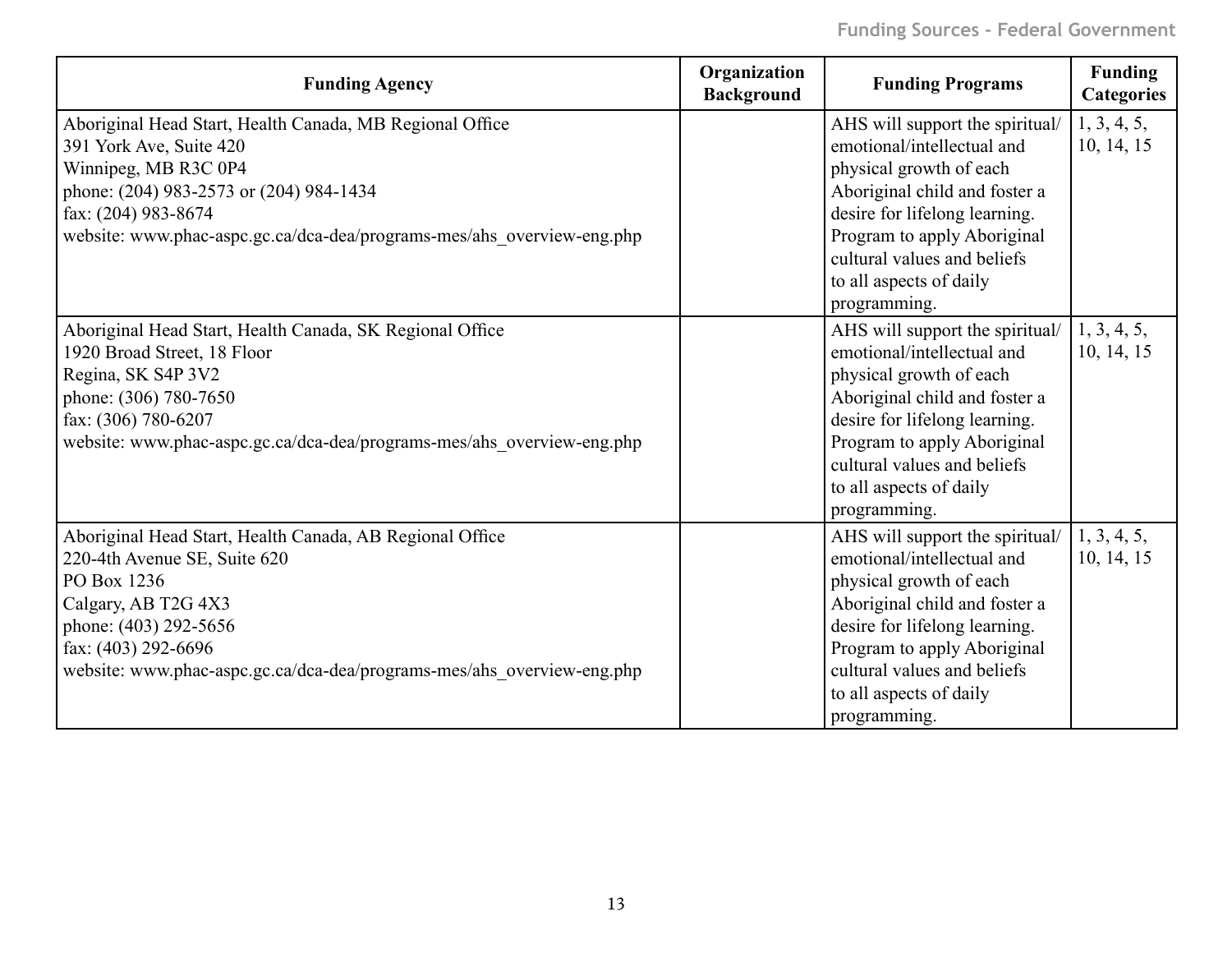| <b>Funding Agency</b>                                                                                                                                                                                                                                                               | Organization<br><b>Background</b> | <b>Funding Programs</b>                                                                                                                                                                                                                                             | <b>Funding</b><br><b>Categories</b> |
|-------------------------------------------------------------------------------------------------------------------------------------------------------------------------------------------------------------------------------------------------------------------------------------|-----------------------------------|---------------------------------------------------------------------------------------------------------------------------------------------------------------------------------------------------------------------------------------------------------------------|-------------------------------------|
| Aboriginal Head Start, Health Canada, BC Regional Office<br>440-757 West Hastings Street<br>Vancouver, BC V6C 1A1<br>phone: (604) 666-4951<br>fax: (604) 666-8986<br>email: christine burgess@hc-sc.gc.ca<br>website: www.phac-aspc.gc.ca/dca-dea/programs-mes/ahs overview-eng.php |                                   | AHS will support the spiritual/<br>emotional/intellectual and<br>physical growth of each<br>Aboriginal child and foster a<br>desire for lifelong learning.<br>Program to apply Aboriginal<br>cultural values and beliefs<br>to all aspects of daily<br>programming. | 1, 3, 4, 5,<br>10, 14, 15           |
| Aboriginal Head Start, Health Canada, Northern Secretariat<br>100-300 Main Street<br>Whitehorse, YT Y1A 2B5<br>phone: (867) 393-6787<br>fax: (867) 393-6774<br>email: tracy cameron@hc-sc.gc.ca<br>website: www.phac-aspc.gc.ca/dca-dea/programs-mes/ahs overview-eng.php           |                                   | AHS will support the spiritual/<br>emotional/intellectual and<br>physical growth of each<br>Aboriginal child and foster a<br>desire for lifelong learning.<br>Program to apply Aboriginal<br>cultural values and beliefs<br>to all aspects of daily<br>programming. | 1, 3, 4, 5,<br>10, 14, 15           |
| Aboriginal Head Start, Health Canada, NT<br>60 Queen Street<br>14th Floor, PL 3914A<br>Ottawa, ON K1Y 5Y7<br>phone: (888) 332-9222<br>fax: (800) 949-2718<br>website: www.phac-aspc.gc.ca/dca-dea/programs-mes/ahs_overview-eng.php                                                 |                                   | AHS will support the spiritual/<br>emotional/intellectual and<br>physical growth of each<br>Aboriginal child and foster a<br>desire for lifelong learning.<br>Program to apply Aboriginal<br>cultural values and beliefs<br>to all aspects of daily<br>programming. | 1, 3, 4, 5,<br>10, 14, 15           |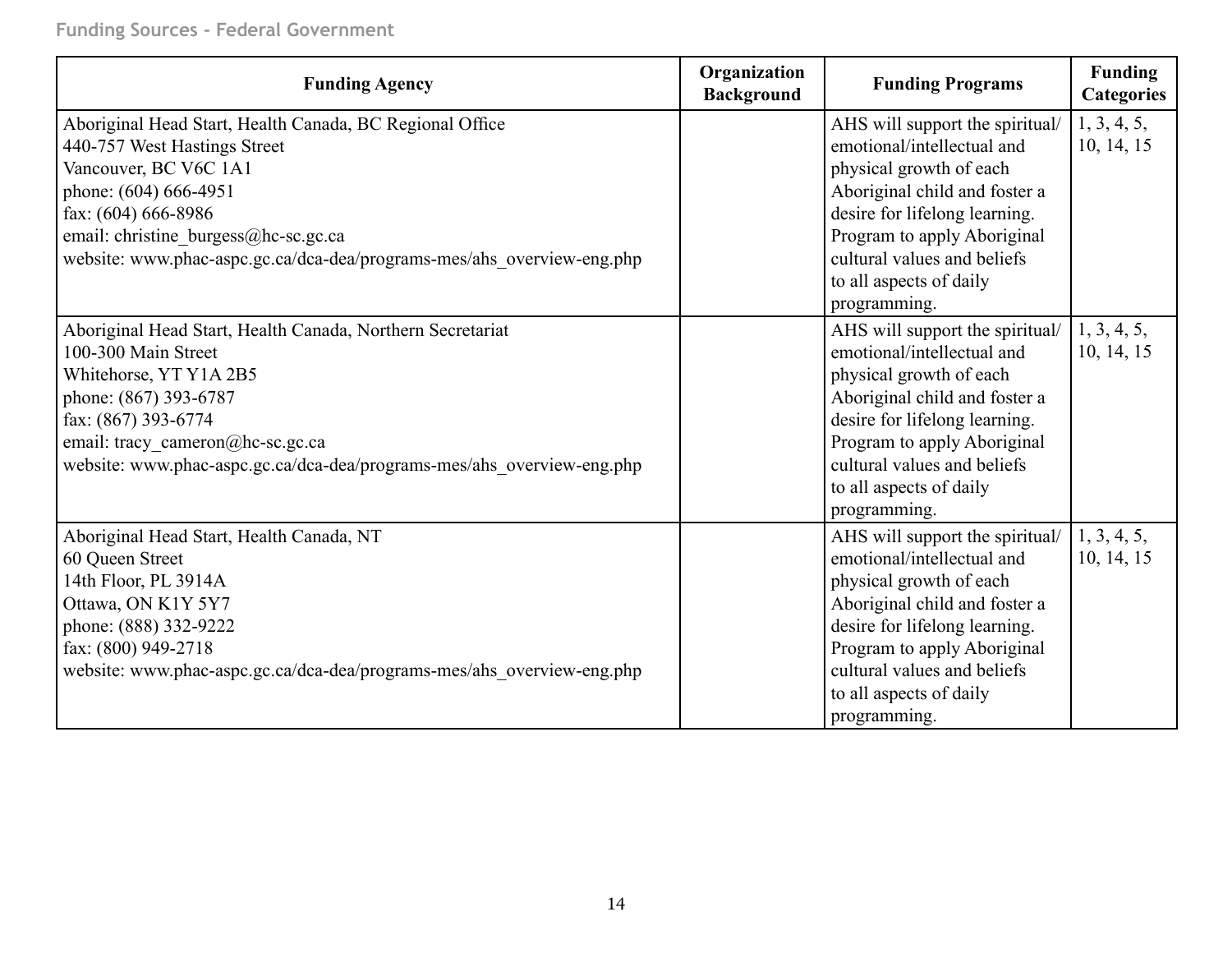| <b>Funding Agency</b>                                                                                                                                                                                             | Organization<br><b>Background</b> | <b>Funding Programs</b>                                                                                                                                                                                                                                                                                                       | Funding<br><b>Categories</b> |
|-------------------------------------------------------------------------------------------------------------------------------------------------------------------------------------------------------------------|-----------------------------------|-------------------------------------------------------------------------------------------------------------------------------------------------------------------------------------------------------------------------------------------------------------------------------------------------------------------------------|------------------------------|
| Aboriginal Friendship Centre Program<br>Canadian Heritage<br>25 Eddy St., Gatineau, QC, K1A 0M5<br>phone: 819-997-0055 1-866-811-0055<br>website: www.pch.gc.ca/pgm/pa-app/pgm/pcaa-afcp/index-eng.cfm            |                                   | To improve the quality of<br>life for Aboriginal Peoples<br>in an urban environment by<br>supporting self-determined<br>activities which encourage<br>equal access to, and<br>participation in Canadian<br>society; and which respect<br>and strengthen the increasing<br>emphasis on Aboriginal<br>cultural distinctiveness. | 1, 2, 3, 5, 6<br>10, 11, 14  |
| Aboriginal Representative Organizations Program<br>Canadian Heritage<br>25 Eddy St., Gatineau, QC, K1A 0M5<br>phone: 819-997-0055 1-866-811-0055<br>website:www.pch.gc.ca/pgm/pa-app/pgm/paoar-arop/index-eng.pdf |                                   | To maintain a consultative<br>framework of Inuit, Métis<br>and Non-Status Indian<br>representative organizations<br>through which governments<br>can address the social,<br>economic, political and<br>cultural issues affecting the<br>lives of Canada's Aboriginal<br>peoples.                                              | 1, 3, 4, 6                   |
| Human Resources and Skills Development Canada/Social Development Canada<br>L'Esplanade Laurier, Level 2<br>Ottawa, ON K1A 0J6<br>phone: (613) 990-5100<br>website: www.rhdcc-hrsdc.gc.ca/eng/home.shtml           |                                   | There is a variety of funding<br>available. Of interest is<br>the Social Development<br>Partnerships Program (SDPP)<br>that provides funding to not-<br>for-profit organizations, and<br>helps to improve the lives of<br>children and families, people<br>with disabilities and other<br>vulnerable Canadians.               | 1, 3, 4, 5                   |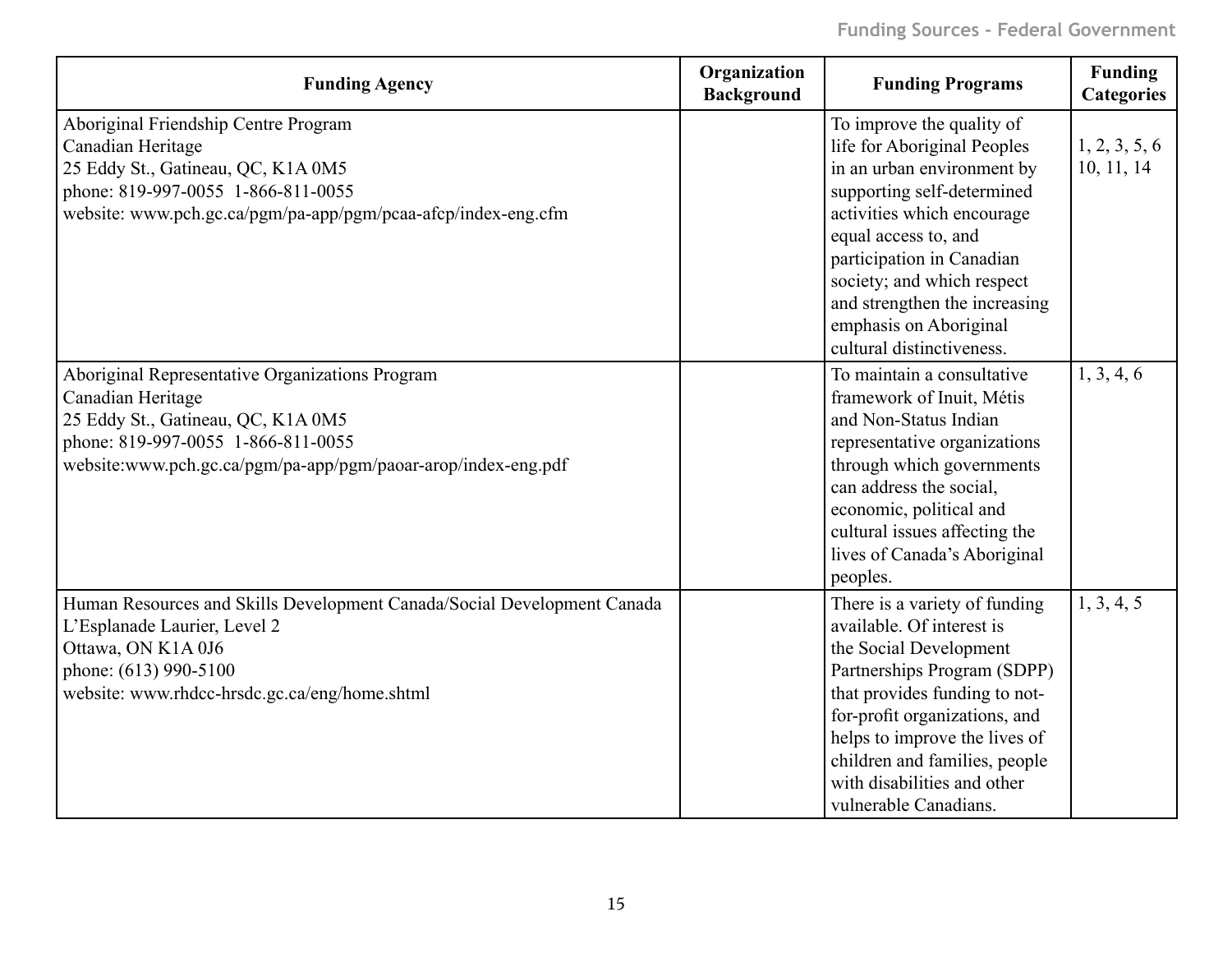| <b>Funding Agency</b>                                            | Organization<br><b>Background</b> | <b>Funding Programs</b> | Funding<br><b>Categories</b> |
|------------------------------------------------------------------|-----------------------------------|-------------------------|------------------------------|
| Crime Prevention Action Fund, National Crime Prevention Centre   |                                   | <b>CPAF</b>             | 1, 2, 3, 4, 5,               |
| Department of Justice Canada, British Columbia Regional Office   |                                   |                         | 8,10                         |
| 260-858 Beatty Street                                            |                                   |                         |                              |
| Vancouver, BC V6B 1C1                                            |                                   |                         |                              |
| phone: (604) 666-5705 or (877) 302-6272                          |                                   |                         |                              |
| fax: (604) 666-9955                                              |                                   |                         |                              |
| website: www.publicsafety.gc.ca/abt/regional-offices-eng.aspx#cp |                                   |                         |                              |
| Crime Prevention Action Fund, National Crime Prevention Centre   |                                   | <b>CPAF</b>             | 1, 2, 3, 4, 5,               |
| Department of Justice Canada, Quebec Regional Office             |                                   |                         | 8, 10                        |
| <b>Place Bonaventure</b>                                         |                                   |                         |                              |
| 800, de la Gauchetiere Street West, Suite 7300                   |                                   |                         |                              |
| Montréal, QC H5A 1L6                                             |                                   |                         |                              |
| phone: (514) 283-2018 or (877) 302-6272                          |                                   |                         |                              |
| fax: (514) 283-2016                                              |                                   |                         |                              |
| website: www.publicsafety.gc.ca/abt/regional-offices-eng.aspx#cp |                                   |                         |                              |
| Crime Prevention Action Fund, National Crime Prevention Centre   |                                   | <b>CPAF</b>             | 1, 2, 3, 4, 5,               |
| Department of Justice Canada, Atlantic Regional Office           |                                   |                         | 8, 10                        |
| 142-21 Mount Hope Avenue                                         |                                   |                         |                              |
| Dartmouth, NS B2Y 4R4                                            |                                   |                         |                              |
| phone: (902) 426-4456 or (877) 302-6272                          |                                   |                         |                              |
| fax: (902 426-8532)                                              |                                   |                         |                              |
| website: www.publicsafety.gc.ca/abt/regional-offices-eng.aspx#cp |                                   |                         |                              |
| Crime Prevention Action Fund, National Crime Prevention Centre   |                                   | <b>CPAF</b>             | 1, 2, 3, 4, 5,               |
| Department of Justice Canada, Northern Region                    |                                   |                         | 8, 10                        |
| PO Box 2126                                                      |                                   |                         |                              |
| Yellowknife, NT X1A 2P6                                          |                                   |                         |                              |
| phone: (867) 766-8442 or (877) 302-6272                          |                                   |                         |                              |
| fax: (867) 766-8445                                              |                                   |                         |                              |
| website: www.publicsafety.gc.ca/abt/regional-offices-eng.aspx#cp |                                   |                         |                              |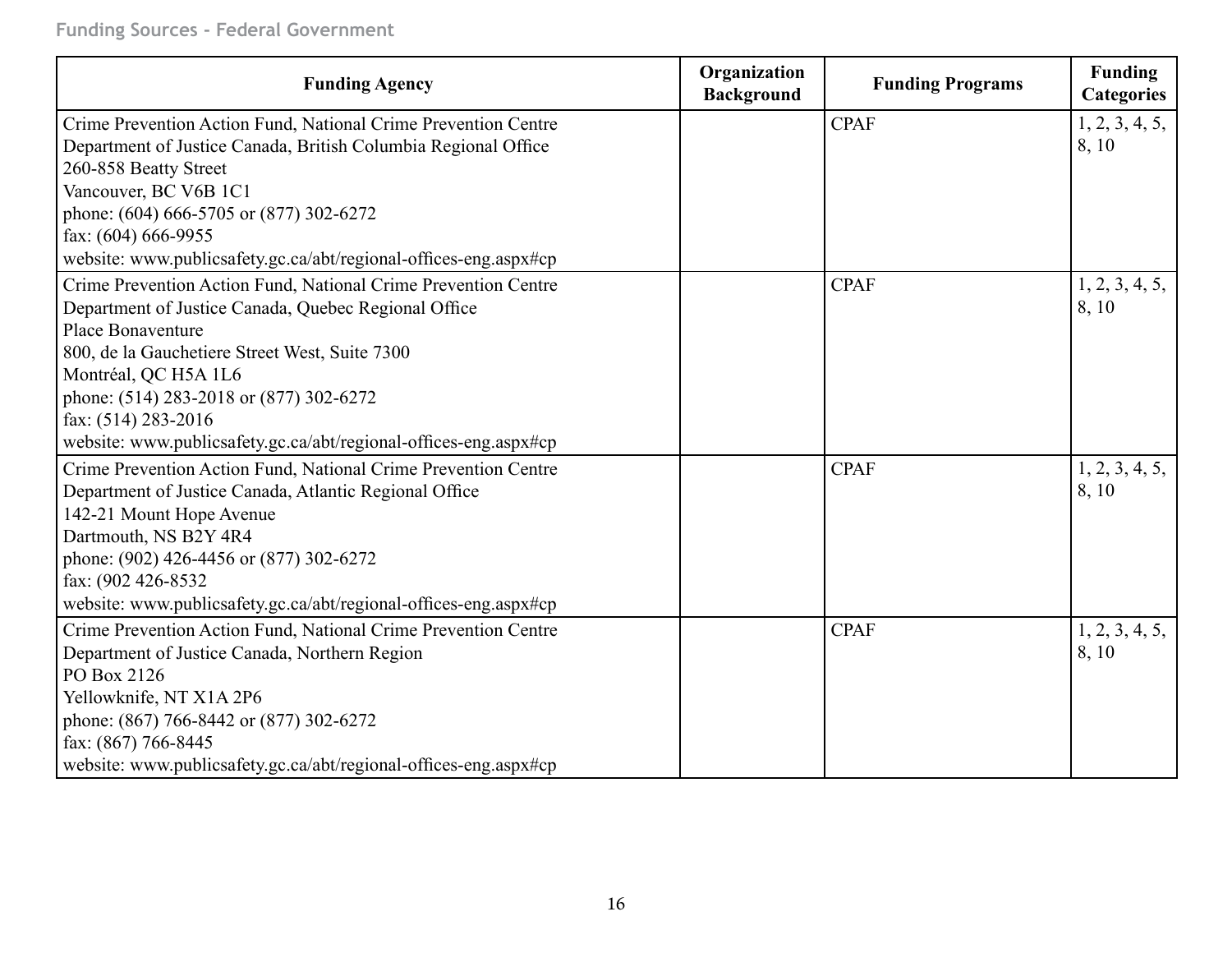| <b>Funding Agency</b>                                                                                                                                                                                                                                                                                            | Organization<br><b>Background</b> | <b>Funding Programs</b>                                                                                                                                                                                                                                                                                                                                                                                                                                                                                                                                                                                                                                                                                                                                                                                                  | <b>Funding</b><br><b>Categories</b> |
|------------------------------------------------------------------------------------------------------------------------------------------------------------------------------------------------------------------------------------------------------------------------------------------------------------------|-----------------------------------|--------------------------------------------------------------------------------------------------------------------------------------------------------------------------------------------------------------------------------------------------------------------------------------------------------------------------------------------------------------------------------------------------------------------------------------------------------------------------------------------------------------------------------------------------------------------------------------------------------------------------------------------------------------------------------------------------------------------------------------------------------------------------------------------------------------------------|-------------------------------------|
| Crime Prevention Action Fund, Department of Justice Canada (National Office)<br>269 Laurier Avenue West<br>Ottawa, ON K1A 0P8<br>phone: (877) 302-6272<br>fax: (613) 954-5186<br>email: prevention@sp-ps.gc.ca<br>website: www.publicsafety.gc.ca/prg/cp/ncps-fundsindex-eng.aspx                                |                                   | The Crime Prevention Action<br>Fund (CPAF) supports crime<br>prevention projects in both<br>large and small communities.<br>The CPAF's key objective is<br>to support promising practices<br>that address known risk factors<br>and are related to NCPC's<br>priority crimes issues. Priority<br>is given to projects that focus<br>on individuals or groups with<br>multiple risk factors. Capacity<br>building, especially in<br>Aboriginal communities, rural<br>and/or remote areas, will be<br>funded based on need, as part<br>of a broader strategy to address<br>specific risk factors or crimes.<br>The CMP helps communities<br>develop approaches to crime<br>prevention and undertake<br>activities that deal with the<br>root causes of crime. Priorities<br>are children, youth, and<br>Aboriginal people. | 1, 2, 3, 4, 5,<br>8,10              |
| Crime Prevention Action Fund, National Crime Prevention Centre<br>Department of Justice Canada, Prairie Regional Office<br>700-310 Broadway Avenue<br>Winnipeg, MB R3C 0S6<br>phone: (204) 984-5861 or (877) 302-6272<br>fax: (204) 984-4882<br>website: www.publicsafety.gc.ca/abt/regional-offices-eng.aspx#cp |                                   | <b>CPAF</b>                                                                                                                                                                                                                                                                                                                                                                                                                                                                                                                                                                                                                                                                                                                                                                                                              | 1, 2, 3, 4, 5,<br>8, 10             |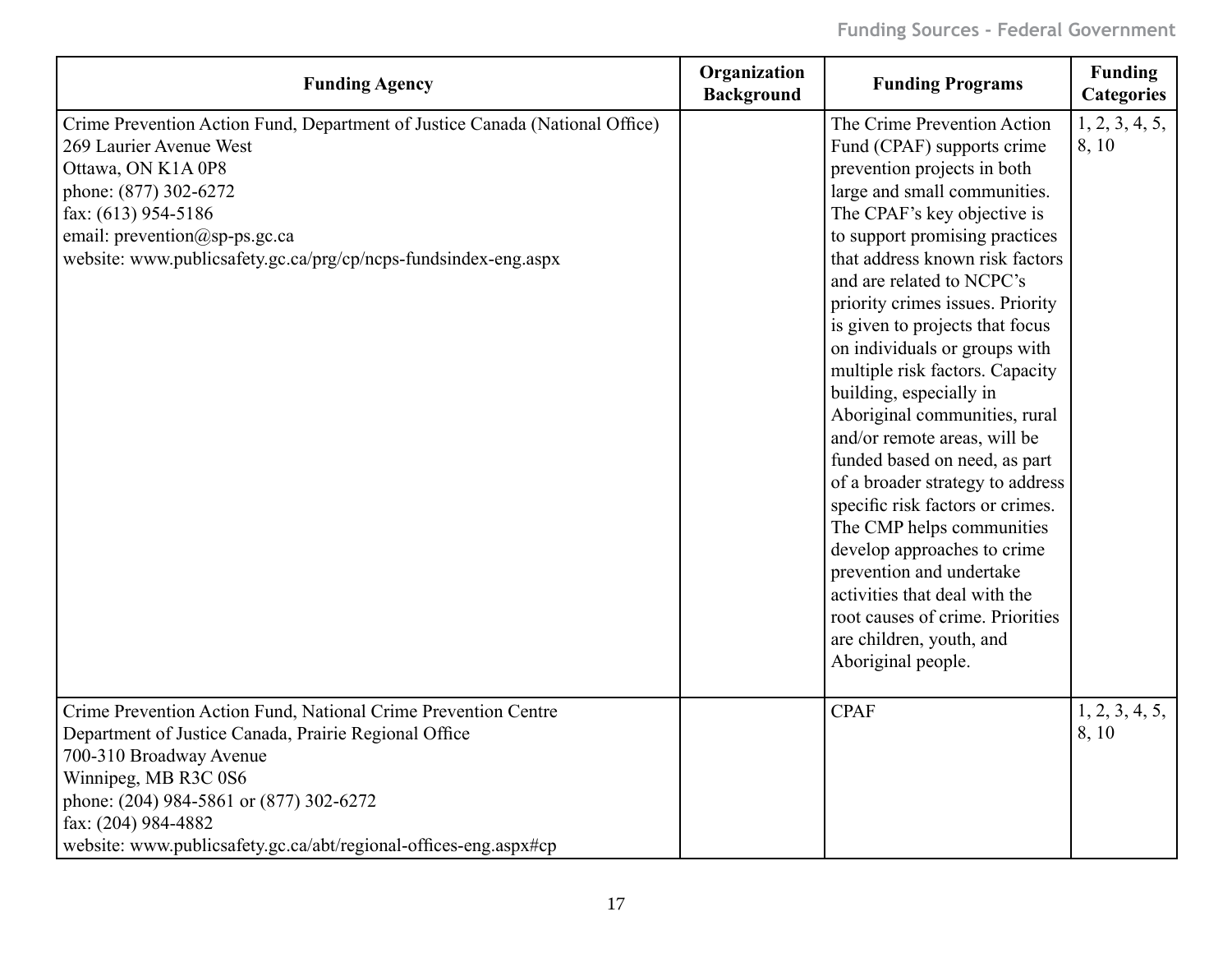| <b>Funding Agency</b>                                                  | Organization<br><b>Background</b> | <b>Funding Programs</b>          | <b>Funding</b><br><b>Categories</b> |
|------------------------------------------------------------------------|-----------------------------------|----------------------------------|-------------------------------------|
| Crime Prevention Action Fund, National Crime Prevention Centre         |                                   | <b>CPAF</b>                      | 1, 2, 3, 4, 5,                      |
| Department of Justice Canada, Ontario Region                           |                                   |                                  | 8, 10                               |
| 25 Street Clair Avenue East, Suite 401                                 |                                   |                                  |                                     |
| Toronto, ON M4T 1M2                                                    |                                   |                                  |                                     |
| phone: (416) 952-0395                                                  |                                   |                                  |                                     |
| fax: (416) 952-0483                                                    |                                   |                                  |                                     |
| website: www.publicsafety.gc.ca/abt/regional-offices-eng.aspx#cp       |                                   |                                  |                                     |
| Northern and Aboriginal Crime Prevention Fund                          |                                   | <b>CPAF</b>                      | 1, 2, 3, 4, 5,                      |
| phone: (613) 941-9306 or (877) 302-6272                                |                                   |                                  | 8, 10                               |
| fax: (613) 946-9996                                                    |                                   |                                  |                                     |
| email: prevention@sp-ps.gc.ca                                          |                                   |                                  |                                     |
| website: www.publicsafety.gc.ca/prg/cp/nacpf-apply-eng.aspx            |                                   |                                  |                                     |
| Family Violence Prevention Program, Indian and Northern Affairs Canada | Program to                        | The program also encourages      | 1, 2, 3, 4, 5,                      |
| 10 Wellington Street                                                   | establish and                     | First Nations people to actively | 10, 11                              |
| Hull, QC K1A 0H4                                                       | operate shelters                  | participate in addressing the    |                                     |
| phone: (819) 997-5479 or (800) 567-9604                                | designed to arrest                | issues of family violence.       |                                     |
| fax: (819) 953-3734 or (866) 817-3977                                  | and offset high                   |                                  |                                     |
| email: vini.dhillon@ainc-inac.gc.ca                                    | levels of family                  |                                  |                                     |
| website: www.ainc-inac.gc.ca/hb/sp/fvp-eng.asp                         | violence among                    |                                  |                                     |
|                                                                        | <b>First Nations</b>              |                                  |                                     |
|                                                                        | living on reserve.                |                                  |                                     |
| First Nations Child and Family Services Program                        |                                   | Program is to assist First       | 1, 2, 3, 8,                         |
| Indian and Northern Affairs Canada                                     |                                   | Nations in providing access      | 13, 14, 15,                         |
| 10 Wellington Street                                                   |                                   | to culturally sensitive child    | 16                                  |
| Hull, QC K1A 0H4                                                       |                                   | and family services in their     |                                     |
| phone: (800) 567-9604                                                  |                                   | community and to ensure those    |                                     |
| fax: (819) 953-3017 or (866) 817-3977                                  |                                   | services are comparable to       |                                     |
| website: www.ainc-inac.gc.ca/hb/sp/fncf/index-eng.asp                  |                                   | other provinces.                 |                                     |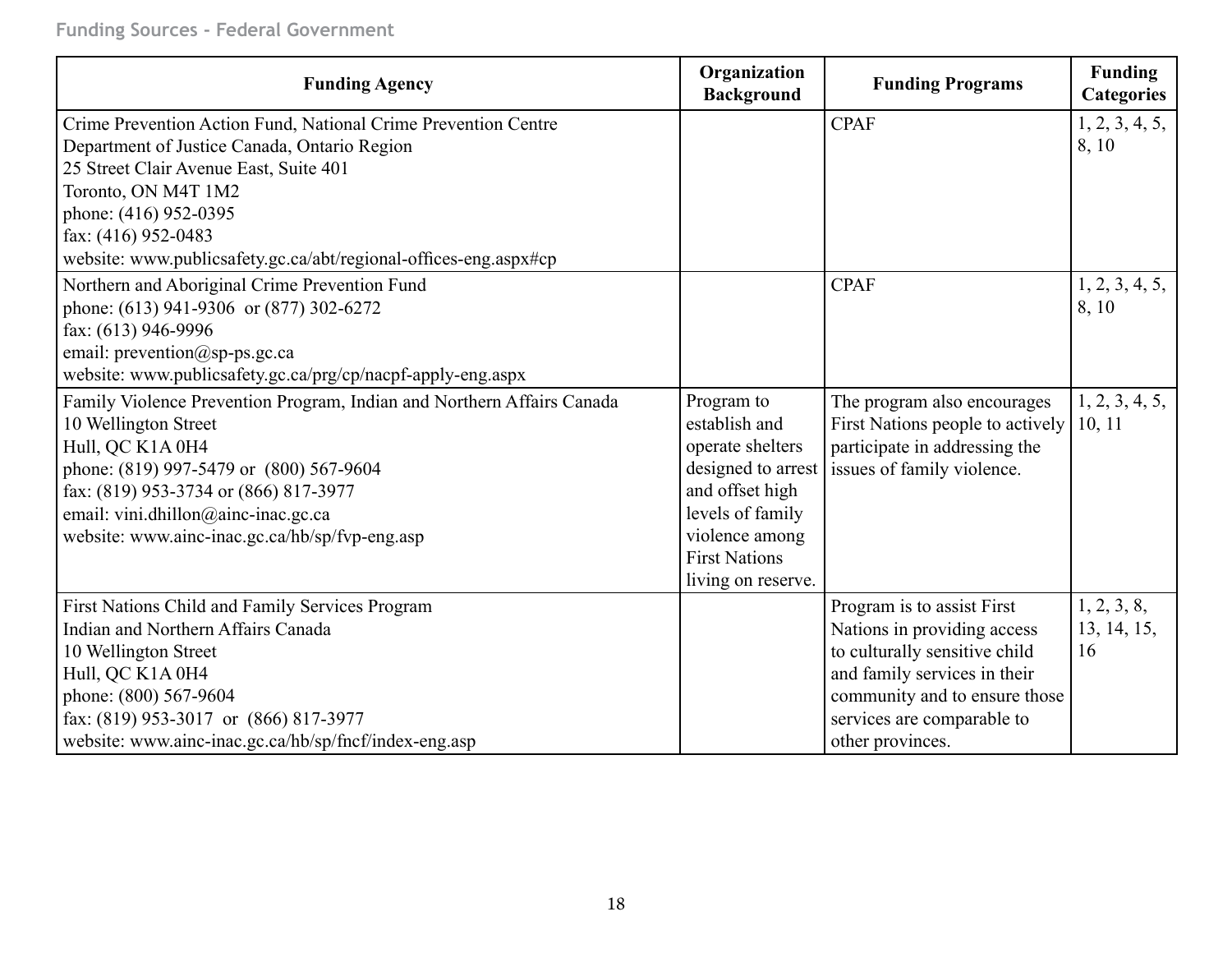**Funding Sources - Federal Government**

| <b>Funding Agency</b>                              | Organization<br><b>Background</b> | <b>Funding Programs</b>          | <b>Funding</b><br><b>Categories</b> |
|----------------------------------------------------|-----------------------------------|----------------------------------|-------------------------------------|
| Cultural/Educational Centres Program               |                                   | The Cultural/Educational         | 1, 2, 3, 4, 5,                      |
| Indian and Northern Affairs Canada                 |                                   | Centres Program funds 110        | 12                                  |
| 10 Wellington Street                               |                                   | eentres of activity in all       |                                     |
| Hull, QC K1A 0H4                                   |                                   | provinces and territories to     |                                     |
| phone: (800) 567-9604                              |                                   | express, preserve, develop and   |                                     |
| $\int$ fax: (819) 953-3017 or (866) 817-3977       |                                   | promote First Nation and Inuit   |                                     |
| website: http://ainc-inac.gc.ca/edu/ep/cec-eng.asp |                                   | cultural heritage and education. |                                     |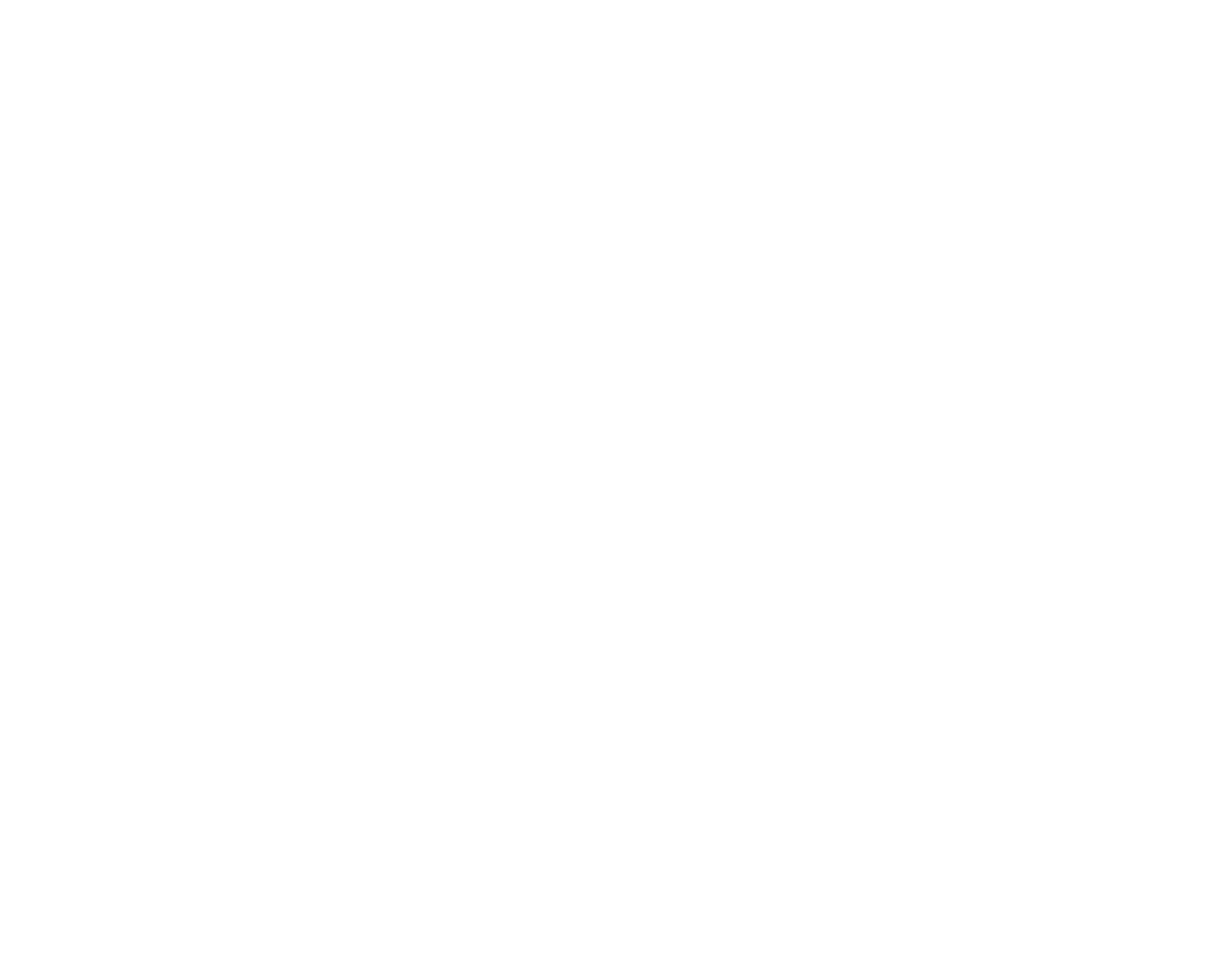| <b>Funding Agency</b>                                                                                                                                                                                                              | Organization<br><b>Background</b> | <b>Funding Programs</b>                                                                                                                                                                                     | Funding<br><b>Categories</b>     |
|------------------------------------------------------------------------------------------------------------------------------------------------------------------------------------------------------------------------------------|-----------------------------------|-------------------------------------------------------------------------------------------------------------------------------------------------------------------------------------------------------------|----------------------------------|
| Government of Alberta<br>PO Box 1333<br>Edmonton, AB T5J 2N2<br>phone: 310-0000 inside Alberta, 1-780-427-2711 outside Alberta<br>fax: 780-422-2852<br>website: www.programs.alberta.ca/Living/679.aspx?N=770                      |                                   | A portal providing information<br>about a variety of funding<br>programs and services<br>available.                                                                                                         | 1, 2, 3, 4,<br>5, 6,<br>7, 8, 15 |
| <b>Alberta Community Development</b><br>7th Floor, Standard Life Centre,<br>Edmonton, AB T5J 4R7<br>Phone: (780) 427-653 outside Alberta 310-0000 in Alberta<br>website: www.culture.alberta.ca/grantprograms/humanservices.aspx   |                                   | The Quarterly Grants<br>Program and the International<br>Development Program<br>provided through the former<br>Wild Rose Foundation<br>have been merged with<br>the Community Initiatives<br>Program (CIP). | 1, 2, 3, 4,<br>5, 6,<br>7, 8, 15 |
| Government of British Columbia<br>phone: (800) 663-7867 (604) 660-2421 outside BC<br>email: EnquiryBC@gov.bc.ca<br>website: www.gov.bc.ca/arr/social/default.html                                                                  |                                   | A portal providing information<br>about a variety of funding<br>programs and services<br>available.                                                                                                         | 1, 2, 3, 4,<br>5, 6,<br>7, 8, 15 |
| Government of Manitoba<br>phone: (204) 945-3744 (866) MANITOBA (1-866-626-4862)<br>fax: 204-945-4261<br>email: $mgi(\partial g$ ov.mb.ca<br>website: http://residents.gov.mb.ca/reference.html?filter category=17&d=list&x=27&y=18 |                                   | A portal providing information<br>about a variety of funding<br>programs and services<br>available.                                                                                                         | 1, 2, 3, 4,<br>5, 6,<br>7, 8, 15 |
| Government of New Brunswick<br>website: http://app.infoaa.7700.gnb.ca/gnb/Pub/EServices/ListServicesBySector.<br>asp?AreaID1=2&SectorID1=0                                                                                         |                                   | A portal providing information<br>about a variety of funding<br>programs and services<br>available.                                                                                                         | 1, 2, 3, 4,<br>5, 6,<br>7, 8, 15 |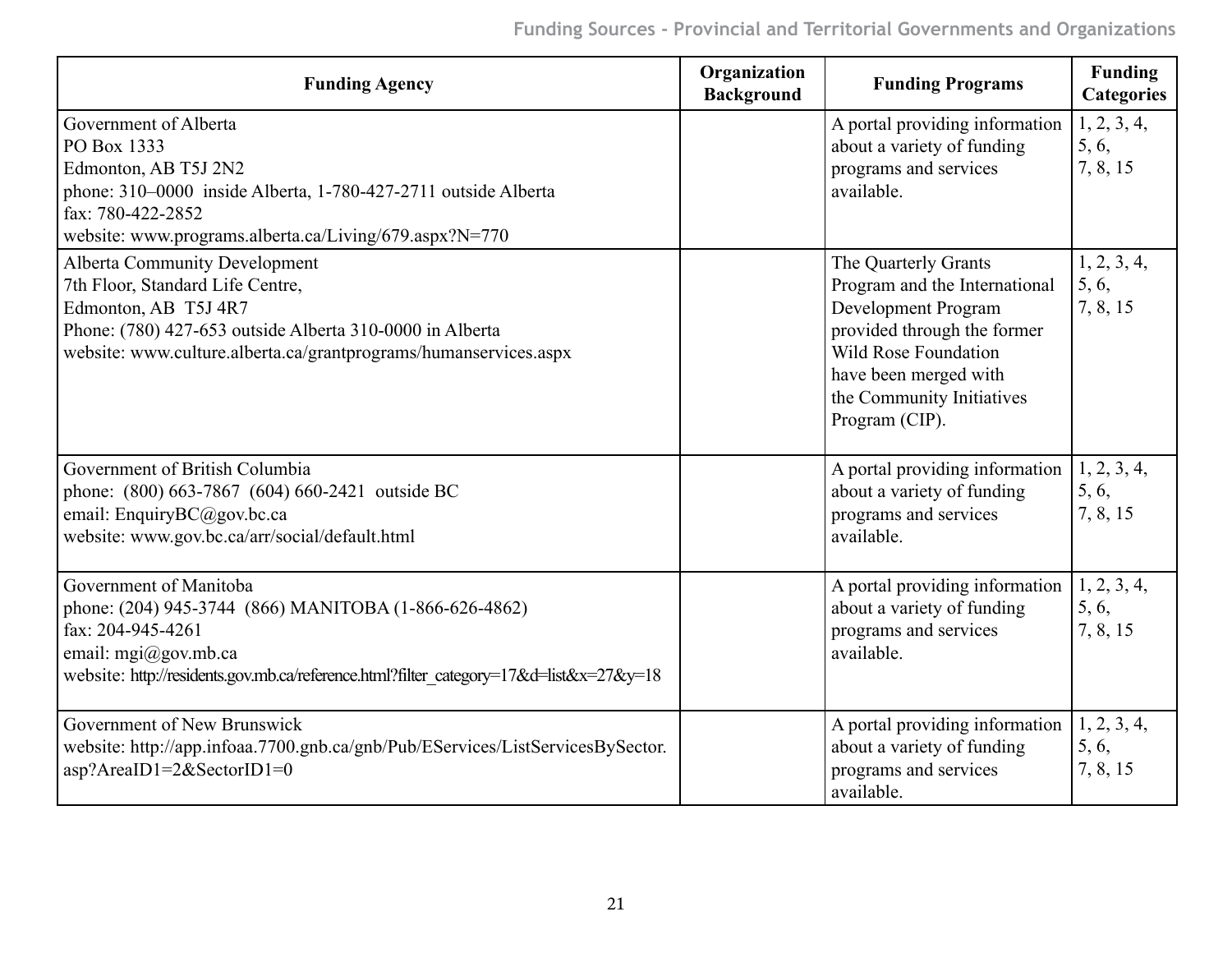## **Funding Sources - Provincial and Territorial Governments and Organizations**

| <b>Funding Agency</b>                                                                                                                                                                                                                                                                                            | Organization<br><b>Background</b> | <b>Funding Programs</b>                                                                                                                                                                                                                                                                                                                                                                                                   | <b>Funding</b><br><b>Categories</b> |
|------------------------------------------------------------------------------------------------------------------------------------------------------------------------------------------------------------------------------------------------------------------------------------------------------------------|-----------------------------------|---------------------------------------------------------------------------------------------------------------------------------------------------------------------------------------------------------------------------------------------------------------------------------------------------------------------------------------------------------------------------------------------------------------------------|-------------------------------------|
| Shelter Enhancement Program<br>Government of New Brunswick<br>Department of Family and Community Services<br>Sartan MacDonald Building<br>Fredericton, NB E3B 1E7<br>phone: (506)456-2001<br>website: http://app.infoaa.7700.gnb.ca/gnb/Pub/EServices/ListServiceDetails.<br>asp?ServiceID1=8695&ReportType1=All |                                   | To repair/rehabilitate<br>emergency shelters and<br>second stage housing for<br>victims of family violence<br>to an acceptable standard of<br>health, safety and security for<br>occupants and accessibility for<br>persons with disabilities.<br>To increase the number of<br>emergency shelters and second<br>stage housing units available to<br>women and children or youth<br>who are victims of family<br>violence. | 1, 2, 3, 4,<br>5, 8                 |
| Newfoundland and Labrador Government<br>phone: (709) 729-2300<br>email: info@gov.nl.ca<br>website: www.gov.nl.ca/deptnew.htm                                                                                                                                                                                     |                                   | A portal providing information<br>about a variety of funding<br>programs and services<br>available.                                                                                                                                                                                                                                                                                                                       | 1, 2, 3, 4,<br>5, 6,<br>7, 8, 15    |
| Newfoundland and Labrador Government<br>Department of Human Resources Labour and Employment<br>Regatta Plaza Bldg., St-John's, NL, A1B 4J6<br>1-877-729-3982<br>709-729-3982<br>website: www.hrle.gov.nl.ca/hrle/students/grants.html                                                                            |                                   | This program is available to<br>youth-serving organizations in<br>Newfoundland and Labrador<br>who engage youth in areas of<br>self-reliance, leadership and<br>citizenship development.                                                                                                                                                                                                                                  | 1, 2, 3, 4, 5                       |
| Government of the Northwest Territories<br>phone: (867) 873-7500<br>website: www.gov.nt.ca/agendas/health/index.html                                                                                                                                                                                             |                                   | A portal providing information<br>about a variety of funding<br>programs and services<br>available.                                                                                                                                                                                                                                                                                                                       | 1, 2, 3, 4,<br>5, 6,<br>7, 8, 15    |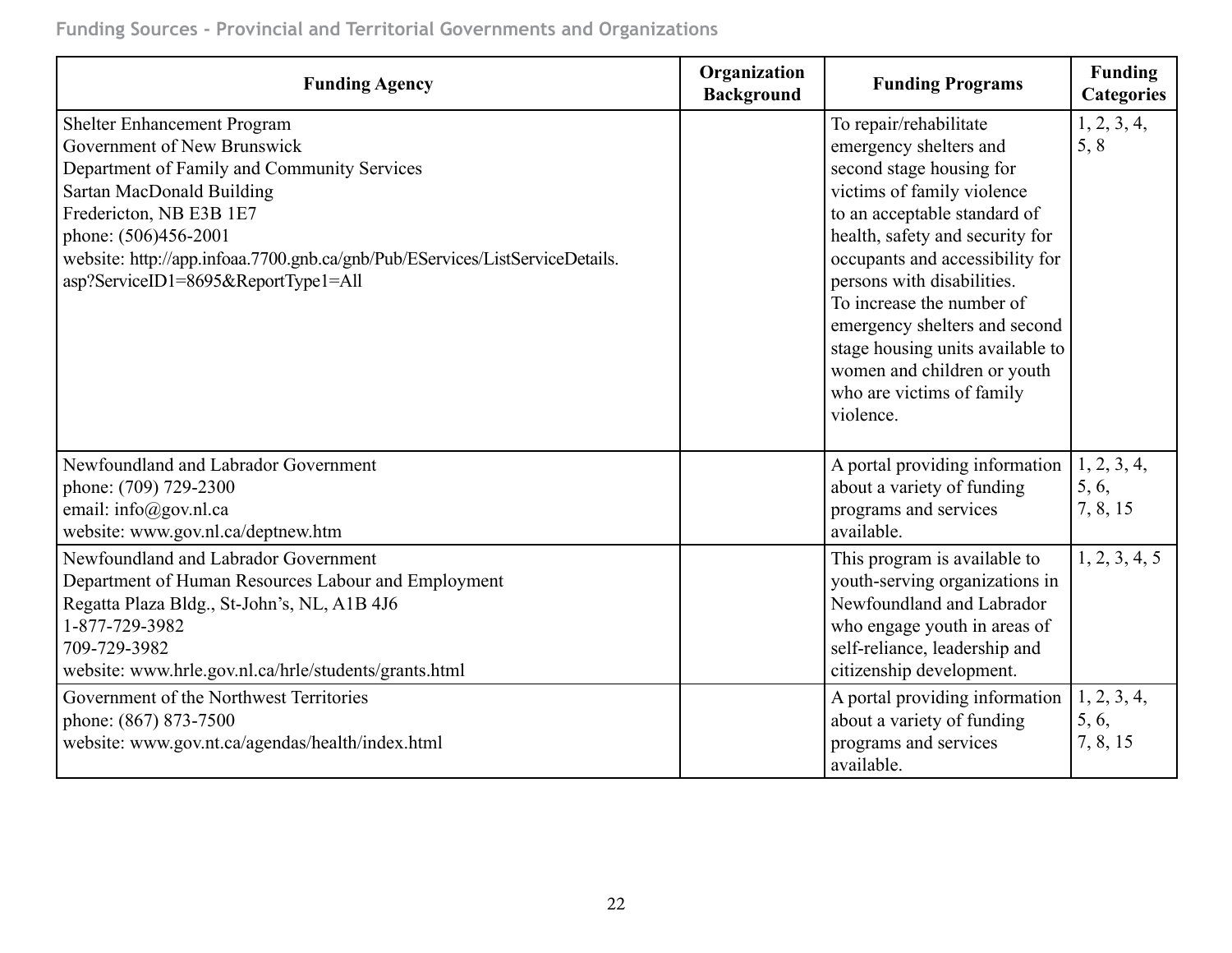| <b>Funding Agency</b>                                                                                                                                                                                                                                            | Organization<br><b>Background</b> | <b>Funding Programs</b>                                                                                                                                                                                                                                                                                                                                                   | <b>Funding</b><br><b>Categories</b> |
|------------------------------------------------------------------------------------------------------------------------------------------------------------------------------------------------------------------------------------------------------------------|-----------------------------------|---------------------------------------------------------------------------------------------------------------------------------------------------------------------------------------------------------------------------------------------------------------------------------------------------------------------------------------------------------------------------|-------------------------------------|
| Government of Nova Scotia<br>phone: (800) 670-4357<br>website: www.gov.ns.ca/government/gov_index.asp                                                                                                                                                            |                                   | A portal providing information<br>about a variety of funding<br>programs and services<br>available.                                                                                                                                                                                                                                                                       | 1, 2, 3, 4,<br>5, 6,<br>7, 8, 15    |
| Government of Nunavut<br>phone: (888) 252-9869<br>website: www.gov.nu.ca/english/departments/                                                                                                                                                                    |                                   | A portal providing information<br>about a variety of funding<br>programs and services<br>available.                                                                                                                                                                                                                                                                       | 1, 2, 3, 4,<br>5, 6,<br>7, 8, 15    |
| Government of Nunavut<br>Department of Culture, Language, Elders and Youth<br>Box 1000, STN 800<br>Iqaluit, NU X0A 0H0<br>phone: (867) 975-5500 or toll free (866) 934-2035<br>website: www.gov.nu.ca/cley/home/english/index.html                               |                                   | A portal providing information<br>about a variety of funding<br>programs and services<br>available.                                                                                                                                                                                                                                                                       | 1, 2, 3, 4, 5,<br>6, 7, 8, 15       |
| Government of Ontario<br>Ministry of Aboriginal Affairs<br>160 Bloor Street East, 4th floor<br>Toronto, ON M7A 2E6<br>phone: (416) 326-4740 or (866) 381-5337<br>fax: $(416)$ 326-4017<br>website: www.aboriginalaffairs.gov.on.ca/english/services/services.asp |                                   | A portal providing information<br>about a variety of funding<br>programs and services<br>available.                                                                                                                                                                                                                                                                       | 1, 2, 3, 4, 5,<br>6, 7, 8, 15       |
| Aboriginal Community Capital Grants Program (ACCGP)<br><b>Ontario Native Affairs Secretariat</b><br>720 Bay Steet, 4th Floor, Toronto, ON M5G 2K1<br>phone: (416) 326-4740<br>website: www.aboriginalaffairs.gov.on.ca/english/economy/grants.asp                |                                   | The program grants money, to<br>those who qualify, to develop:<br>small business centres<br>that provide services,<br>encouragement and support<br>for business activities in<br>Aboriginal communities, and<br>community and Friendship<br>centres that promote healthy<br>lifestyles and provide skills<br>training, especially among<br>Aboriginal children and youth. | 1, 2, 3, 4, 5,<br>16                |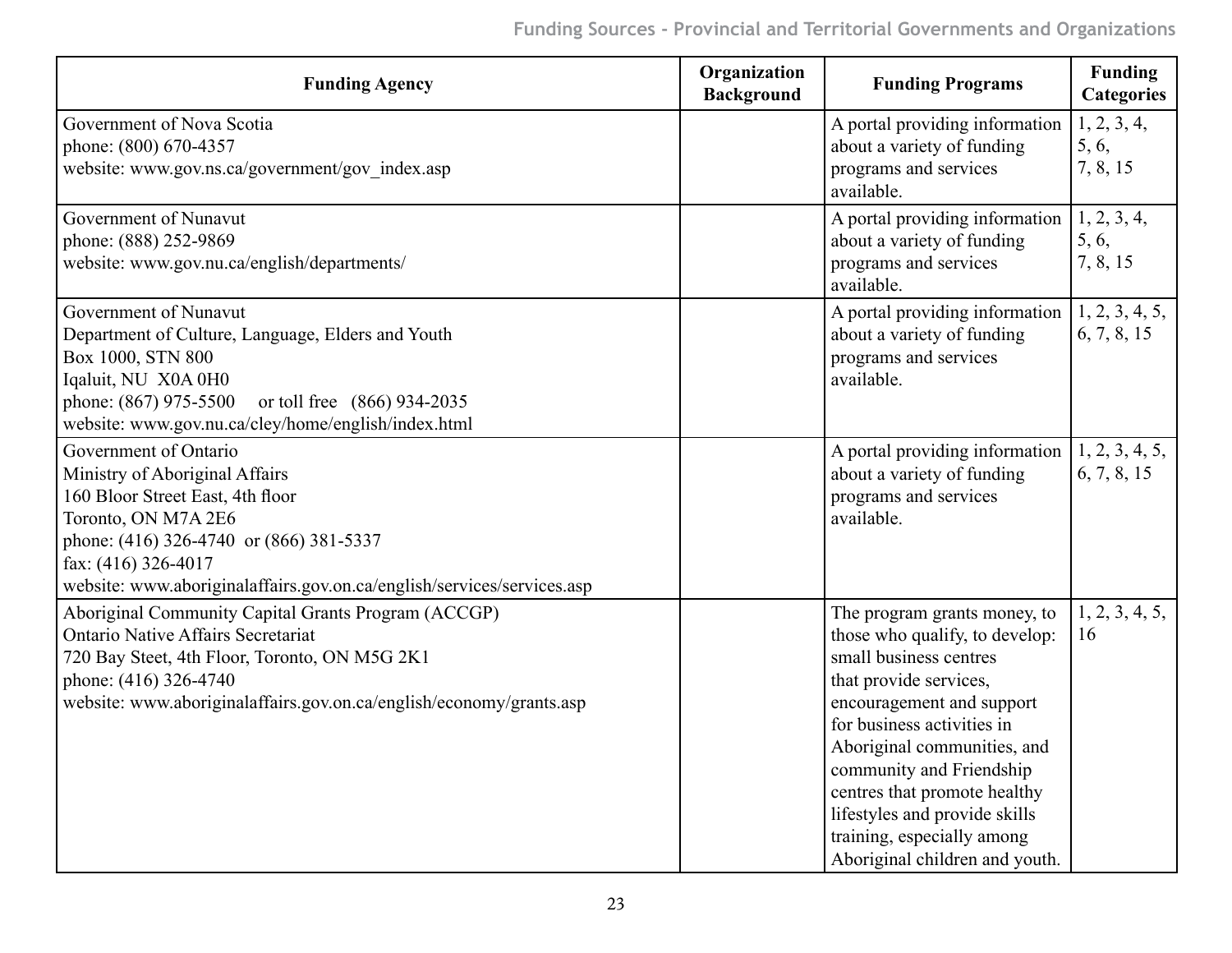### **Funding Sources - Provincial and Territorial Governments and Organizations**

| <b>Funding Agency</b>                                                                                                                                                                                                                                        | Organization<br><b>Background</b> | <b>Funding Programs</b>                                                                                                                                                                                                | <b>Funding</b><br><b>Categories</b> |
|--------------------------------------------------------------------------------------------------------------------------------------------------------------------------------------------------------------------------------------------------------------|-----------------------------------|------------------------------------------------------------------------------------------------------------------------------------------------------------------------------------------------------------------------|-------------------------------------|
| Government of Ontario<br>Ministry of Children and Youth Services<br><b>Client Services Unit</b><br>Toronto, ON M7A 1N3<br>phone: (416) 325-5666 or toll free (800) 387-5559<br>website: www.children.gov.on.ca/htdocs/English/programs/aboriginal/index.aspx |                                   | A portal providing information<br>about a variety of funding<br>programs and services<br>available for children and<br>youth.                                                                                          | 1, 2, 3, 4, 5,<br>6, 7, 8, 15       |
| Aboriginal Healing and Wellness Strategy<br>880 Bay Street, 2nd floor<br>Toronto, ON M7A 2B6<br>phone: (416) 326-6905<br>fax: $(416)$ 326-7934<br>website: www.ahwsontario.ca/programs/prog_top.html                                                         |                                   | The Strategy funds three types<br>of initiatives covering 18<br>programs.                                                                                                                                              | 1, 2, 3, 4, 5,<br>6, 7, 8, 15       |
| <b>Employment Training Pilot Program</b><br><b>Ontario Women's Directorate</b><br>777 Bay Street, Toronto, ON M7A 1L2<br>phone: (416) 314-0300<br>www.citizenship.gov.on.ca/owd/english/organizations/owd/employment.shtml                                   |                                   | To help women who have<br>experienced abuse or are at<br>risk of abuse to develop new<br>skills, find employment, and<br>achieve economic security.                                                                    | 1, 2, 3, 16                         |
| The Ontario Trillium Foundation<br>45 Charles St. East, 5th Floor<br>Toronto, ON M4Y 1S2<br>phone: (800) 263-2887<br>website: www.trilliumfoundation.org/cms/en/html/GrantSeekers/GrantSeekers.<br>aspx?menuid=15                                            |                                   | The Ontario Trillium<br>Foundation's mission is to<br>help build healthy and vibrant<br>communities by strengthening<br>the capacity of the voluntary<br>sector through investments in<br>community-based initiatives. | 1, 2, 3, 4, 5,<br>16                |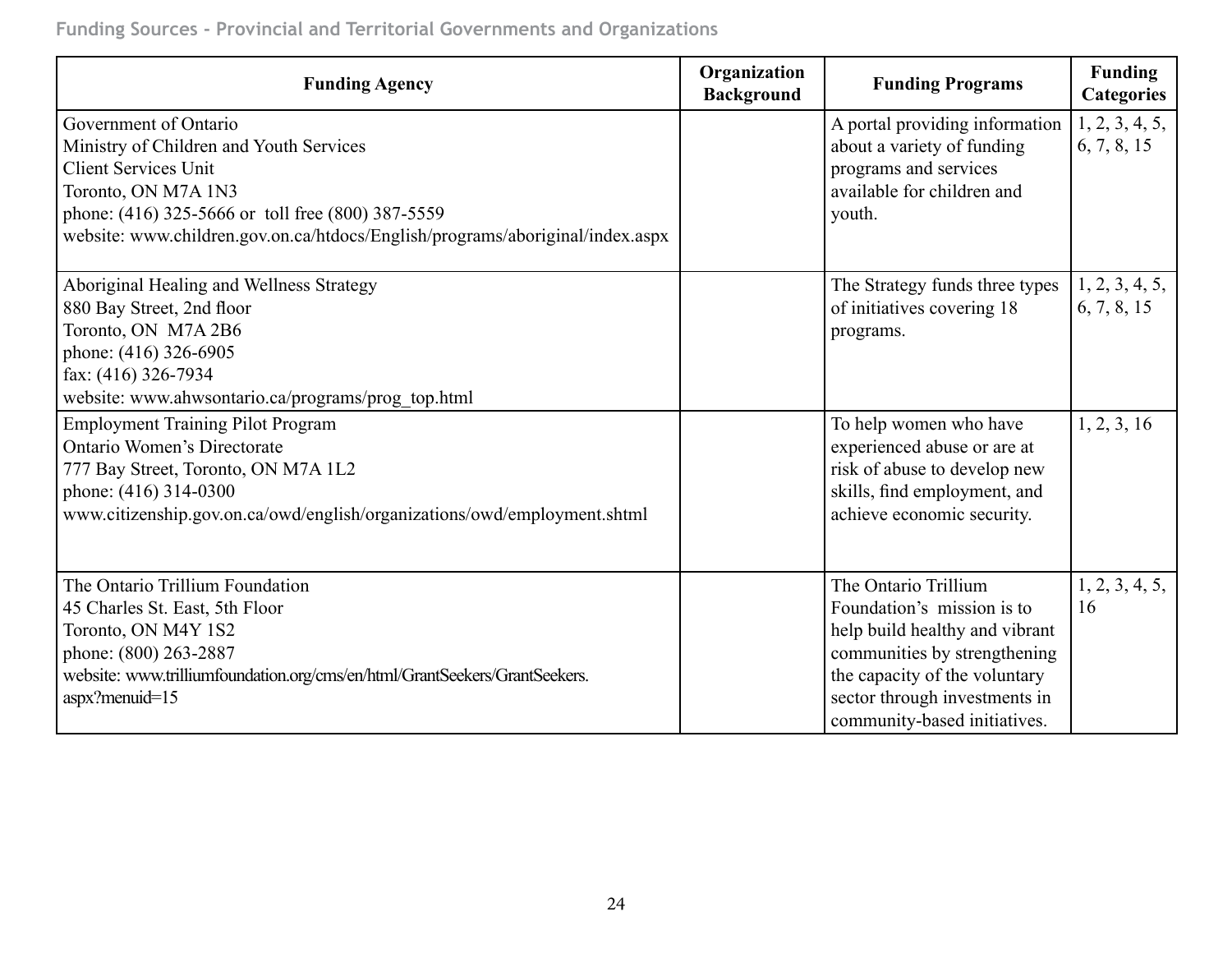| <b>Funding Agency</b>                                                                                                                                                                                       | Organization<br><b>Background</b> | <b>Funding Programs</b>                                                                                                                        | <b>Funding</b><br><b>Categories</b> |
|-------------------------------------------------------------------------------------------------------------------------------------------------------------------------------------------------------------|-----------------------------------|------------------------------------------------------------------------------------------------------------------------------------------------|-------------------------------------|
| Government of Prince Edward Island<br><b>Island Information Service</b><br>P.O. Box 2000                                                                                                                    |                                   | A portal providing information<br>about a variety of funding<br>programs and services                                                          | 1, 2, 3, 4, 5,<br>6, 7, 8, 15       |
| Charlottetown, PE C1A 7N8<br>phone: (902) 368-4000<br>website: www.gov.pe.ca/egovernment/index.php3                                                                                                         |                                   | available.                                                                                                                                     |                                     |
| Government of Quebec<br>phone: (877) 644-4545 toll free<br>website: www.autochtones.gouv.qc.ca/publications_documentation/publications/inventaire_<br>programmes en.pdf                                     |                                   | A portal providing information<br>about a variety of funding<br>programs and services<br>available.                                            | 1, 2, 3, 4, 5,<br>6, 7, 8, 15       |
| Government of Saskatchewan<br>phone: (306) 787-0146 or (800) 667-7766 toll free<br>website: www.gov.sk.ca/programs-services/a-z/                                                                            |                                   | A portal providing information<br>about a variety of funding<br>programs and services<br>available.                                            | 1, 2, 3, 4, 5,<br>6, 7, 8, 15       |
| First Nations and Métis Community Initiative<br>Government of Saskatchewan<br>Northern Affairs<br>Box 5000, La Ronge, SK S0J 1L0<br>phone: (306) 425-4207<br>website: www.fnmr.gov.sk.ca/programs-services/ |                                   | A portal providing information<br>about a variety of funding<br>programs and services<br>available.                                            | 1, 2, 3, 4, 5,<br>6, 7, 8, 15       |
| Saskculture Inc.<br>600 - 2200 12th Ave., Regina, SK S4P 0M8<br>phone: (306) 780-928<br>website: www.saskculture.sk.ca/funding/                                                                             |                                   | These funding programs create<br>cultural opportunities that will<br>enhance skill development,<br>personal growth and positive<br>lifestyles. | 1, 2, 3, 4, 7,<br>16                |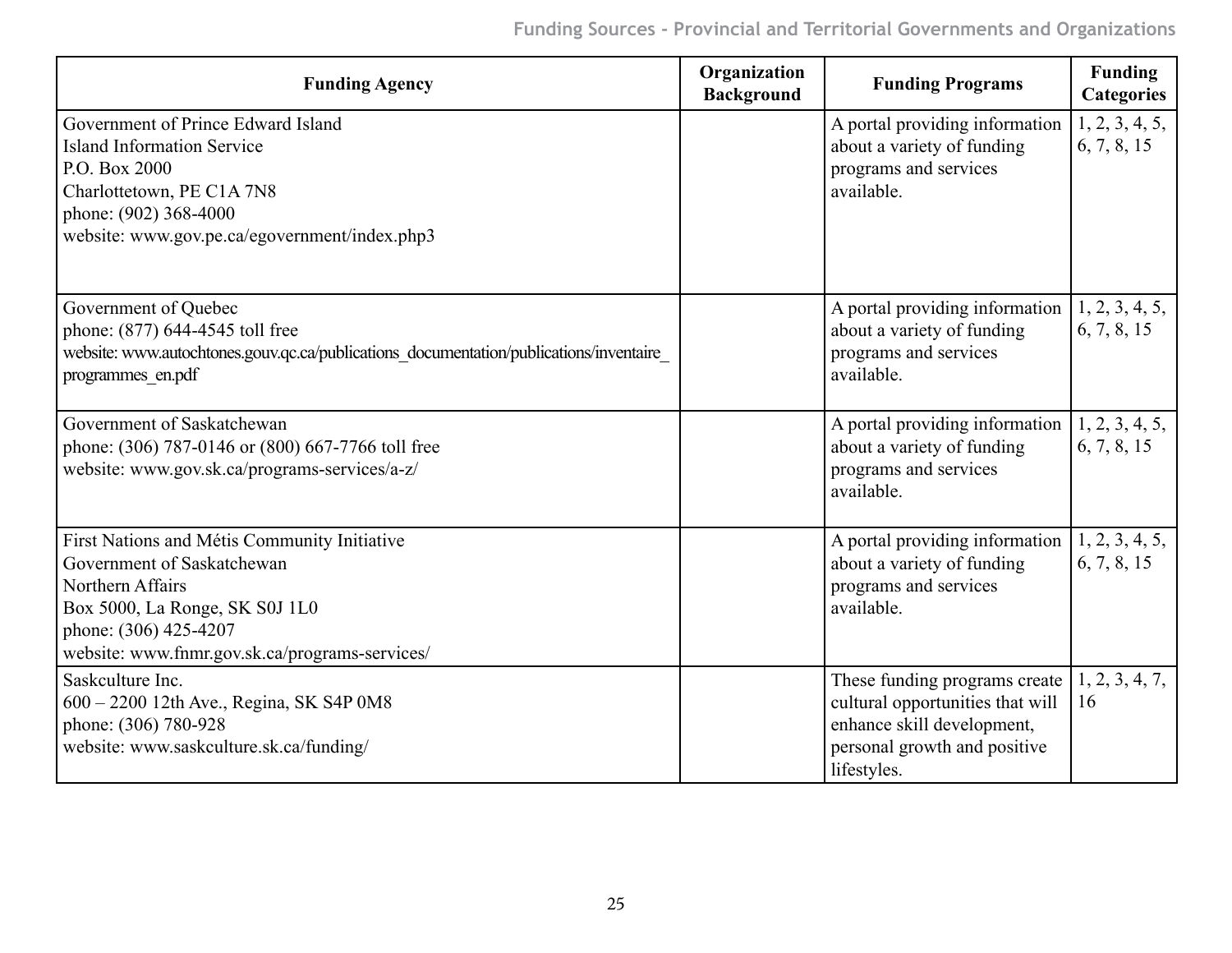**Funding Sources - Provincial and Territorial Governments and Organizations**

| <b>Funding Agency</b>                                                                                                                                                                                                                                                                  | Organization<br><b>Background</b> | <b>Funding Programs</b>                                                                                                                                                                                   | <b>Funding</b><br><b>Categories</b> |
|----------------------------------------------------------------------------------------------------------------------------------------------------------------------------------------------------------------------------------------------------------------------------------------|-----------------------------------|-----------------------------------------------------------------------------------------------------------------------------------------------------------------------------------------------------------|-------------------------------------|
| Government of Yukon<br>phone: (867) 667-5811 or 867-667-5812 or (800) 661-0408 toll free in Yukon<br>Box 2703 Whitehorse, Yukon<br>Y1A 2C6<br>email: information@gov.yk.ca.<br>website: www.gov.yk.ca/services/residents.html                                                          |                                   | A portal providing information<br>about a variety of funding<br>programs and services<br>available.                                                                                                       | 1, 2, 3, 4, 5,<br>6, 7, 8, 15       |
| Health Investment Fund, Department of Health and Social Services<br><b>Yukon Territories Government</b><br>PO Box 2703<br>Whitehorse, YT Y1A 2C6<br>phone: (867) 393-6461<br>fax: (867) 393-6326<br>email: hss@gov.yk.ca<br>website: www.hss.gov.yk.ca/about/funding/health investment |                                   | To provide financial support<br>for short-term projects aimed<br>at promoting health and well-<br>being for Yukon communities.                                                                            | 1, 2, 3, 5,<br>10, 14, 15           |
| Youth Investment Fund, Health and Social Services<br><b>Yukon Territories Government</b><br>PO Box 2703<br>Whitehorse, YT Y1A 2C6<br>phone: (867) 667-3709<br>fax: (867) 667-3096<br>email: $hss@gov.yk.ca$<br>website: www.hss.gov.yk.ca/about/funding/youth_investment               |                                   | To provide financial support<br>to short-term projects aimed<br>at youth promoting self-<br>esteem, development of<br>positive lifestyle choices, or<br>creation of social recreational<br>opportunities. | 1, 2, 3, 4, 5,<br>8, 10             |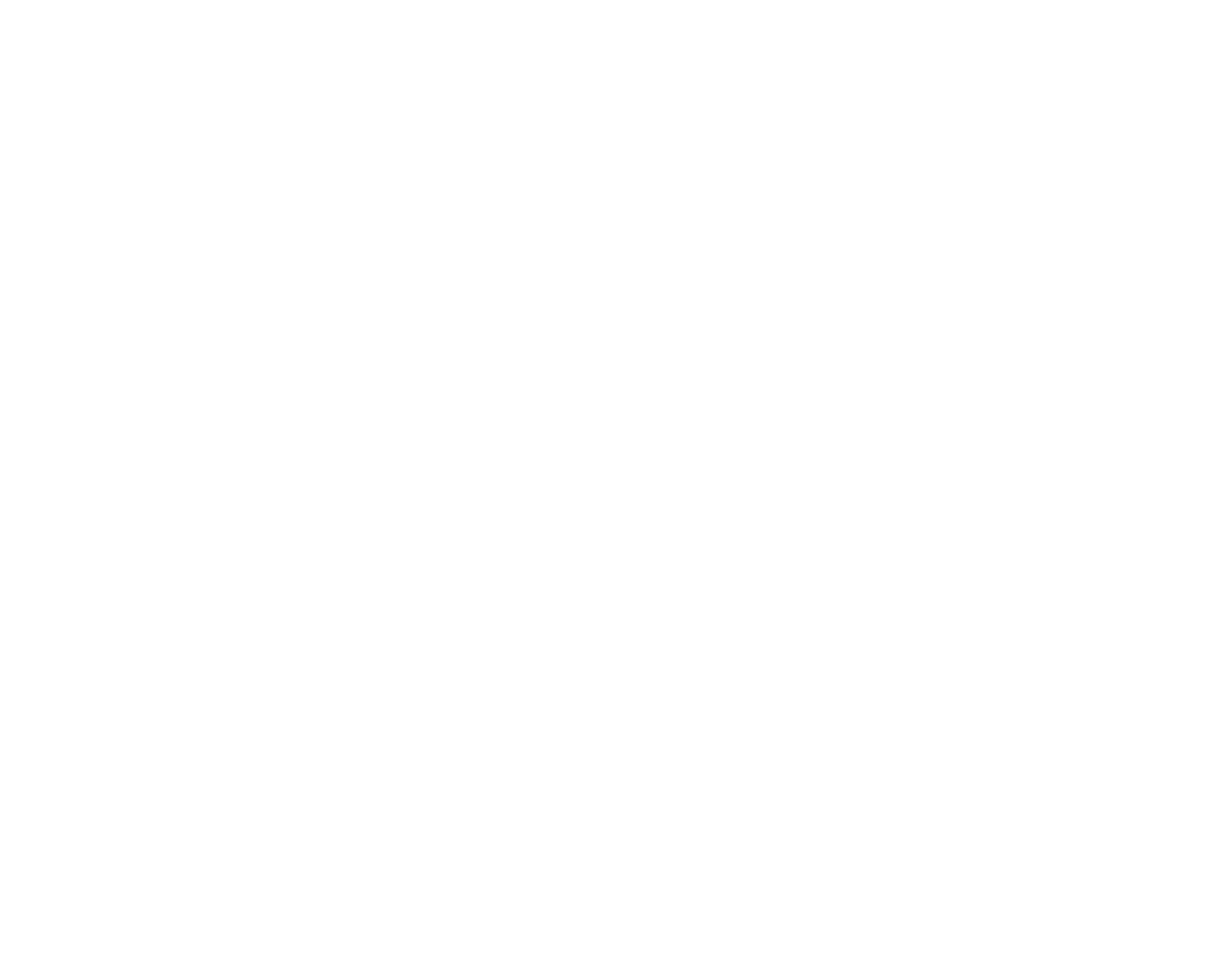| <b>Funding Agency</b>                                                                                                                                                                                                                                | Organization<br><b>Background</b>                                                                                                                     | <b>Funding Programs</b>                                                                                                                                                                                       | <b>Funding</b><br><b>Categories</b> |
|------------------------------------------------------------------------------------------------------------------------------------------------------------------------------------------------------------------------------------------------------|-------------------------------------------------------------------------------------------------------------------------------------------------------|---------------------------------------------------------------------------------------------------------------------------------------------------------------------------------------------------------------|-------------------------------------|
| The Healing Fund, The United Church of Canada<br>300-3250 Bloor Street West<br>Etobicoke, ON M8X 2Y4<br>phone: (416) 231-5931 ext. 4028<br>fax: $(416)$ 231-3103<br>email: healing@united-church.ca<br>website: www.united-church.ca/funding/healing | The Healing<br>fund is intended<br>to support<br>grassroots<br>projects that are<br><b>First Nations-</b><br>initiated and<br>community-<br>oriented. | Applicants must have letters of $  1, 2, 3, 4, 5,$<br>support from their Aboriginal<br>communities. Consideration<br>will be given to projects that<br>encourage process of healing<br>over a period of time. | 10, 11, 14                          |
| Anglican Church of Canada, Anglican Healing Fund<br>80 Hayden Street<br>Toronto, ON M4Y 3G2<br>phone: (416) 924-9199 ext. 202<br>fax: $(416)$ 969-9797<br>website: www.anglican.ca/rs/healing                                                        |                                                                                                                                                       | To be initiated by Aboriginal<br>communities or organizations<br>and involve Aboriginals at the<br>grassroots level.                                                                                          | 1, 2, 3, 4, 5,<br>10, 11, 14        |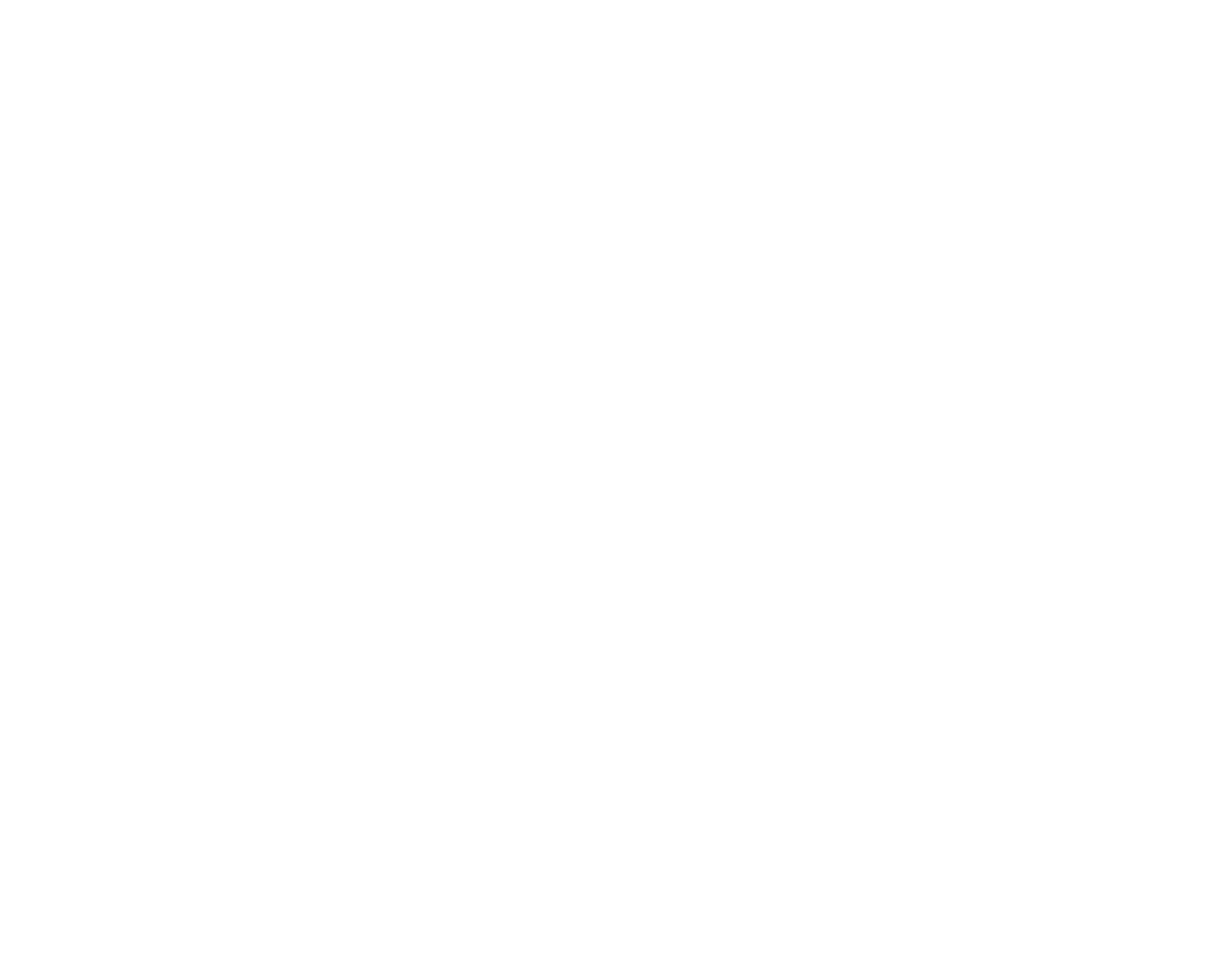### **Funding Sources - Private Foundations**

| <b>Funding Agency</b>                                                                   | Organization<br><b>Background</b> | <b>Funding Programs</b>     | <b>Funding</b><br><b>Categories</b> |
|-----------------------------------------------------------------------------------------|-----------------------------------|-----------------------------|-------------------------------------|
| The Alva Foundation                                                                     | The foundation's                  | Granting: Toronto, ON,      | 1, 5, 10, 15                        |
| 199 Albertus Avenue                                                                     | main interests                    | Montreal and Eastern        |                                     |
| Toronto, ON M4R 1J6                                                                     | are families and                  | Townships of QC.            |                                     |
| phone: (does not accept calls)                                                          | children "at-risk,                |                             |                                     |
| email: donations@alva.ca (please put the name of your organization in the subject line) | parental mental                   |                             |                                     |
| website: www.alva.ca                                                                    | health, abused                    |                             |                                     |
|                                                                                         | women, substance                  |                             |                                     |
|                                                                                         | abuse, and child                  |                             |                                     |
|                                                                                         | abuse.                            |                             |                                     |
| Walter and Duncan Gordon Foundation                                                     | The foundation                    | Must be supported/sponsored | 1, 2, 5, 10                         |
| 11 Church Street, Suite 400                                                             | will consider                     | by a registered charitable  |                                     |
| Toronto, ON M5E 1W1                                                                     | innovative                        | organization.               |                                     |
| phone: (416) 601-4776                                                                   | projects that have                |                             |                                     |
| fax: (416) 601-1689                                                                     | a discernable                     |                             |                                     |
| email: $info@gordonfn.org$                                                              | impact. Supports                  |                             |                                     |
| website: www.gordonfn.org                                                               | projects that                     |                             |                                     |
|                                                                                         | strengthen and                    |                             |                                     |
|                                                                                         | enhance the                       |                             |                                     |
|                                                                                         | well-being of all                 |                             |                                     |
|                                                                                         | Canadians.                        |                             |                                     |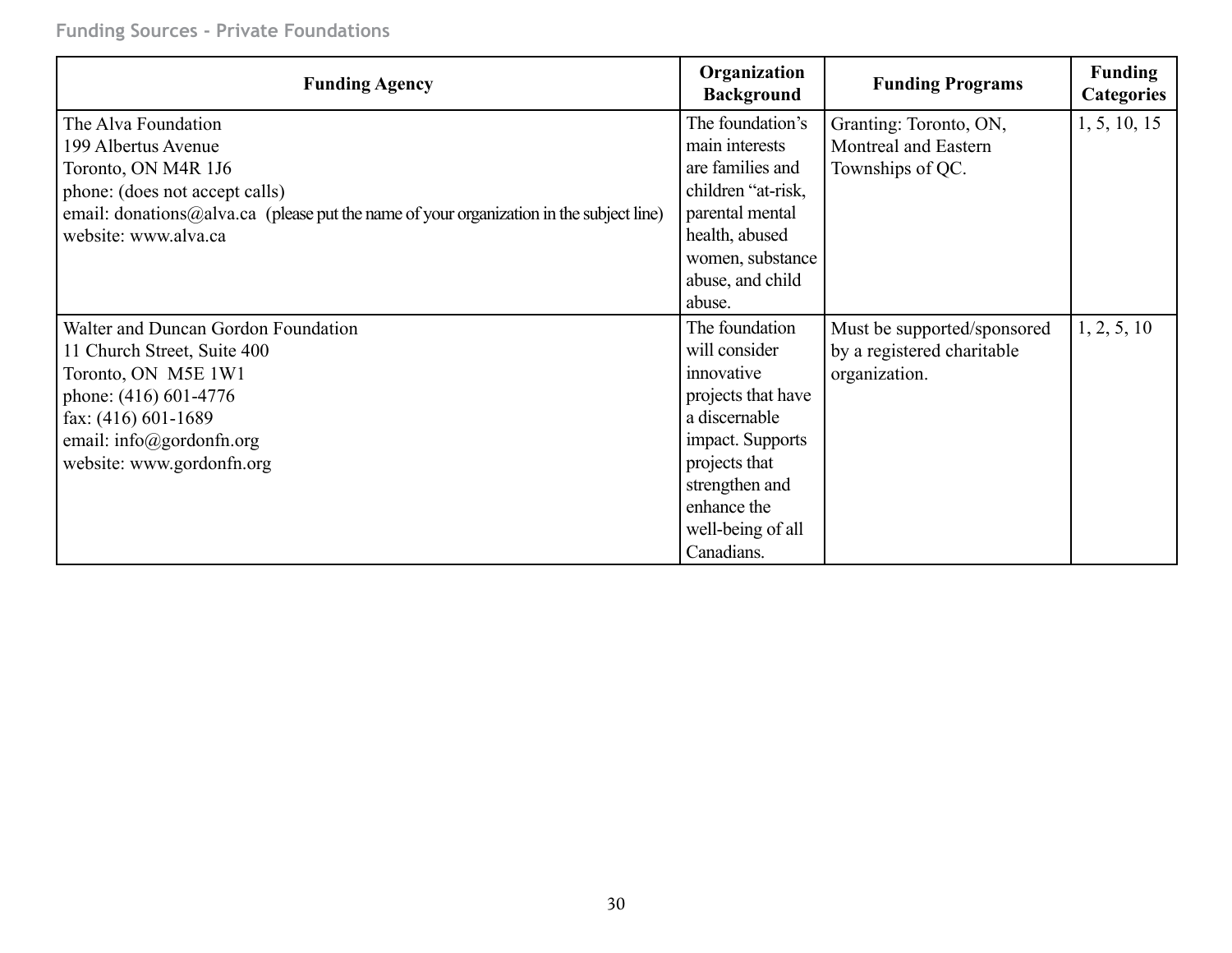| <b>Funding Agency</b>                                                                                                                                                                                                          | Organization<br><b>Background</b>                                                                                                                                                                                                                                                               | <b>Funding Programs</b>                                                                                                                                                                       | <b>Funding</b><br><b>Categories</b> |
|--------------------------------------------------------------------------------------------------------------------------------------------------------------------------------------------------------------------------------|-------------------------------------------------------------------------------------------------------------------------------------------------------------------------------------------------------------------------------------------------------------------------------------------------|-----------------------------------------------------------------------------------------------------------------------------------------------------------------------------------------------|-------------------------------------|
| The Kaiser Youth Foundation<br>102 - 1590 Bellevue Avenue<br>West Vancouver, BC V7V 1A7<br>phone: (604) 926-9767 or (866) 926-9766<br>fax: (866) 265-5906<br>email: ea@kaiserfoundation.ca<br>website: www.kaiserfoundation.ca | The foundation<br>is dedicated to<br>the prevention<br>of substance<br>abuse in young<br>people. Major<br>grant programs<br>focus on the<br>implementation<br>of a substance-<br>abuse component<br>within a<br>comprehensive<br>school health-<br>education<br>program $(k-12)$<br>in BC only. | Major grant programs focus<br>on the implementation of a<br>substance-abuse component<br>within a comprehensive school<br>health-education program (k-<br>12) in BC only.                     | 2, 5, 10                            |
| The McCain Foundation<br>c/o McCain Foods Limited<br>107 Main Street<br>Florenceville, NB E7L 1B2<br>phone: (506) 392-5541<br>fax: (506) 392-8156                                                                              | <b>First Nations</b><br>culture, social<br>issues, and youth.                                                                                                                                                                                                                                   | Canada-wide charitable<br>support.                                                                                                                                                            | 1, 2, 3, 5, 8,<br>10, 14, 15        |
| T.R. Meighen Family Foundation<br>12 Birch Ave., STE 200, Toronto, ON M4V 1C8<br>phone: (416) 413-1999<br>website: www.meighen.ca/grant1.html                                                                                  |                                                                                                                                                                                                                                                                                                 | Most of this foundation's<br>support has been directed to<br>community based activities in<br>the fields of education, health,<br>social welfare, cultural and<br>environmental conservation. | 1, 2, 3, 5, 8,<br>10, 14, 15        |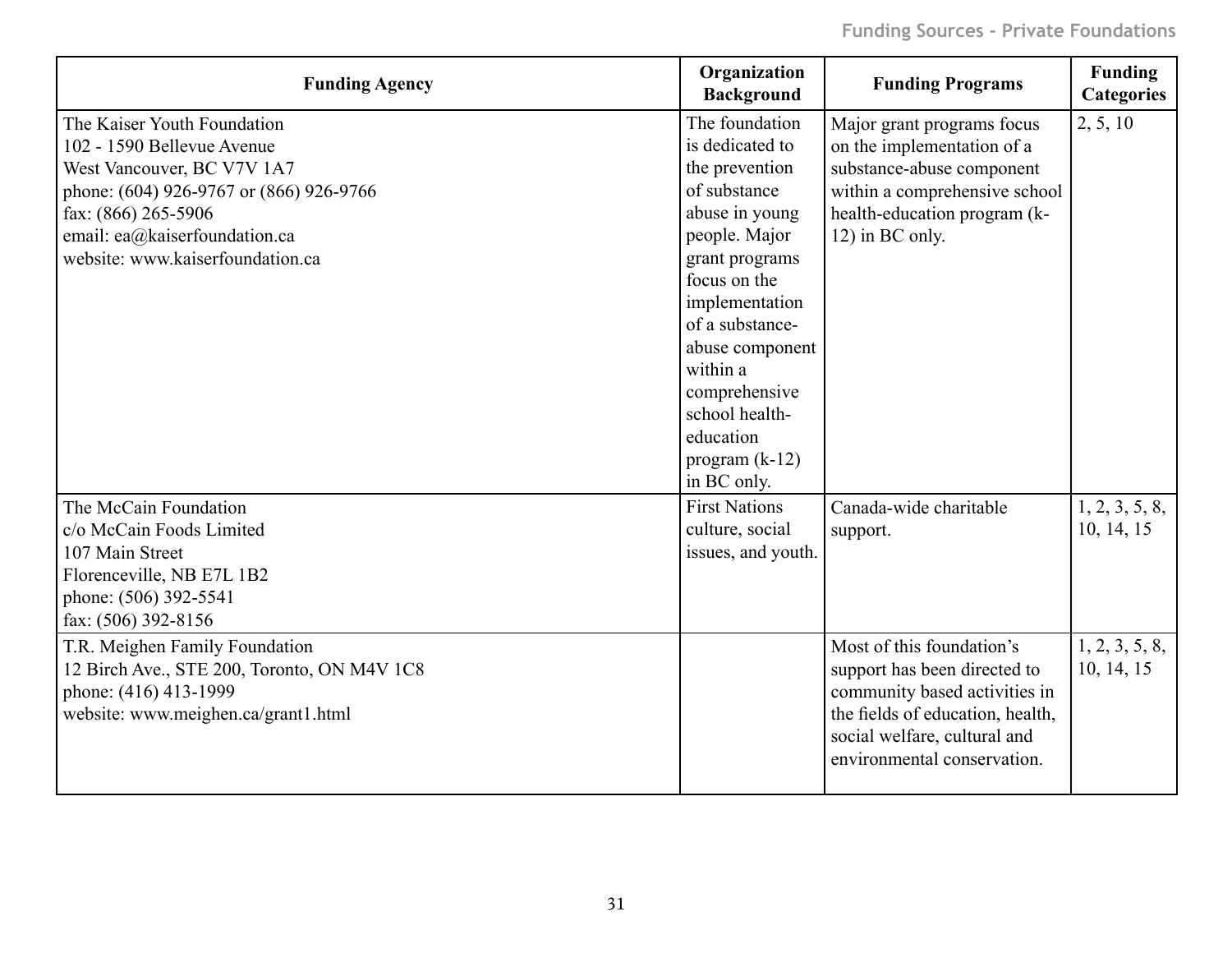### **Funding Sources - Private Foundations**

| <b>Funding Agency</b>                                                                                                                                        | Organization<br><b>Background</b>                                                                                                                                                                                                 | <b>Funding Programs</b>                                                                                                                                                                            | <b>Funding</b><br><b>Categories</b> |
|--------------------------------------------------------------------------------------------------------------------------------------------------------------|-----------------------------------------------------------------------------------------------------------------------------------------------------------------------------------------------------------------------------------|----------------------------------------------------------------------------------------------------------------------------------------------------------------------------------------------------|-------------------------------------|
| Minerva Foundation<br>PO Box 47079<br>62 Edmonton Centre Post Office<br>Edmonton, AB T5J 4N1<br>website: www.minervafoundation.ca                            | The foundation<br>provides<br>financial support<br>to help recipient<br>organizations<br>become better<br>established.<br>Youth, child<br>development,<br>and child and<br>parental mental                                        | Grants will be considered for<br>emergency funds, matching<br>funds, program funding, and<br>seed money in AB only. Must<br>be a registered charitable<br>organization.                            | 1, 2, 5, 10                         |
|                                                                                                                                                              | health.                                                                                                                                                                                                                           |                                                                                                                                                                                                    |                                     |
| F.K. Morrow Foundation<br>3777 Bayview Avenue<br>North York, ON M2M 3S4<br>phone: (416) 229-2009                                                             | The foundation<br>promotes<br>education and<br>charitable<br>activities in<br>the interest and<br>welfare of the<br>public regarding<br><b>First Nations</b><br>culture, youth,<br>social services,<br>and community<br>services. | Canada-wide grants will be<br>considered for operating funds,<br>program funding, and special<br>projects.                                                                                         | 1, 2, 5, 10,<br>15                  |
| The Molson Donations Funds<br>33 Carlingview Drive<br>Toronto, ON M9W 5E4<br>phone: (416) 679-1786<br>website: www.molson.com/en/Community/DonationFund.aspx | The foundation's<br>interests are<br>women's health,<br>substance abuse<br>and addictions<br>research, First<br>Nations people,<br>and youth.                                                                                     | Grants will be considered for<br>program funding, matching<br>funds and special interest<br>projects in AB, BC, SK, MB,<br>ON, QC, NT, and YT. Must<br>be a registered charitable<br>organization. | 1, 2, 5, 10                         |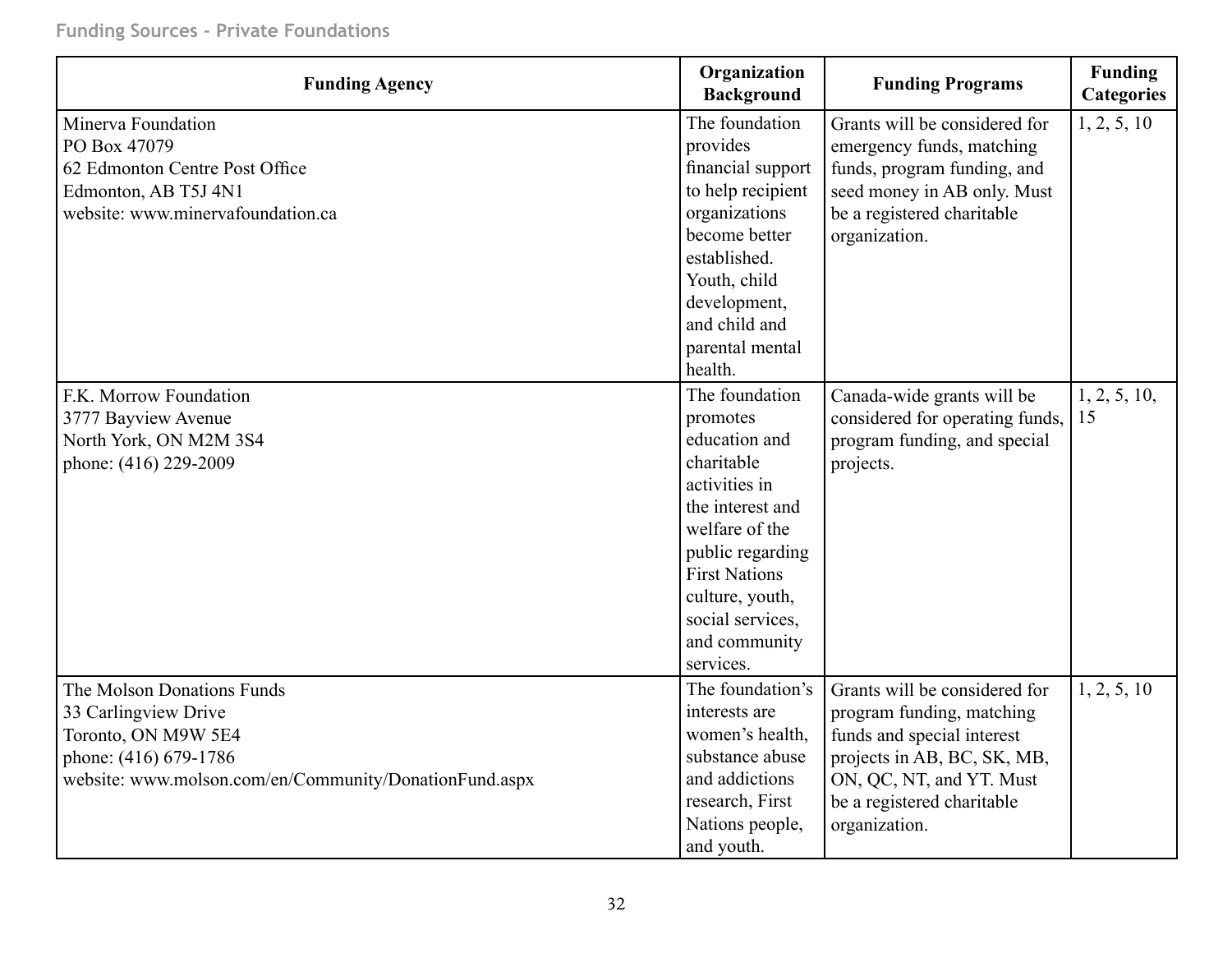| <b>Funding Agency</b>                                                  | Organization<br><b>Background</b> | <b>Funding Programs</b> | <b>Funding</b><br><b>Categories</b> |
|------------------------------------------------------------------------|-----------------------------------|-------------------------|-------------------------------------|
| The American Express Foundation in Canada                              | The three themes                  |                         | 1, 5, 7                             |
| C/O Amex Canada Inc.                                                   | that reflect the                  |                         |                                     |
| 1211 Denison Street, Unit 18                                           | foundation's                      |                         |                                     |
| Markham, ON L3R 4B3                                                    | funding priorities                |                         |                                     |
| email: amexcanadafoundation@aexp.com                                   | are cultural                      |                         |                                     |
| website: www10.americanexpress.com/sif/cda/page/0, 1641, 13556, 00.asp | heritage,                         |                         |                                     |
|                                                                        | leadership, and                   |                         |                                     |
|                                                                        | community                         |                         |                                     |
|                                                                        | service.                          |                         |                                     |
| The Dominion Group Foundation                                          | The foundation's                  |                         | 1, 10, 15                           |
| 165 University Avenue                                                  | interests are                     |                         |                                     |
| Toronto, ON M5H 3B9                                                    | women's health,                   |                         |                                     |
| phone: (416) 362-7231                                                  | social services,                  |                         |                                     |
|                                                                        | abused women,                     |                         |                                     |
|                                                                        | <b>Big Brothers</b>               |                         |                                     |
|                                                                        | and Sisters, child                |                         |                                     |
|                                                                        | abuse, child                      |                         |                                     |
|                                                                        | welfare, children's               |                         |                                     |
|                                                                        | mental health,                    |                         |                                     |
|                                                                        | community                         |                         |                                     |
|                                                                        | development and                   |                         |                                     |
|                                                                        | improvement,                      |                         |                                     |
|                                                                        | crime prevention,                 |                         |                                     |
|                                                                        | disabled people,                  |                         |                                     |
|                                                                        | domestic violence,                |                         |                                     |
|                                                                        | emergency                         |                         |                                     |
|                                                                        | shelters, housing                 |                         |                                     |
|                                                                        | and shelter,                      |                         |                                     |
|                                                                        | physically                        |                         |                                     |
|                                                                        | disabled children,                |                         |                                     |
|                                                                        | and transportation                |                         |                                     |
|                                                                        | and safety.                       |                         |                                     |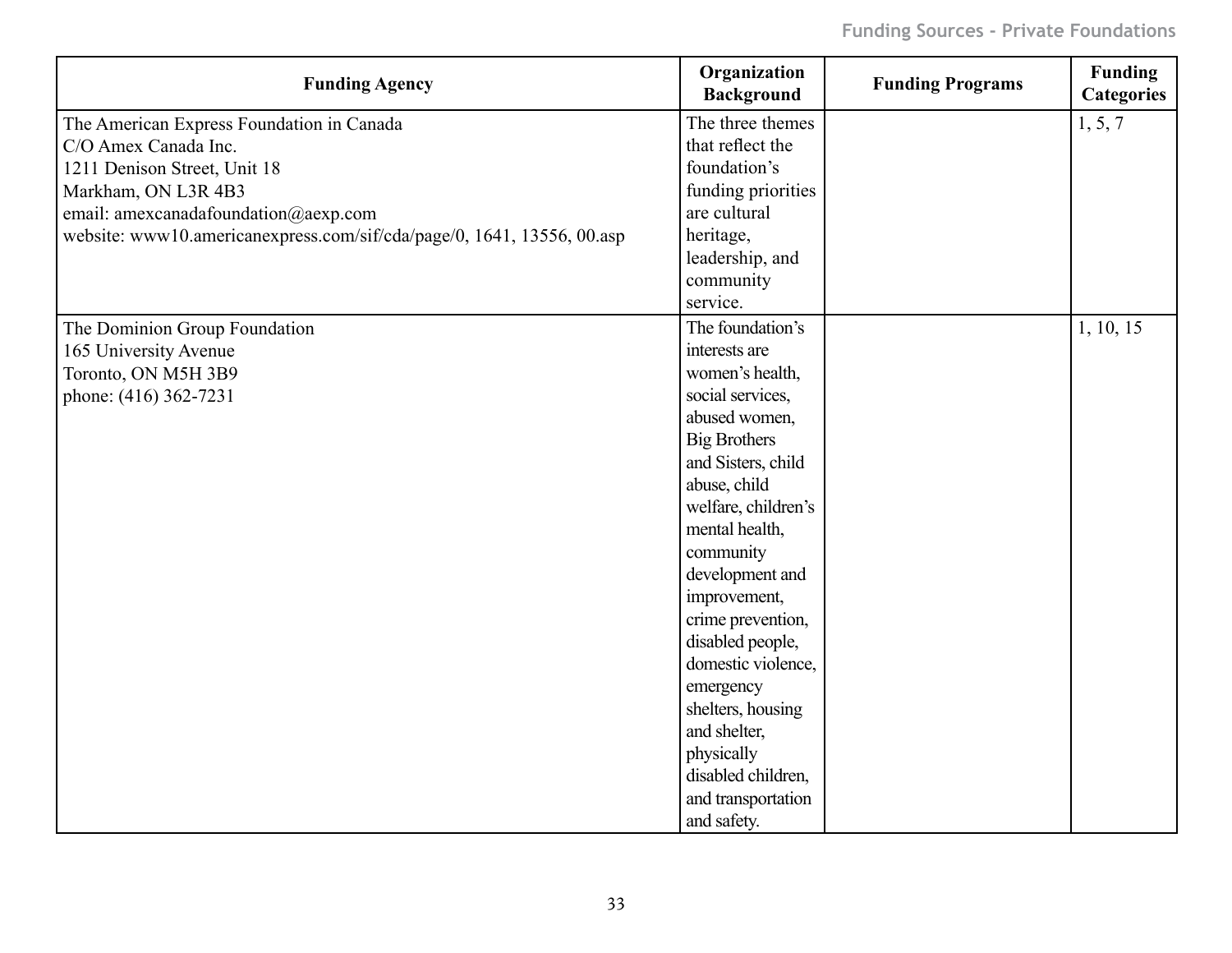| <b>Funding Agency</b>                                                     | Organization<br><b>Background</b> | <b>Funding Programs</b>         | Funding<br><b>Categories</b> |
|---------------------------------------------------------------------------|-----------------------------------|---------------------------------|------------------------------|
| <b>Coast Capital Savings Community Investment Grants</b>                  | Youth leadership:                 | Grants considered for Victoria, | 2, 5, 10                     |
| Suite 400, 645 Tyee Road                                                  | providing youth                   | BC, and surrounding area.       |                              |
| Victoria, BC V9A6X5                                                       | opportunities to                  |                                 |                              |
| phone: (250) 380-3289                                                     | learn and apply                   |                                 |                              |
| fax: (250) 483-8100                                                       | youth leadership                  |                                 |                              |
| email: communityinvestment.fund@coastcapitalsavings.com                   | skills. Economic                  |                                 |                              |
| website: https://www.coastcapitalsavings.com/About_Coast_Capital_Savings/ | revitalization:                   |                                 |                              |
| Helping Communities/Funding Programs/Community Investment Grants          | improving                         |                                 |                              |
|                                                                           | the economic                      |                                 |                              |
|                                                                           | well-being of                     |                                 |                              |
|                                                                           | individuals,                      |                                 |                              |
|                                                                           | families, and                     |                                 |                              |
|                                                                           | communities.                      |                                 |                              |
|                                                                           | Access and                        |                                 |                              |
|                                                                           | inclusion:                        |                                 |                              |
|                                                                           | facilitating access               |                                 |                              |
|                                                                           | for individuals and               |                                 |                              |
|                                                                           | families to social,               |                                 |                              |
|                                                                           | educational,                      |                                 |                              |
|                                                                           | and training                      |                                 |                              |
|                                                                           | opportunities.                    |                                 |                              |
| <b>Chris Spencer Foundation</b>                                           | Ethnic culture,                   | To provide funds for capital    | 1, 2, 5, 10                  |
| PO Box 48284                                                              | children's mental                 | items to experimental projects  |                              |
| <b>Bentall Centre</b>                                                     | health, social                    | that have available continued   |                              |
| Vancouver, BC V7X 1A1                                                     | services, First                   | operating funds. Grants will    |                              |
| phone: (604) 608-2560                                                     | Nations people,                   | be considered for matching      |                              |
|                                                                           | and youth.                        | funds, special interest         |                              |
|                                                                           |                                   | projects, and seed money in     |                              |
|                                                                           |                                   | greater Vancouver and Lower     |                              |
|                                                                           |                                   | Mainland BC.                    |                              |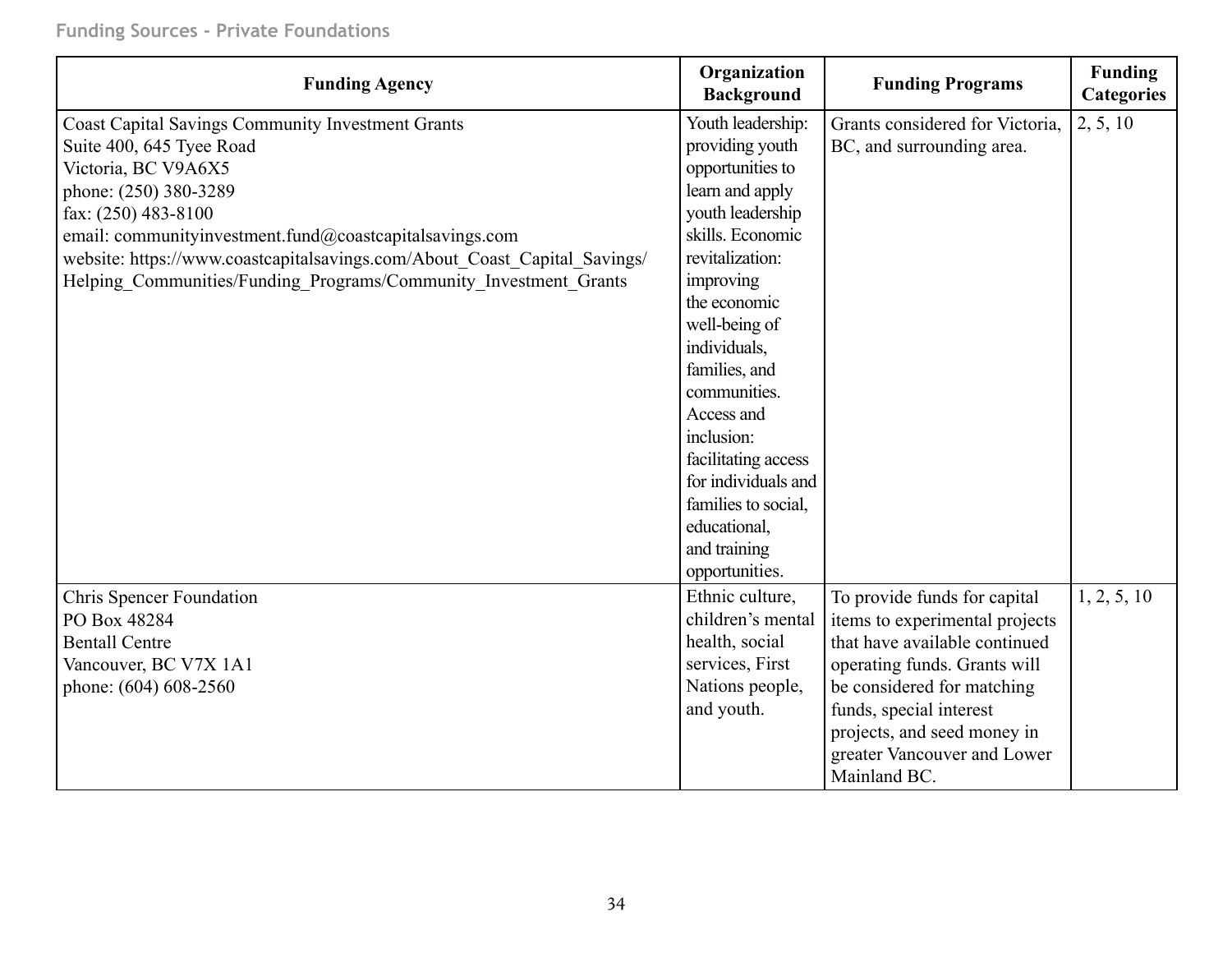| <b>Funding Agency</b>                                                             | Organization<br><b>Background</b> | <b>Funding Programs</b>            | <b>Funding</b><br><b>Categories</b> |
|-----------------------------------------------------------------------------------|-----------------------------------|------------------------------------|-------------------------------------|
| <b>TREE Foundation for Youth Development</b>                                      | The foundation's                  | Canada-wide grants will be         | 2, 5, 10                            |
| 5250 Ferrier Street, Suite 520                                                    | main interest is                  | considered for special interest    |                                     |
| Montréal, QC H4P 1L4                                                              | youth.                            | projects, program funding, and     |                                     |
| phone: (514) 731-3419                                                             |                                   | seed money.                        |                                     |
| fax: (514) 731-4999                                                               |                                   |                                    |                                     |
| Max Bell Foundation                                                               | The foundation's                  | Supports projects that promote     | 2, 5                                |
| 1201 - 5th Street SW, Suite 380                                                   | main interest is                  | health, particularly in practical, |                                     |
| Calgary, AB T2R 0Y6                                                               | health.                           | alternative approaches to the      |                                     |
| phone: (403) 215-7310                                                             |                                   | creation of maintenance and        |                                     |
| fax: (403) 215-7319                                                               |                                   | policies of health programs.       |                                     |
| website: www.maxbell.org                                                          |                                   | Granting region: Canada-wide;      |                                     |
|                                                                                   |                                   | must be a registered charitable    |                                     |
|                                                                                   |                                   | organization.                      |                                     |
| Face the World Foundation                                                         | The foundation's                  | Grants will be considered for      | 2, 5, 10                            |
| 1681 Chestnut Street, Suite 400                                                   | main target                       | health, mental health, suicide     |                                     |
| Vancouver, BC V6J 4M6                                                             | groups are                        | prevention, and sexual abuse.      |                                     |
| phone: (604) 731-3455                                                             | women, men,                       | Granting region: Vancouver;        |                                     |
| fax: (604) 731-3499                                                               | and children.                     | must be a registered charitable    |                                     |
| email: info@facetheworldfoundation.com<br>website: www.facetheworldfoundation.com |                                   | organization.                      |                                     |
|                                                                                   |                                   |                                    |                                     |
| <b>Laidlaw Foundation</b>                                                         | The foundation's                  |                                    | 2, 5, 10                            |
| 365 Bloor Street East, Suite 2000                                                 | main interests                    |                                    |                                     |
| Toronto, ON M4W 3L4                                                               | are to support                    |                                    |                                     |
| phone: (416) 964-3614                                                             | projects that                     |                                    |                                     |
| fax: (416) 975-1428                                                               | promote health,                   |                                    |                                     |
| email: mail@laidlawfdn.org                                                        | culture, social                   |                                    |                                     |
| website: www.laidlawfdn.org                                                       | issues, and                       |                                    |                                     |
|                                                                                   | children.                         |                                    |                                     |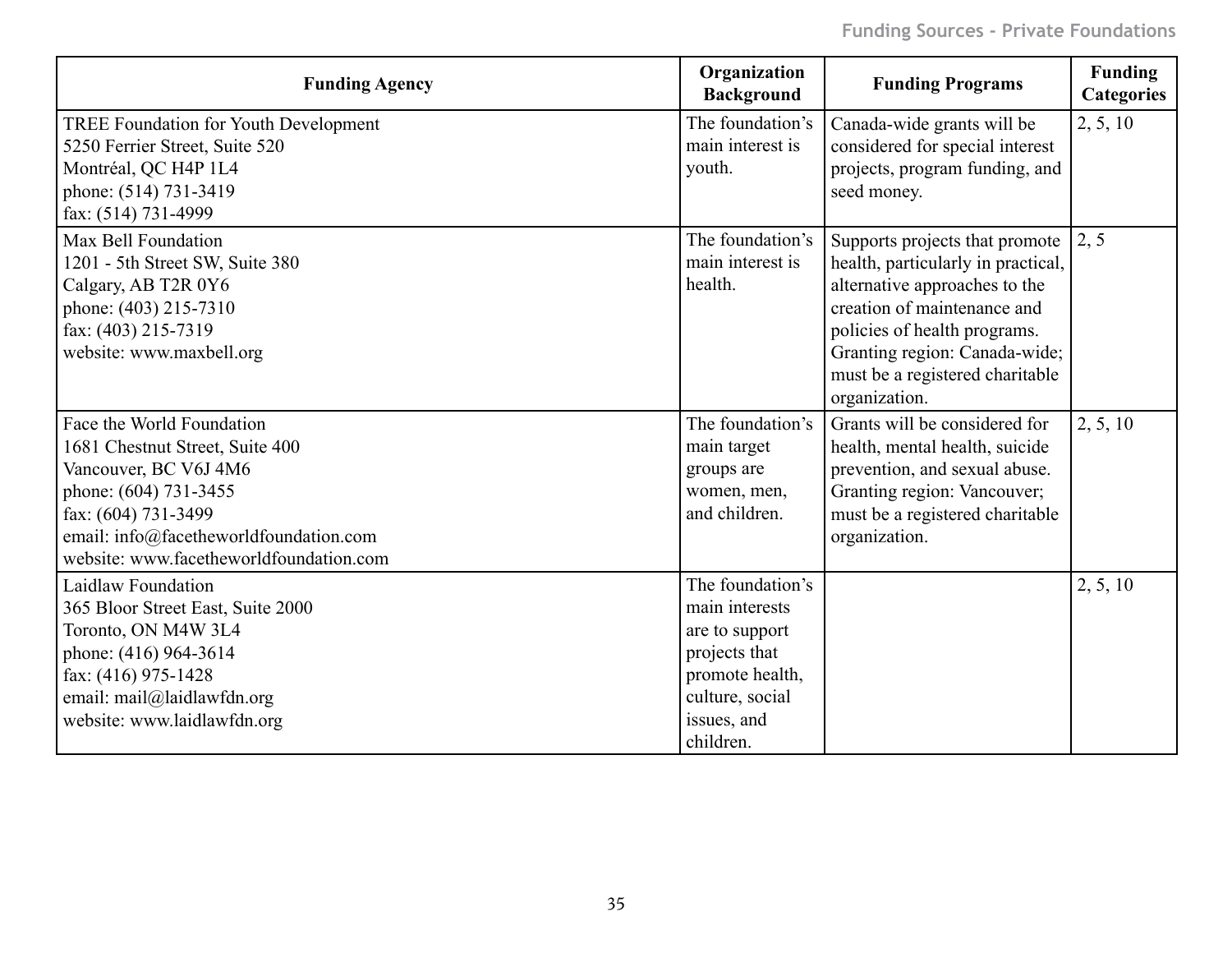| <b>Funding Agency</b>                               | Organization<br><b>Background</b> | <b>Funding Programs</b>                           | <b>Funding</b><br><b>Categories</b> |
|-----------------------------------------------------|-----------------------------------|---------------------------------------------------|-------------------------------------|
| The Lawson Foundation                               | To enrich the                     | The foundation's main<br>interests are health and | 5, 8, 10                            |
| 200 Queens Avenue, Suite 511                        | quality of life                   | substance abuse.                                  |                                     |
| London, ON N6A 1J3                                  | through grants<br>to registered   |                                                   |                                     |
| phone: (519) 667-5114<br>fax: (519) 667-5118        | charitable                        |                                                   |                                     |
| email: inquiry@lawson.ca                            | organizations.                    |                                                   |                                     |
| website: www.lawson.on.ca                           | Canada-wide                       |                                                   |                                     |
|                                                     | grants in three                   |                                                   |                                     |
|                                                     | different programs:               |                                                   |                                     |
|                                                     | beginning                         |                                                   |                                     |
|                                                     | years, healthy                    |                                                   |                                     |
|                                                     | communities,                      |                                                   |                                     |
|                                                     | and "special and                  |                                                   |                                     |
|                                                     | advised."                         |                                                   |                                     |
| The McLean Foundation                               | The foundation's                  | Canada-wide grants will be                        | 5, 10                               |
| 2 St. Clair Avenue West, Suite 1008                 | main interests are                | considered for special interest                   |                                     |
| Toronto, ON M4V 1L5                                 | health and other                  | projects, matching funds and                      |                                     |
| phone: (416) 964-6802                               | general areas.                    | seed money.                                       |                                     |
| fax: (416) 964-2804                                 |                                   |                                                   |                                     |
| email: info@mcleanfoundation.ca                     |                                   |                                                   |                                     |
| website: www.mcleanfoundation.ca                    |                                   |                                                   |                                     |
| <b>RBC Financial Group Donations</b>                | The Royal Bank                    | Assist with health and social                     | 1, 2, 5, 10                         |
| 200 Bay Street, South Tower, Suite 950              | Foundation's main                 | services to enhance quality of                    |                                     |
| Toronto, ON M5J 2J5                                 | target groups are                 | life; Canada-wide sponsorship/                    |                                     |
| phone: (416) 974-3113                               | Aboriginal people,                | donations.                                        |                                     |
| website: www.rbc.com/community/donations/index.html | culture, youth, and               |                                                   |                                     |
|                                                     | Elders.                           |                                                   |                                     |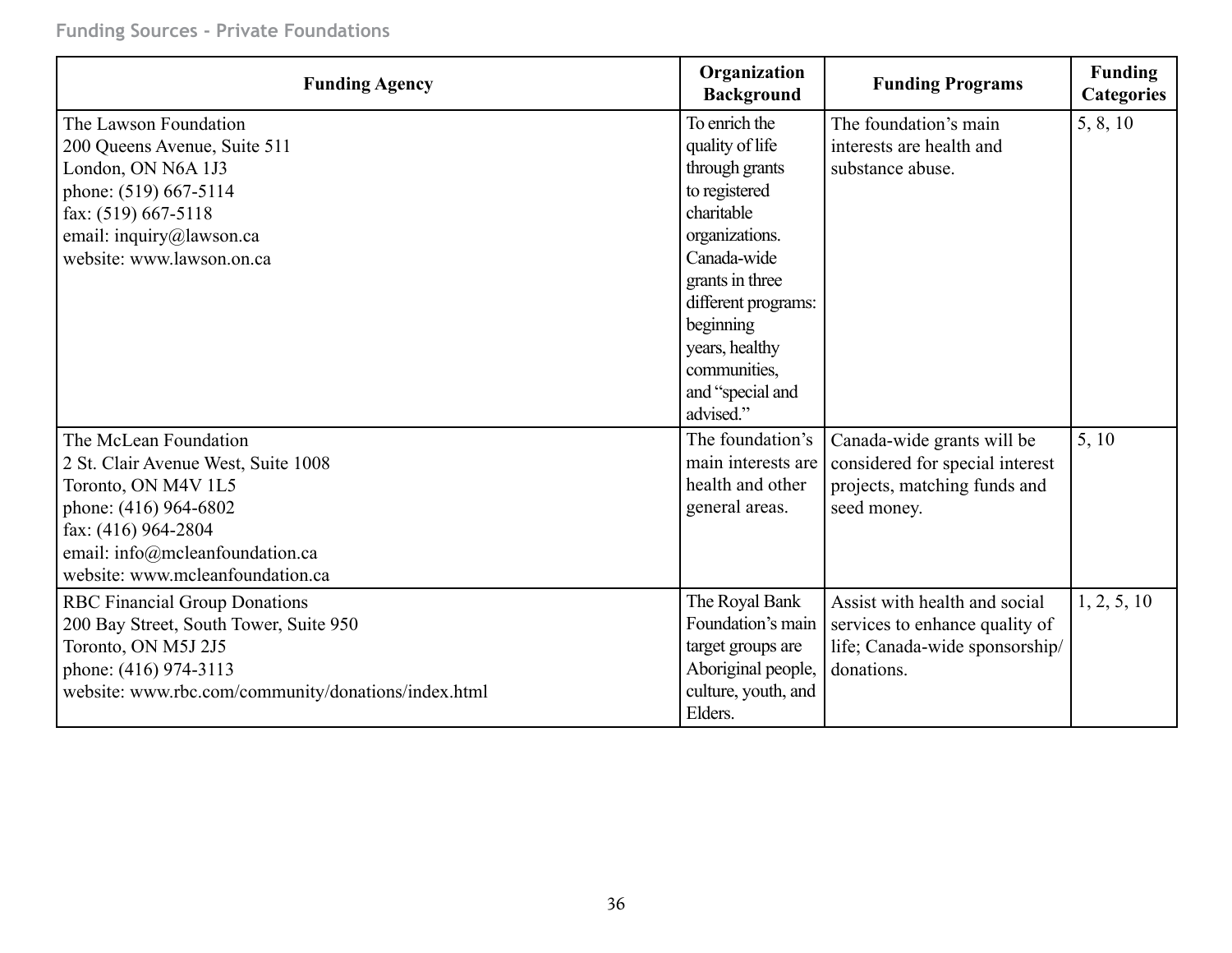| <b>Funding Agency</b>                                                                                                                                                                                                                                                                                                                                    | Organization<br><b>Background</b>                                                                                                                                                | <b>Funding Programs</b>                                                                                                                                                                                                                                                                                                                                                                         | <b>Funding</b><br><b>Categories</b> |
|----------------------------------------------------------------------------------------------------------------------------------------------------------------------------------------------------------------------------------------------------------------------------------------------------------------------------------------------------------|----------------------------------------------------------------------------------------------------------------------------------------------------------------------------------|-------------------------------------------------------------------------------------------------------------------------------------------------------------------------------------------------------------------------------------------------------------------------------------------------------------------------------------------------------------------------------------------------|-------------------------------------|
| Community Foundation of Ottawa<br>75 Albert Street, Suite 301<br>Ottawa, ON K1P 5E7<br>phone: (613) 236-1616<br>fax: (613) 236-1621<br>email: info@cfo-fco.ca<br>website: www.communityfoundationottawa.ca<br><b>Abbotsford Community Foundation</b><br>204-2890 Garden Street<br>Abbotsford, BC V2T 4W7<br>phone: (604) 850-3755<br>fax: (604) 850-2527 | The foundation's<br>main target<br>groups are<br>children, youth,<br>family, and<br>seniors.<br>The foundation's<br>main target<br>groups are<br>children, youth,<br>family, and | Grants will be considered<br>for seeding, nurturing,<br>supporting, and strengthening<br>our community in the social<br>services and health area.<br>Granting region: Ottawa;<br>must be a registered charitable<br>organization.<br>Grants will be considered<br>for social services, culture,<br>education, health, and welfare.<br>Granting region: Abbotsford<br>area; must be a registered | 1, 2, 5, 10<br>1, 2, 5, 10          |
| website: www.abbotsfordcommunityfoundation.org<br>Alberni Valley Community Foundation<br>3100 Kingsway Avenue<br>Port Alberni, BC V9Y 3B1<br>phone: (250) 724-4503<br>fax: (250) 724-6328<br>email: info@albernifoundation.ca<br>website: www.albernifoundation.ca                                                                                       | seniors.<br>The foundation's<br>main target<br>groups are<br>children, youth,<br>family, and<br>seniors.                                                                         | charitable organization.<br>Grants will be considered<br>for social services, culture,<br>education, health, and welfare.<br>Granting region: Alberni area;<br>must be a registered charitable<br>organization.                                                                                                                                                                                 | 1, 2, 5, 10                         |
| <b>Bulkley Valley Community Foundation</b><br>PO Box 4584<br>Smithers, BC V0J 2N0<br>phone: (250) 846-9270<br>fax: (250) 846-9270<br>email: bvfoundation@bulkley.net                                                                                                                                                                                     | The foundation's<br>main target<br>groups are<br>children, youth,<br>family, and<br>seniors.                                                                                     | Grants will be considered<br>for social services, culture,<br>education, health, and<br>welfare. Granting region:<br>Kitwanga through to Topley<br>Smithers, Houston, Hazelton<br>and Northwest BC; must<br>be a registered charitable<br>organization.                                                                                                                                         | 1, 2, 5, 10                         |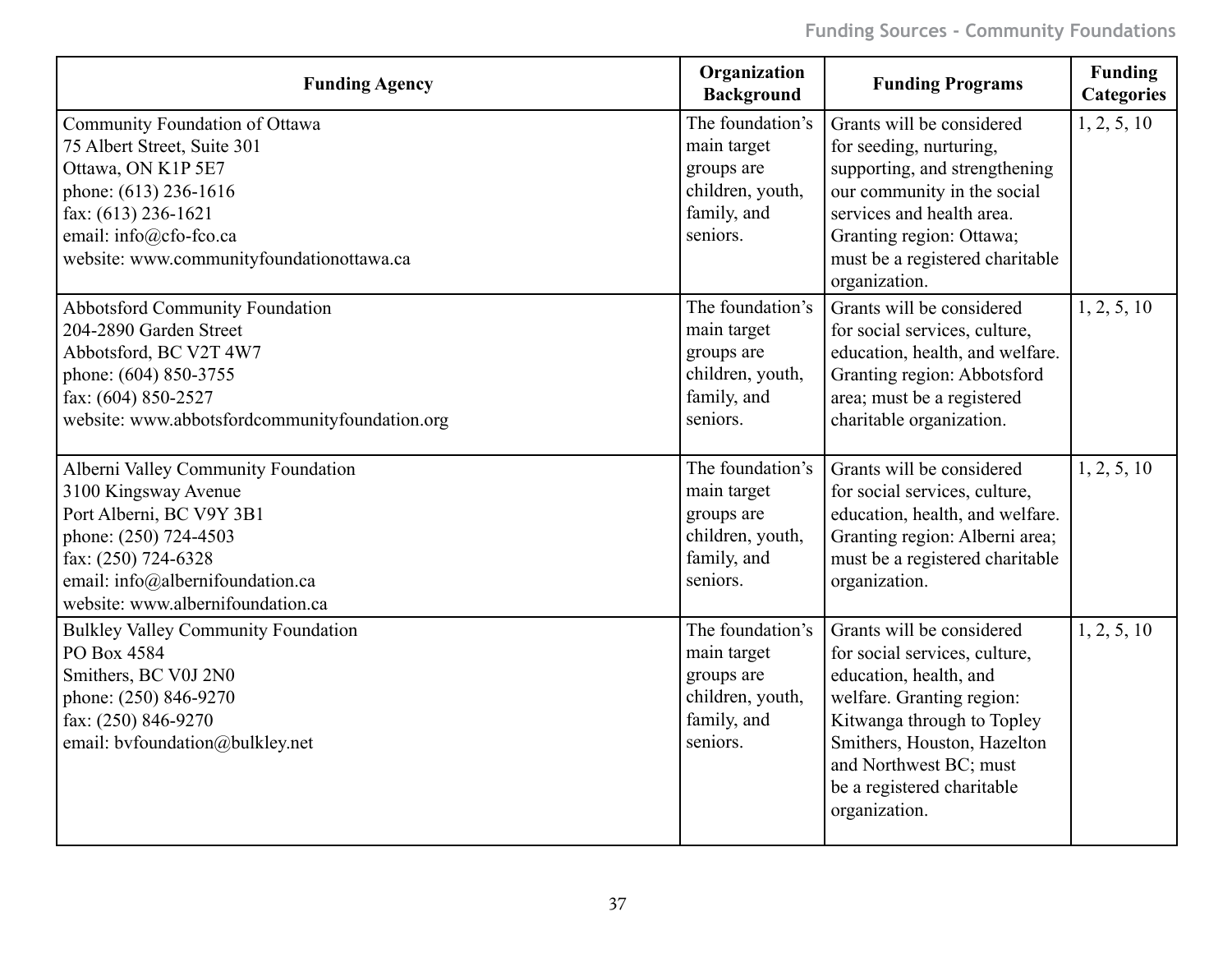**Funding Sources - Community Foundations**

| <b>Funding Agency</b>                      | Organization<br><b>Background</b> | <b>Funding Programs</b>         | <b>Funding</b><br><b>Categories</b> |
|--------------------------------------------|-----------------------------------|---------------------------------|-------------------------------------|
| <b>Campbell River Community Foundation</b> | The foundation's                  | Grants will be considered       | 1, 2, 5, 10                         |
| 201-990 Cedar Street                       | main target                       | for social services, culture,   |                                     |
| Campbell River, BC V9W 7Z8                 | groups are                        | education, health, and          |                                     |
| phone: (250) 287-0990                      | children, youth,                  | welfare. Granting region:       |                                     |
| website: www.crcf.crcn.net/index.html      | family, and                       | Campbell River area; must       |                                     |
|                                            | seniors.                          | be a registered charitable      |                                     |
|                                            |                                   | organization.                   |                                     |
| Central Okanagan Foundation                | The foundation's                  | Grants will be considered       | 1, 2, 5, 10                         |
| 1889 Springfield Road, Suite 217           | main target                       | for social services, culture,   |                                     |
| Kelowna, BC V1Y 5V5                        | groups are                        | education, health, and welfare. |                                     |
| phone: (250) 861-6160                      | children, youth,                  | Granting region: Okanagan       |                                     |
| fax: $(250)$ 861-6156                      | family, and                       | area; must be a registered      |                                     |
| website: www.centralokanaganfoundation.org | seniors.                          | charitable organization.        |                                     |
| Comox Valley Community Foundation          | The foundation's                  | Grants will be considered       | 1, 2, 5, 10                         |
| PO Box 3126                                | main target                       | for social services, culture,   |                                     |
| Courtenay, BC V9N 5N4                      | groups are                        | education, health, and welfare. |                                     |
| phone: (250) 338-8444                      | children, youth,                  | Granting region: Comox          |                                     |
| email: cvcf@shawcable.com                  | family, and                       | Valley; must be a registered    |                                     |
| website: www.cvcfoundation.org             | seniors.                          | charitable organization.        |                                     |
| Coquitlam Foundation                       | The foundation's                  | Grants will be considered       | 1, 2, 5, 10                         |
| PO Box 2                                   | main target                       | for social services, culture,   |                                     |
| 1207 Pinetree Way                          | groups are                        | education, health, and welfare. |                                     |
| Coquitlam, BC V3B 7Y3                      | children, youth,                  | Granting region: Coquitlam      |                                     |
| phone: (604) 468-9598                      | family, and                       | area; must be a registered      |                                     |
| website: www.coquitlamfoundation.com       | seniors.                          | charitable organization.        |                                     |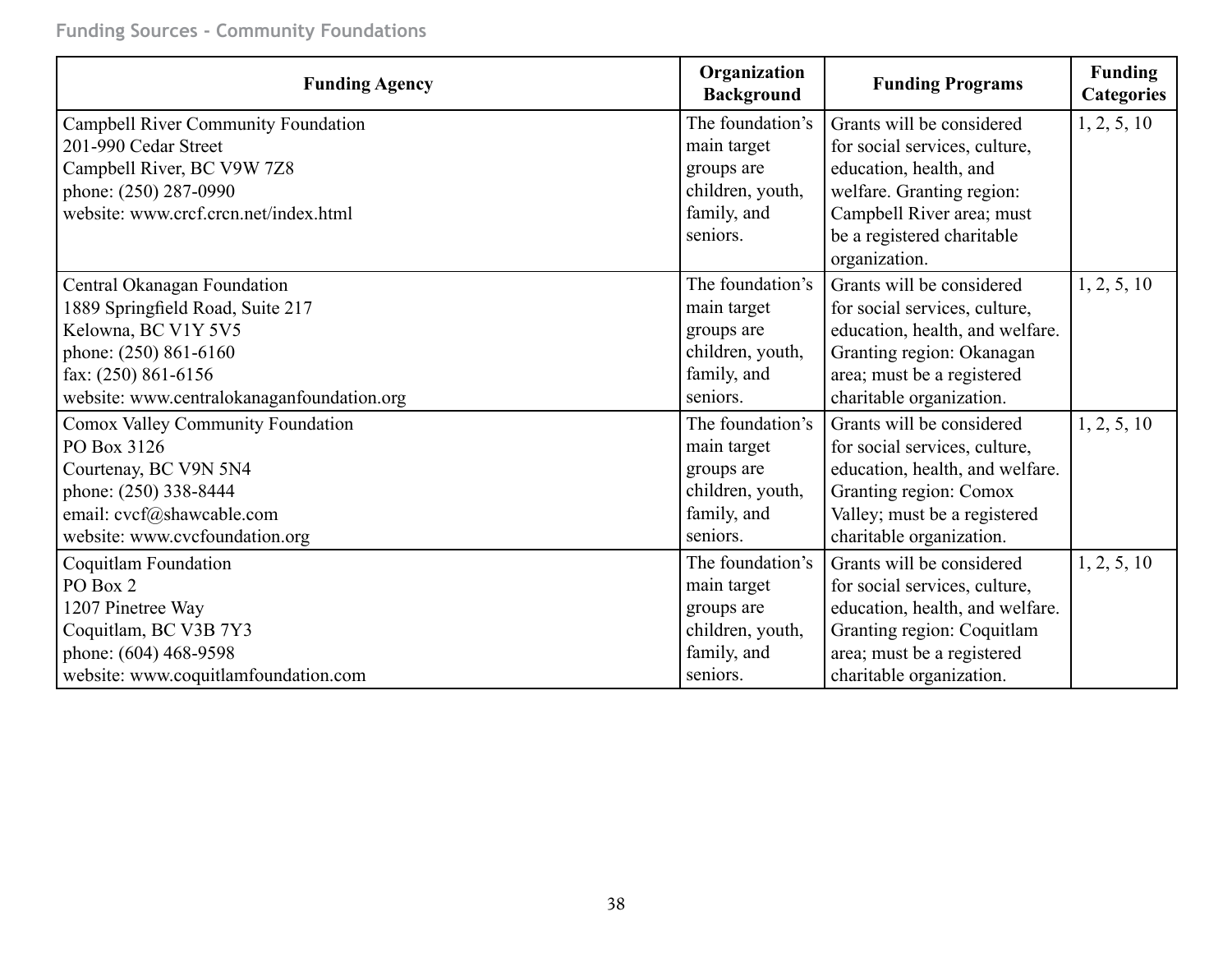| <b>Funding Agency</b>                     | Organization<br><b>Background</b> | <b>Funding Programs</b>         | <b>Funding</b><br><b>Categories</b> |
|-------------------------------------------|-----------------------------------|---------------------------------|-------------------------------------|
| Kamloops Foundation                       | The foundation's                  | Grants will be considered       | 1, 2, 5, 10                         |
| PO Box 15                                 | main target                       | for social services, culture,   |                                     |
| Kamloops, BC V2C 5K3                      | groups are                        | education, health, and welfare. |                                     |
| phone: (250) 554-5072                     | children, youth,                  | Granting region: Ashcroft,      |                                     |
| fax: (250) 554-7736                       | family, and                       | Barriere, Cache Creek, Chase,   |                                     |
| email: info@kamloopsfoundation.com        | seniors.                          | Clearwater, Clinton, Lillooet,  |                                     |
| website: www.kamloopsfoundation.com       |                                   | Logan Lake, Lytton, Merritt,    |                                     |
|                                           |                                   | Thompson Nicola and South       |                                     |
|                                           |                                   | Cariboo; must be a registered   |                                     |
|                                           |                                   | charitable organization.        |                                     |
| Kent Harrison Foundation                  | The foundation's                  | Grants will be considered       | 1, 2, 5, 10                         |
| PO Box 918                                | main target                       | for social services, culture,   |                                     |
| Agassiz, BC V0M 1A0                       | groups are                        | education, health, and welfare. |                                     |
| phone: (604) 796-9599                     | children, youth,                  | Granting region: Agassiz area,  |                                     |
| fax: (604) 796-2429                       | family, and                       | must be a registered charitable |                                     |
| email: kentharrisonfoundation@yahoo.com   | seniors.                          | organization.                   |                                     |
| website: www.kentharrisonfoundation.com   |                                   |                                 |                                     |
| <b>Mission Foundation</b>                 | The foundation's                  | Grants will be considered       | 1, 2, 5, 10                         |
| PO Box 3427                               | main target                       | for social services, culture,   |                                     |
| Mission, BC V2V 4J5                       | groups are                        | education, health, and welfare. |                                     |
| phone: (604) 826-5322                     | children, youth,                  | Granting region: Mission;       |                                     |
| fax: (604) 826-5322                       | family, and                       | must be a registered charitable |                                     |
| email: mfound@telus.net                   | seniors.                          | organization.                   |                                     |
| website: www.mission-foundation.org       |                                   |                                 |                                     |
| Kitchener - Waterloo Community Foundation | The foundation's                  | Grants will be considered       | 1, 2, 5, 10                         |
| 20 Erb Street West                        | main target                       | for social services, culture,   |                                     |
| Marsland Centre, 11th Floor               | groups are                        | education, health, and welfare. |                                     |
| Waterloo, ON N2L 1T2                      | children, youth,                  | Granting region: Kitchener      |                                     |
| phone: (519) 725-1806                     | family, and                       | and Waterloo area; must         |                                     |
| fax: (519) 725-3851                       | seniors.                          | be a registered charitable      |                                     |
| email: bllewellyn@kwcf.ca                 |                                   | organization.                   |                                     |
| website: www.kwcf.ca                      |                                   |                                 |                                     |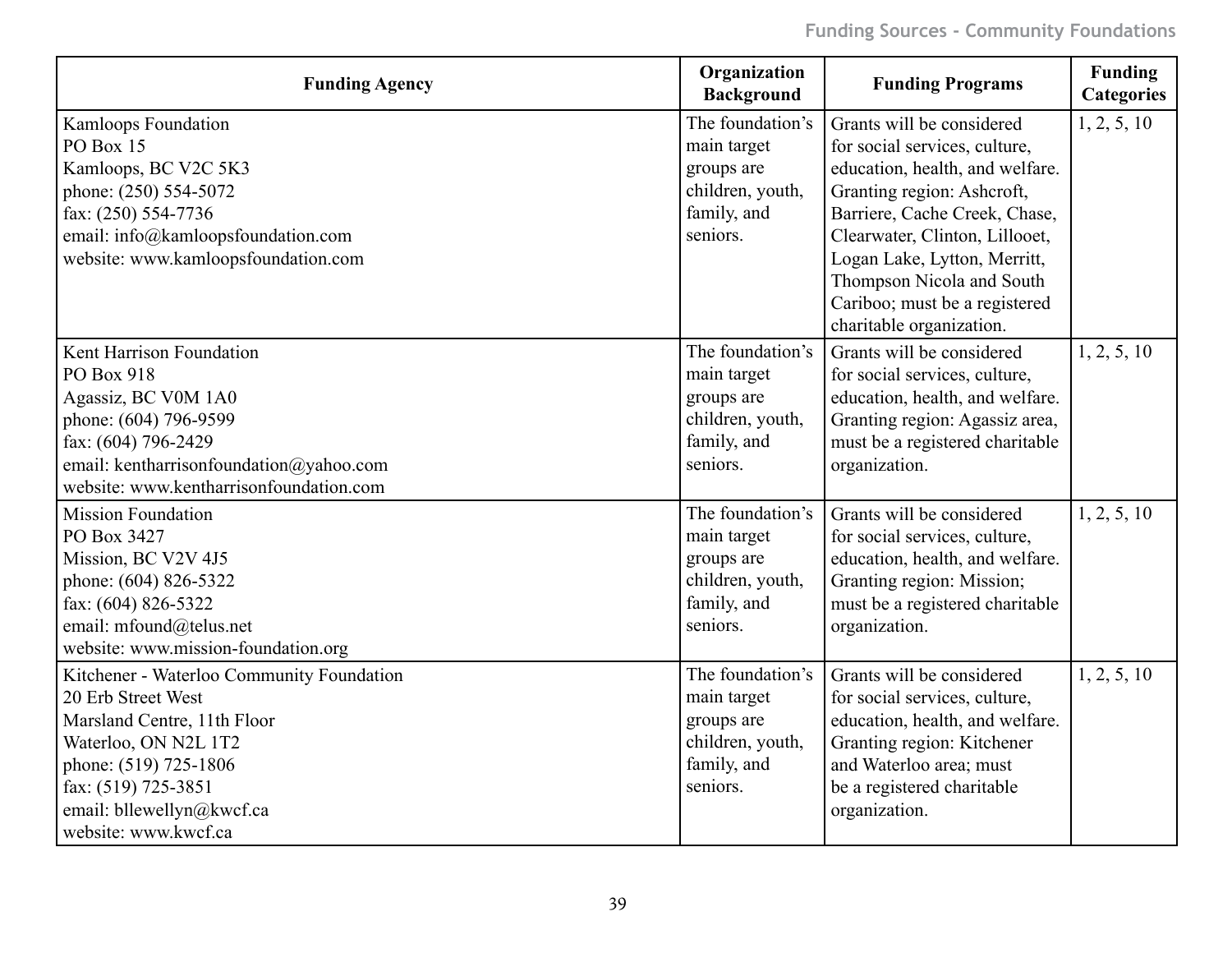| <b>Funding Agency</b>                                                                                                                                                                                                           | Organization<br><b>Background</b>                                                            | <b>Funding Programs</b>                                                                                                                                                                                                            | <b>Funding</b><br><b>Categories</b> |
|---------------------------------------------------------------------------------------------------------------------------------------------------------------------------------------------------------------------------------|----------------------------------------------------------------------------------------------|------------------------------------------------------------------------------------------------------------------------------------------------------------------------------------------------------------------------------------|-------------------------------------|
| Nanaimo Community Foundation<br>106-619 Comox Road<br>Nanaimo, BC V9R 5V8<br>phone: (250) 714-0047<br>fax: (250) 754-5774<br>email: administrator@nanaimocommunityfoundation.com<br>website: www.nanaimocommunityfoundation.com | The foundation's<br>main target<br>groups are<br>children, youth,<br>family, and<br>seniors. | Grants will be considered<br>for social services, culture,<br>education, health, and welfare.<br>Granting region: Nanaimo<br>area; must be a registered<br>charitable organization.                                                | 1, 2, 5, 10                         |
| Community Foundation of South Okanagan<br>PO Box 24081<br>390 Main Street, 2nd Floor<br>Penticton, BC V2A 8L9<br>phone: (250) 493-9311<br>fax: (250) 493-9311<br>email: cfso@telus.net<br>website: www.cfso.net                 | The foundation's<br>main target<br>groups are<br>children, youth,<br>family, and<br>seniors. | Grants will be considered<br>for social services, culture,<br>education, health, and welfare.<br>Granting region: Penticton<br>area; must be a registered<br>charitable organization.                                              | 1, 2, 5, 10                         |
| Community Foundation of the North Okanagan<br>304-3402 27th Avenue<br>Vernon, BC V1T 1S1<br>phone: (250) 542-8677<br>fax: (250) 542-8655<br>email: info@cfno.org<br>website: www.cfno.org                                       | The foundation's<br>main target<br>groups are<br>children, youth,<br>family, and<br>seniors. | Grants will be considered<br>for social services, culture,<br>education, health, and welfare.<br>Granting region: North<br>Okanagan Regional District;<br>must be a registered charitable<br>organization.                         | 1, 2, 5, 10                         |
| North Shore Community Foundation<br>600 West Queens Road<br>North Vancouver, BC V7N 2L3<br>phone: (604) 988-7115<br>fax: (604) 988-7105<br>email: info@nscommunityfoundation.com<br>website: www.nscommunityfoundation.com      | The foundation's<br>main target<br>groups are<br>children, youth,<br>family, and<br>seniors. | Grants will be considered<br>for social services, culture,<br>education, health, and welfare.<br>Granting region: North and<br>West Vancouver, Bowen<br>Island, and Lions Bay; must<br>be a registered charitable<br>organization. | 1, 2, 5, 10                         |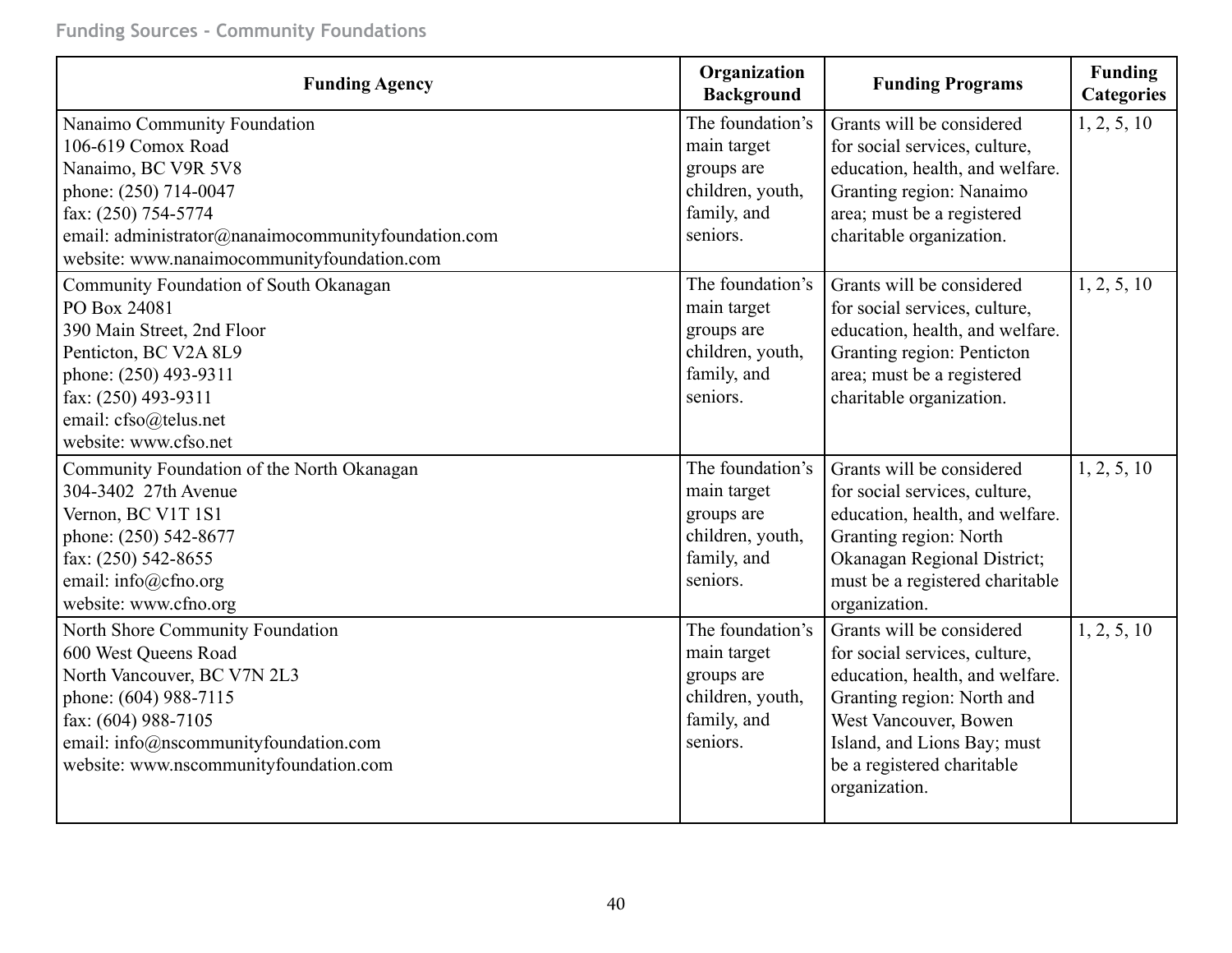| <b>Funding Agency</b>                          | Organization<br><b>Background</b> | <b>Funding Programs</b>         | <b>Funding</b><br><b>Categories</b> |
|------------------------------------------------|-----------------------------------|---------------------------------|-------------------------------------|
| Parksville and Qualicum Community Foundation   | The foundation's                  | Grants will be considered       | 1, 2, 5, 10                         |
| 174 Railway Street                             | main target                       | for social services, culture,   |                                     |
| Qualicum Beach BC V9K 1K7                      | groups are                        | education, health, and welfare. |                                     |
| phone: (250) 752-7202                          | children, youth,                  | Granting region: Nanoose,       |                                     |
| fax: $(250)$ 752-7246                          | family, and                       | Errington, Parksville,          |                                     |
| email: pqcf@shaw.ca                            | seniors.                          | Qualicum Beach, Coombs,         |                                     |
| website: www.parksvillequalicumfoundation.com  |                                   | Whiskey Creek, Qualicum         |                                     |
|                                                |                                   | Bay, Horne Lake, Bowser,        |                                     |
|                                                |                                   | Deep Bay, and Lasqueti Bay;     |                                     |
|                                                |                                   | must be a registered charitable |                                     |
|                                                |                                   | organization.                   |                                     |
| Phoenix Foundation of the Boundary Communities | The foundation's                  | Grants will be considered       | 1, 2, 5, 10                         |
| PO Box 1012                                    | main target                       | for social services, culture,   |                                     |
| Grand Forks, BC V0H 1H0                        | groups are                        | education, health, and welfare. |                                     |
| phone: (250) 442-6128                          | children, youth,                  | Granting region: Bridesville,   |                                     |
| fax: (250) 442-5146                            | family, and                       | Carmi, Westbridge,              |                                     |
| email: phoenix-foundation@telus.net            | seniors.                          | Beaverdell, Christian Valley,   |                                     |
| website: www.phoenix-foundation.net            |                                   | Rock Creek, Kettle Valley,      |                                     |
|                                                |                                   | Midway, Greenwood, Grand        |                                     |
|                                                |                                   | Forks, and Christina Lake;      |                                     |
|                                                |                                   | must be a registered charitable |                                     |
|                                                |                                   | organization.                   |                                     |
| Prince George Community Foundation             | The foundation's                  | Grants will be considered       | 1, 2, 5, 10                         |
| PO Box 1204, Station A                         | main target                       | for social services, culture,   |                                     |
| Prince George, BC V2L 4V3                      | groups are                        | education, health, and          |                                     |
| phone: (250) 562-7772                          | children, youth,                  | welfare. Granting region:       |                                     |
| fax: (250) 562-7772                            | family, and                       | Prince George area; must        |                                     |
| email: pgfoundation@telus.net                  | seniors.                          | be a registered charitable      |                                     |
| website: www.pgcf.ca/                          |                                   | organization.                   |                                     |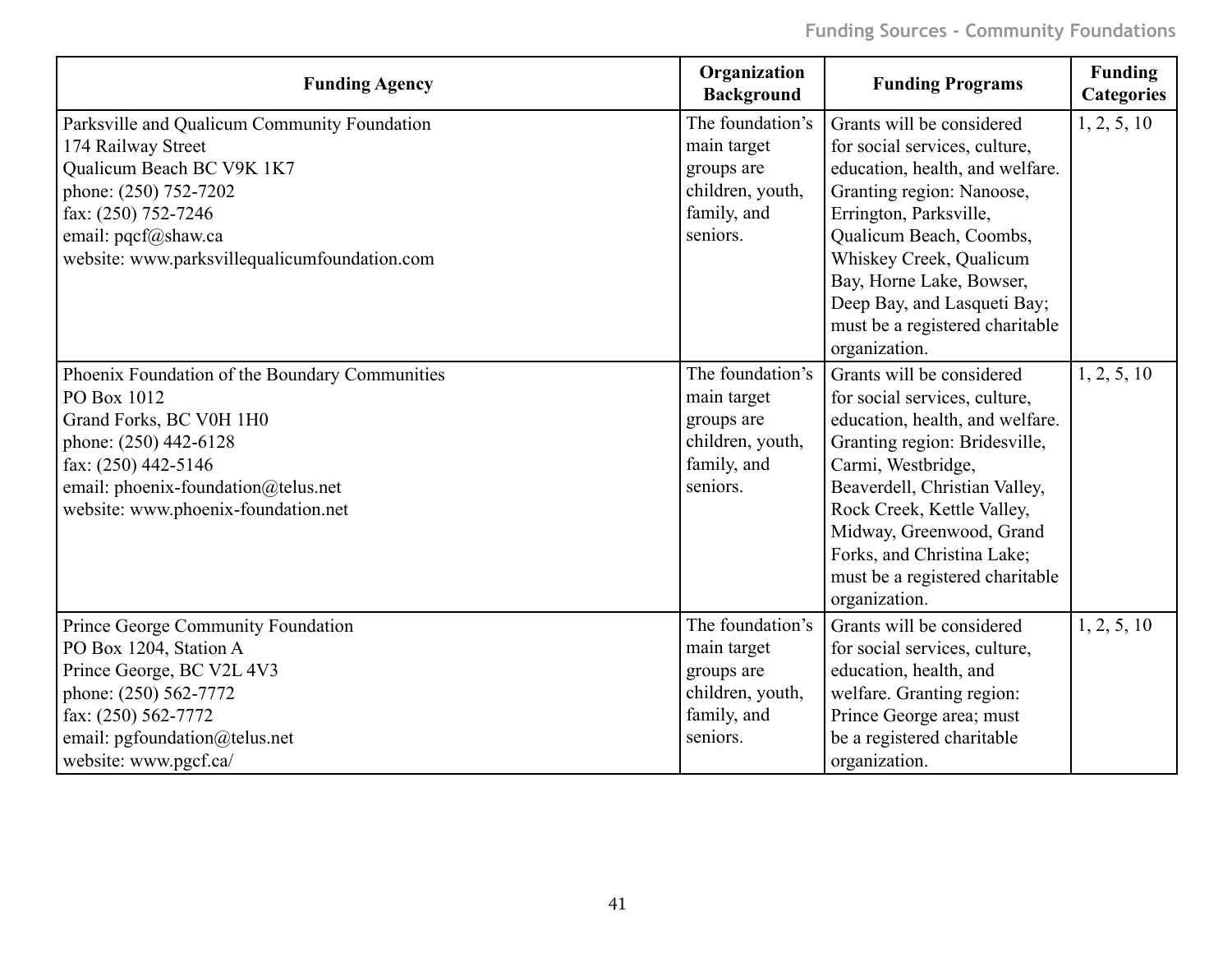**Funding Sources - Community Foundations**

| <b>Funding Agency</b>                                        | Organization<br><b>Background</b> | <b>Funding Programs</b>         | <b>Funding</b><br><b>Categories</b> |
|--------------------------------------------------------------|-----------------------------------|---------------------------------|-------------------------------------|
| Revelstoke Community Foundation                              | The foundation's                  | Grants will be considered       | 1, 2, 5, 10                         |
| 204 Campbell Avenue                                          | main target                       | for social services, culture,   |                                     |
| PO Box 239                                                   | groups are                        | education, health, and welfare. |                                     |
| Revelstoke, BC V0E 2S0                                       | children, youth,                  | Granting region: Revelstoke     |                                     |
| phone: (250) 837-5345                                        | family, and                       | and area B of the Columbia      |                                     |
| fax: (250) 837-4223                                          | seniors.                          | Shuswap Regional District;      |                                     |
| email: foundation@revelstokecf.com                           |                                   | must be a registered charitable |                                     |
| website: www.revelstokecf.com/communityfoundation/index.html |                                   | organization.                   |                                     |
| <b>Richmond Community Foundation</b>                         | The foundation's                  | Grants will be considered       | 1, 2, 5, 10                         |
| 8100 Granville Ave, Suite 520                                | main target                       | for social services, culture,   |                                     |
| Richmond, BC V6Y 3T                                          | groups are                        | education, health, and welfare. |                                     |
| phone: (604) 270-4483                                        | children, youth,                  | Granting region: Richmond       |                                     |
| fax: (604) 270-4487                                          | family, and                       | area; must be a registered      |                                     |
| email: info@richmondfoundation.org                           | seniors.                          | charitable organization.        |                                     |
| website: www.richmondfoundation.org                          |                                   |                                 |                                     |
| Salt Spring Island Foundation                                | The foundation's                  | Grants will be considered       | 1, 2, 5, 10                         |
| Box 244 Ganges PO                                            | main target                       | for social services, culture,   |                                     |
| Salt Spring Island, BC V8K 2V9                               | groups are                        | education, health, and welfare. |                                     |
| phone: (250) 537-8305                                        | children, youth,                  | Granting region: Salt Spring    |                                     |
| email: admin@saltspringislandfoundation.org                  | family, and                       | Island area.                    |                                     |
| website: www.saltspringislandfoundation.org                  | seniors.                          |                                 |                                     |
| <b>Shuswap Community Foundation</b>                          | The foundation's                  | Grants will be considered       | 1, 2, 5, 10                         |
| PO Box 624                                                   | main target                       | for social services, culture,   |                                     |
| Salmon Arm, BC V1E 4N7                                       | groups are                        | education, health, and welfare. |                                     |
| phone: (250) 832-8652                                        | children, youth,                  | Granting region: Salmon area;   |                                     |
| email: info@shuswapfoundation.ca                             | family, and                       | must be a registered charitable |                                     |
| website: www.shuswapfoundation.ca/index.htm                  | seniors.                          | organization.                   |                                     |
|                                                              |                                   |                                 |                                     |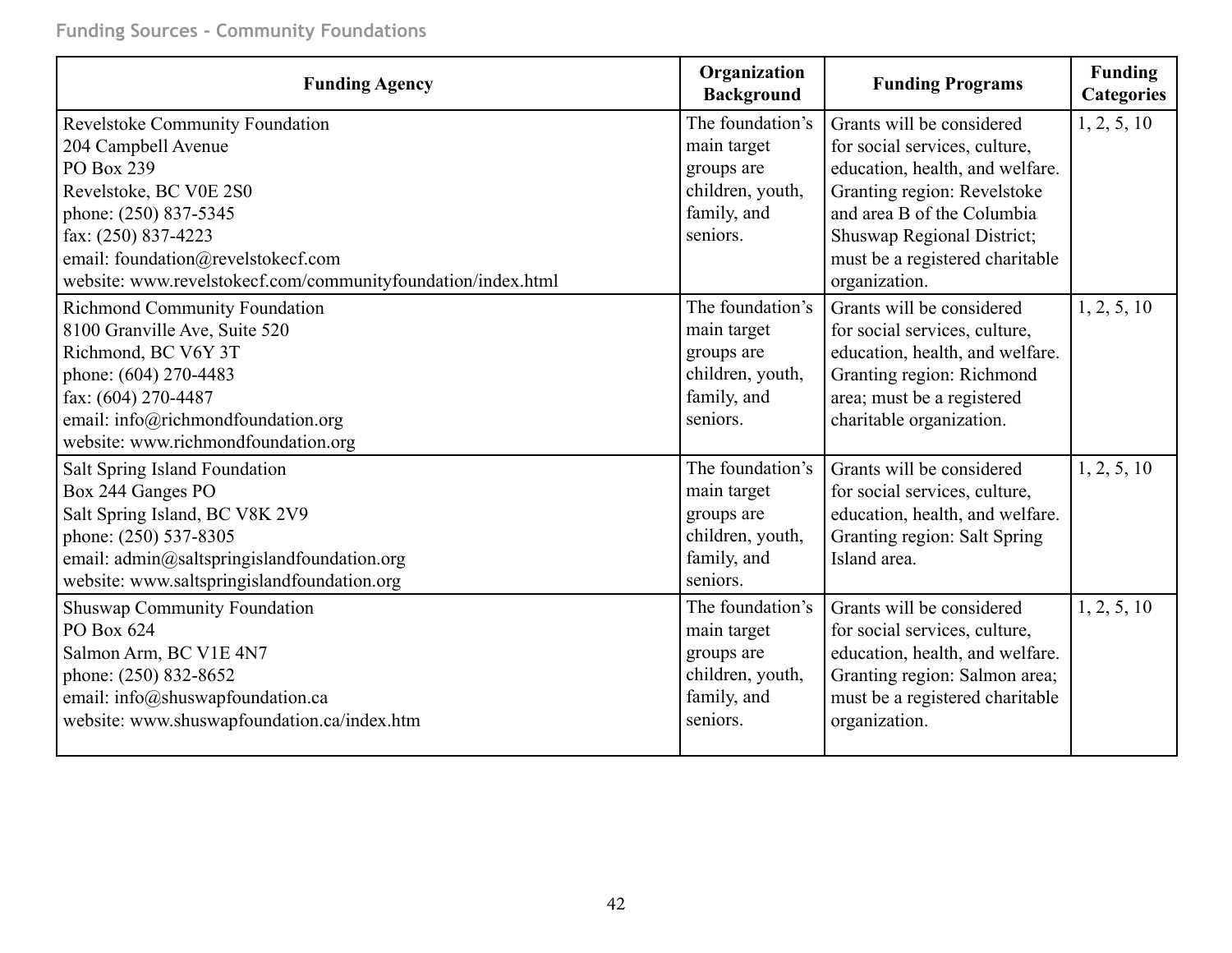| <b>Funding Agency</b>                                  | Organization<br><b>Background</b> | <b>Funding Programs</b>                                     | <b>Funding</b><br><b>Categories</b> |
|--------------------------------------------------------|-----------------------------------|-------------------------------------------------------------|-------------------------------------|
| <b>Surrey Foundation Youth Council</b><br>PO Box 34089 | The foundation's<br>main target   | Grants will be considered to<br>promote, empower and enable | 1, 2, 5, 10                         |
| 14245-56 Avenue                                        | groups are                        | youth to make a difference                                  |                                     |
| Surrey, BC V3S 8C4                                     | children, youth,                  | within the community.                                       |                                     |
| phone: (604) 591-2699                                  | family, and                       | Granting region: Surrey area;                               |                                     |
| fax: (604) 591-2656                                    | seniors.                          | must be a registered charitable                             |                                     |
| email: info@surreyfoundation.org                       |                                   | organization.                                               |                                     |
| website: www.surreyfoundation.org                      |                                   |                                                             |                                     |
| Vancouver Foundation                                   | The foundation's                  | Grants will be consideration                                | 1, 2, 5, 10                         |
| 555 West Hastings Street, Suite 1200                   | main target                       | for education, health and                                   |                                     |
| PO Box 12132                                           | groups are                        | social development, and                                     |                                     |
| Vancouver, BC V6B 4N6                                  | children, youth,                  | youth philanthropy council.                                 |                                     |
| phone: (604) 688-2204                                  | family, and                       | Granting region: Vancouver;                                 |                                     |
| fax: (604) 688-4170                                    | seniors.                          | must be a registered charitable                             |                                     |
| email: info@vancouverfoundation.bc.ca                  |                                   | organization.                                               |                                     |
| website: www.vancouverfoundation.bc.ca                 |                                   |                                                             |                                     |
| The Victoria Foundation                                | The foundation's                  | Grants will be considered for                               | 1, 2, 5, 10                         |
| 645 Fort Street, Suite 109                             | main target                       | health, social services, and                                |                                     |
| Victoria, BC V8W 1G2                                   | groups are                        | education. Granting region:                                 |                                     |
| phone: (250) 381-5532                                  | children, youth,                  | Vancouver and the Powell                                    |                                     |
| fax: (250) 480-1129                                    | family, and                       | River; must be a registered                                 |                                     |
| email: info@victoriafoundation.bc.ca                   | seniors.                          | charitable organization.                                    |                                     |
| website: www.victoriafoundation.bc.ca                  |                                   |                                                             |                                     |
| Community Foundation of Whistler                       | The foundation's                  | Grants will be considered                                   | 1, 2, 5, 10                         |
| PO Box 1184                                            | main target                       | for social services, culture,                               |                                     |
| Whistler, BC V0N 1B0                                   | groups are                        | education, health, and welfare.                             |                                     |
| phone: (604) 935-8080                                  | children, youth,                  | Granting region: Whistler;                                  |                                     |
| fax: (604) 932-7508                                    | family, and                       | must be a registered charitable                             |                                     |
| website: www.whistlerfoundation.com                    | seniors.                          | organization.                                               |                                     |
|                                                        |                                   |                                                             |                                     |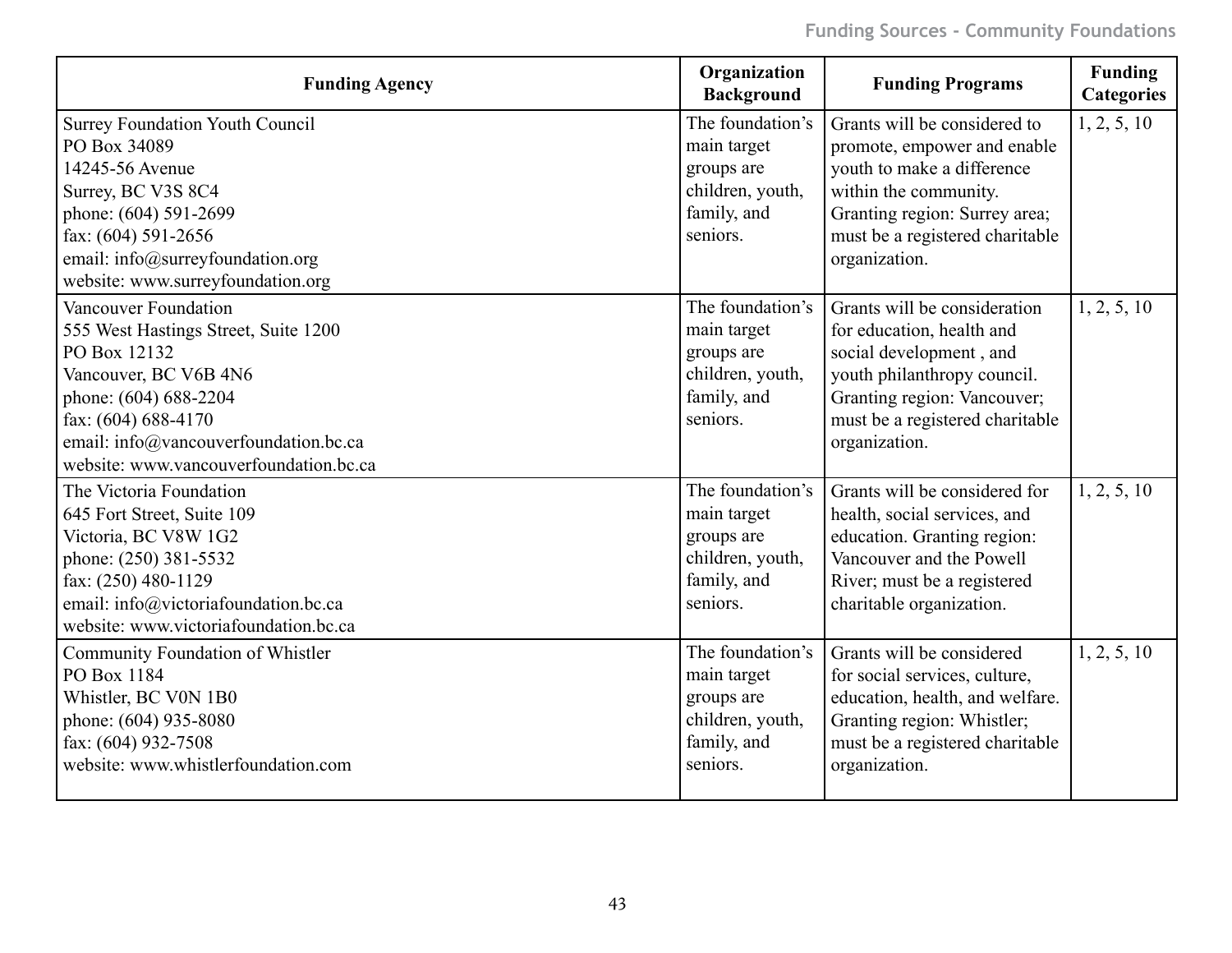**Funding Sources - Community Foundations**

| <b>Funding Agency</b>                                                                                                                                                                               | Organization<br><b>Background</b>                                                            | <b>Funding Programs</b>                                                                                                                                                               | <b>Funding</b><br><b>Categories</b> |
|-----------------------------------------------------------------------------------------------------------------------------------------------------------------------------------------------------|----------------------------------------------------------------------------------------------|---------------------------------------------------------------------------------------------------------------------------------------------------------------------------------------|-------------------------------------|
| Drayton Valley Community Foundation<br>PO Box 6837<br>Drayton Valley, AB T7A 1A1<br>phone: (780) 514-2200<br>fax: (780) 542-5753<br>email: dvcf@incentre.net<br>website: www.incentre.net/dvcf      | The foundation's<br>main target<br>groups are<br>children, youth,<br>family, and<br>seniors. | Grants will be considered<br>for social services, culture,<br>education, health, and welfare.<br>Granting region: Drayton<br>Valley; must be a registered<br>charitable organization. | 1, 2, 5, 10                         |
| <b>Edmonton Community Foundation</b><br>9910 103 Street NW<br>Edmonton, AB T5K 2V7<br>phone: (780) 426-0015<br>fax: (780) 424-0121<br>email: info@ecfoundation.org<br>website: www.ecfoundation.org | The foundation's<br>main target<br>groups are<br>children, youth,<br>family, and<br>seniors. | Grants will be considered<br>for social services, culture,<br>education, health, and welfare.<br>Granting region: Edmonton;<br>must be a registered charitable<br>organization.       | 1, 2, 5, 10                         |
| St. Albert Community Foundation<br>PO Box 65068<br>St. Albert, AB T8N 5Y3<br>phone: (780) 458-8351<br>fax: (780) 419-2978<br>email: ssacf@sacf.ca<br>website: www.sacf.ca                           | The foundation's<br>main target<br>groups are<br>children, youth,<br>family, and<br>seniors. | Grants will be considered<br>for social services, culture,<br>education, health, and welfare.<br>Granting region: St. Albert.                                                         | 1, 2, 5, 10                         |
| The Saskatoon Foundation<br>308 Fourth Avenue North, Suite 101<br>Saskatoon, SK S7K 2L7<br>phone: (306) 665-1767<br>fax: (306) 665-1777<br>website: www.thesaskatoonfoundation.ca                   | The foundation's<br>main target<br>groups are<br>children, youth,<br>family, and<br>seniors. | Grants will be considered<br>for social services, culture,<br>education, health, and welfare.<br>Granting region: Saskatoon;<br>must be a registered charitable<br>organization.      | 1, 2, 5, 10                         |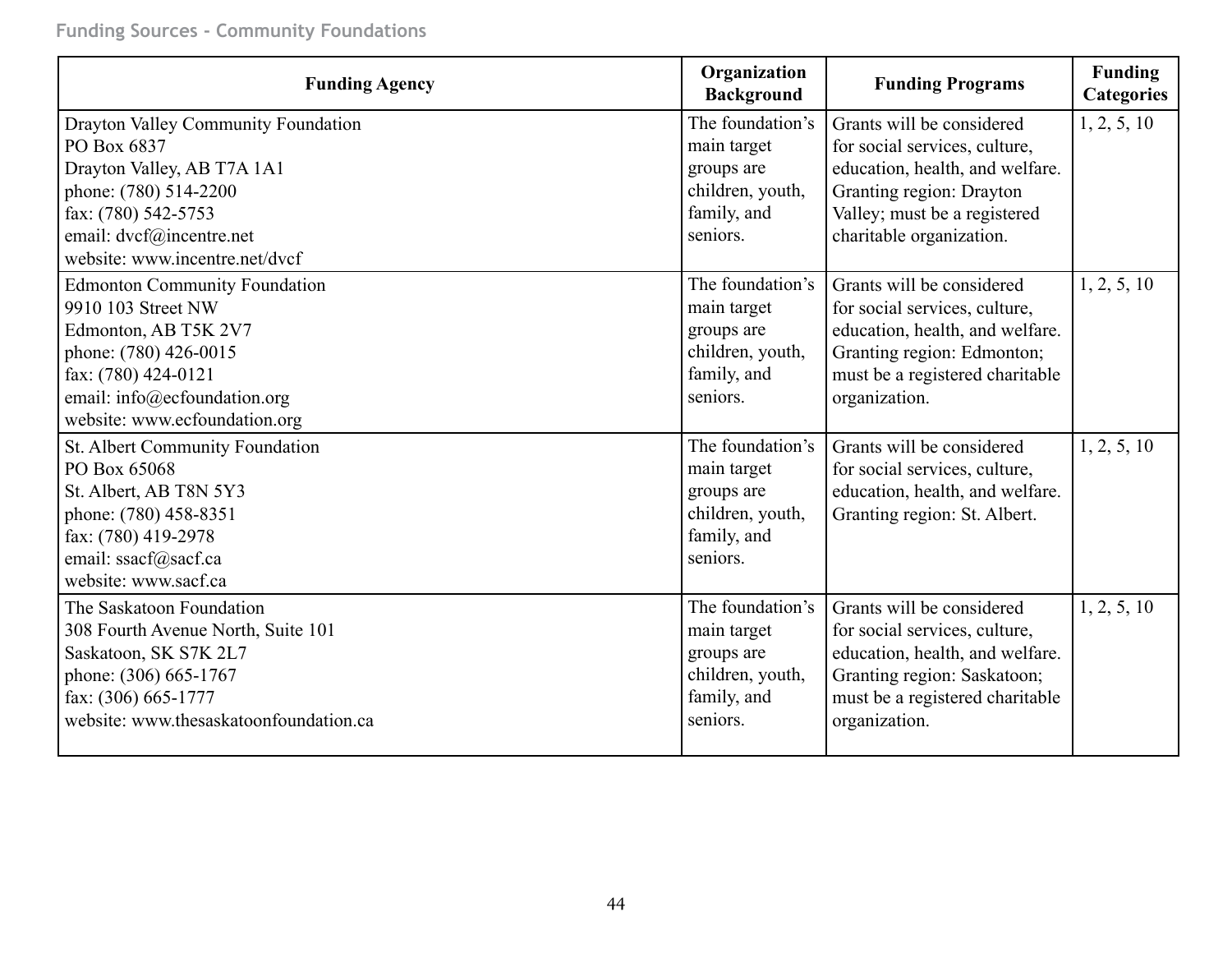| <b>Funding Agency</b>                        | Organization<br><b>Background</b> | <b>Funding Programs</b>         | <b>Funding</b><br><b>Categories</b> |
|----------------------------------------------|-----------------------------------|---------------------------------|-------------------------------------|
| South Saskatchewan Community Foundation Inc. | The foundation's                  | Grants will be considered       | 1, 2, 5, 10                         |
| 2 - 2700 Montague Street                     | main target                       | for social services, culture,   |                                     |
| Regina, SK S4S 0J9                           | groups are                        | education, health, and          |                                     |
| phone: (306) 751-4756                        | children, youth,                  | welfare. Granting region:       |                                     |
| fax: (306) 751-4768                          | family, and                       | Southern Saskatchewan; must     |                                     |
| email: sscf@sasktel.net                      | seniors.                          | be a registered charitable      |                                     |
| website: www.sscf.ca                         |                                   | organization.                   |                                     |
| Altona Community Foundation Inc.             | The foundation's                  | Grants will be considered       | 1, 2, 5, 10                         |
| PO Box 2076                                  | main target                       | for social services, culture,   |                                     |
| Altona, MB R0G 0B0                           | groups are                        | education, health, and welfare. |                                     |
| phone: (204) 324-8653                        | children, youth,                  | Granting region: Altona; must   |                                     |
| fax: (204) 324-1664                          | family, and                       | be a registered charitable      |                                     |
| website: www.altonacommunityfoundation.com   | seniors.                          | organization.                   |                                     |
|                                              |                                   |                                 |                                     |
| Beautiful Plains Community Foundation Inc.   | The foundation's                  | Grants will be considered       | 1, 2, 5, 10                         |
| PO Box 486                                   | main target                       | for social services, culture,   |                                     |
| Neepawa, MB R0J 1H0                          | groups are                        | education, health, and welfare. |                                     |
| phone: (204) 476-2681                        | children, youth,                  | Granting region: Neepawa;       |                                     |
| fax: (204) 476-2681                          | family, and                       | must be a registered charitable |                                     |
| email: bpcfinc@mts.net                       | seniors.                          | organization.                   |                                     |
| website: www.mts.net/~bpcfinc                |                                   |                                 |                                     |
| <b>Brandon Area Community Foundation</b>     | The foundation's                  | Grants will be considered       | 1, 2, 5, 10                         |
| PO Box 22096                                 | main target                       | for social services, culture,   |                                     |
| Brandon, MB R7A 6Y9                          | groups are                        | education, health, and welfare. |                                     |
| phone: (204) 571-0529                        | children, youth,                  | Granting region: Brandon area;  |                                     |
| fax: (204) 571-0529                          | family, and                       | must be a registered charitable |                                     |
| email: info@bacf.ca                          | seniors.                          | organization.                   |                                     |
| website: www.bacf.ca                         |                                   |                                 |                                     |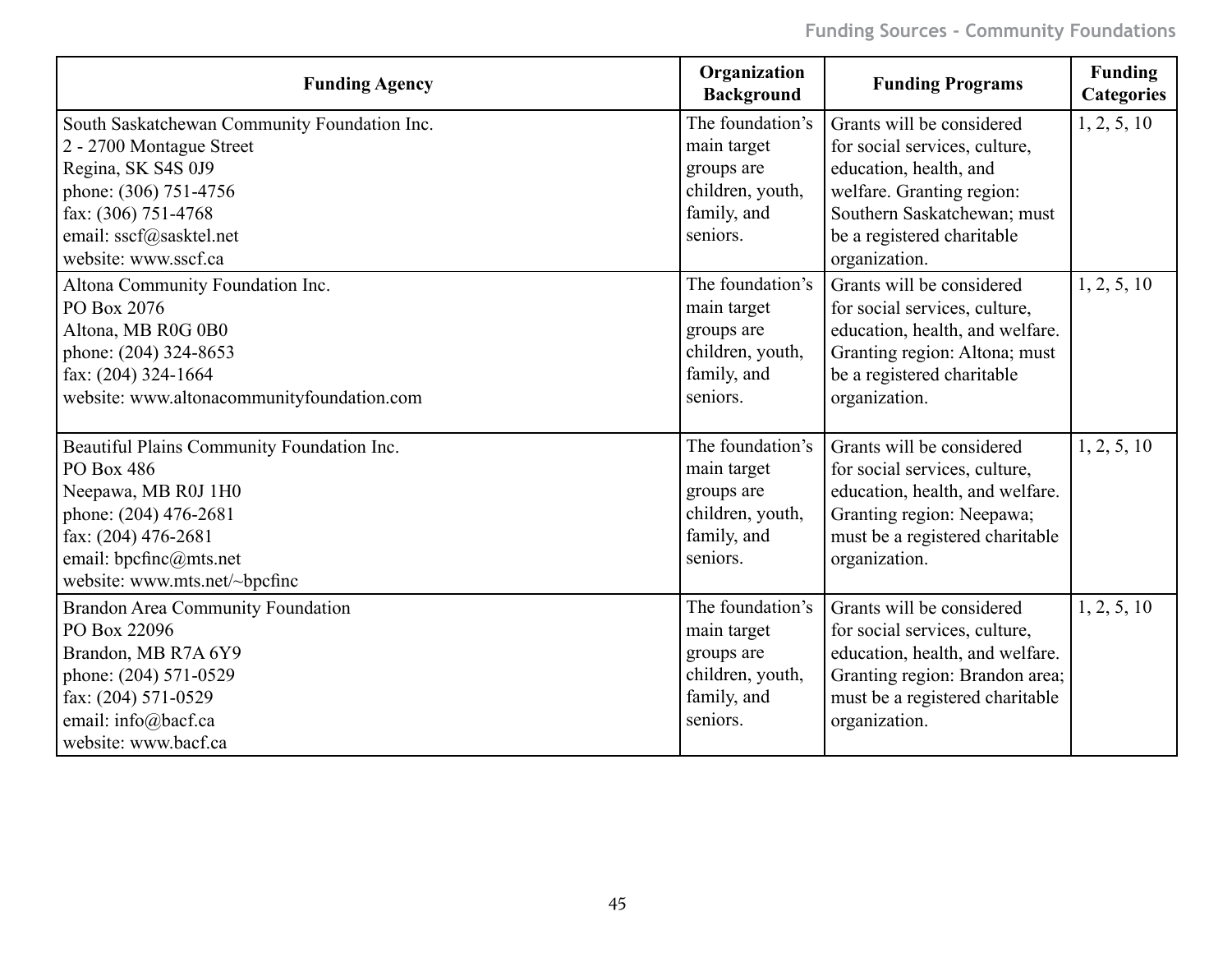| <b>Funding Agency</b>                                | Organization<br><b>Background</b> | <b>Funding Programs</b>         | <b>Funding</b><br><b>Categories</b> |
|------------------------------------------------------|-----------------------------------|---------------------------------|-------------------------------------|
| <b>Brokenhead River Community Foundation</b>         | The foundation's                  | Grants will be considered       | 1, 2, 5, 10                         |
| PO Box 2225                                          | main target                       | for social services, culture,   |                                     |
| Beausejour, MB R0E 0C0                               | groups are                        | education, health, and welfare. |                                     |
| phone: (204) 268-2212                                | children, youth,                  | Granting region: Beausejour;    |                                     |
| fax: (204) 268-4572                                  | family, and                       | must be a registered charitable |                                     |
| website: www.brcfoundation.com/info                  | seniors.                          | organization.                   |                                     |
| Carman Area Foundation Inc.                          | The foundation's                  | Grants will be considered       | 1, 2, 5, 10                         |
| PO Box 160                                           | main target                       | for social services, culture,   |                                     |
| Carman, MB R0G 0J0                                   | groups are                        | education, health, and welfare. |                                     |
| phone: (204) 828-3410                                | children, youth,                  | Granting region: Carman;        |                                     |
| fax: (204) 828-3410                                  | family, and                       | must be a registered charitable |                                     |
| email: macnair@pmcnet.ca                             | seniors.                          | organization.                   |                                     |
| website: www.manitobacommunityfoundations.ca/carman  |                                   |                                 |                                     |
| The Cartwright and Area Foundation Inc.              | The foundation's                  | Grants will be considered       | 1, 2, 5, 10                         |
| PO Box 9                                             | main target                       | for social services, culture,   |                                     |
| Cartwright, MB R0K 0L0                               | groups are                        | education, health, and welfare. |                                     |
| phone: (204) 529-5600                                | children, youth,                  | Granting region: Cartwright;    |                                     |
| fax: (204) 529-2288                                  | family, and                       | must be a registered charitable |                                     |
| email: barb@cartwrightmb.ca                          | seniors.                          | organization.                   |                                     |
| website: www.cartwrightmb.ca/cartfoundation.htm      |                                   |                                 |                                     |
| Dauphin and District Community Foundation Inc.       | The foundation's                  | Grants will be considered       | 1, 2, 5, 10                         |
| PO Box 6                                             | main target                       | for social services, culture,   |                                     |
| Dauphin, MB R7N 2T9                                  | groups are                        | education, health, and welfare. |                                     |
| phone: (204) 638-4598                                | children, youth,                  | Granting region: Dauphin;       |                                     |
| fax: (204) 638-4598                                  | family, and                       | must be a registered charitable |                                     |
| website: www.manitobacommunityfoundations.ca/dauphin | seniors.                          | organization.                   |                                     |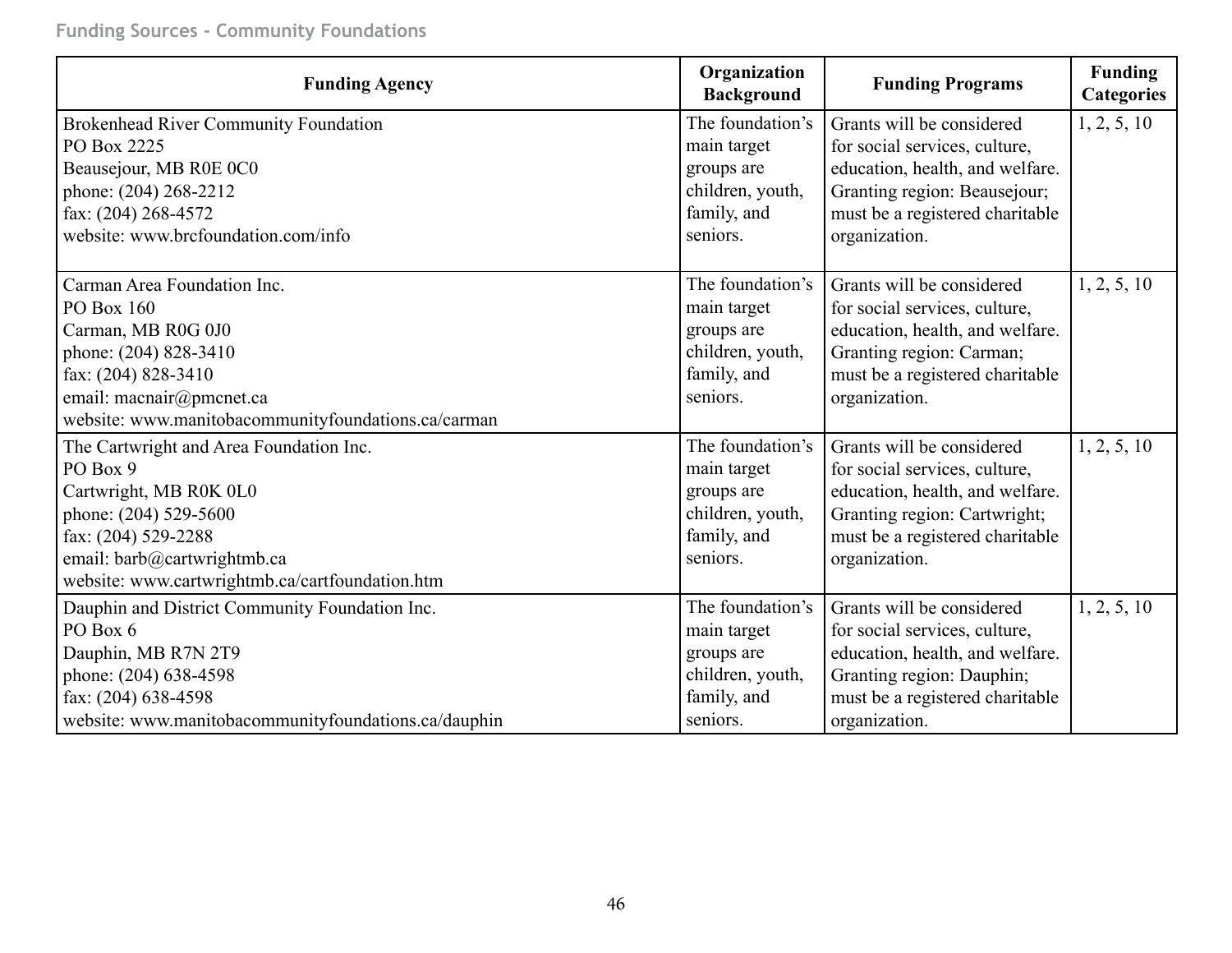| <b>Funding Agency</b>                                                                                                                                                                                                           | Organization<br><b>Background</b>                                                            | <b>Funding Programs</b>                                                                                                                                                                                                        | Funding<br><b>Categories</b> |
|---------------------------------------------------------------------------------------------------------------------------------------------------------------------------------------------------------------------------------|----------------------------------------------------------------------------------------------|--------------------------------------------------------------------------------------------------------------------------------------------------------------------------------------------------------------------------------|------------------------------|
| <b>Interlake Community Foundation</b><br>PO Box 1575<br>Stonewall, MB R0C 2Z0<br>phone: (204) 467-5634<br>email: info@interlakefoundation.ca<br>website: www.interlakefoundation.ca                                             | The foundation's<br>main target<br>groups are<br>children, youth,<br>family, and<br>seniors. | Grants will be considered<br>for social services, culture,<br>education, health, and welfare.<br>Granting region: Rockwood,<br>Rosser, Stonewall, Teulon<br>and Woodlands: must be<br>a registered charitable<br>organization. | 1, 2, 5, 10                  |
| The Killarney Foundation Inc.<br>70 Hennessey Drive<br>Winnipeg, MB R3P 1P5<br>phone: (204) 261-9232<br>email: kheming@hotmail.com<br>website: www.manitobacommunityfoundations.ca/killarney                                    | The foundation's<br>main target<br>groups are<br>children, youth,<br>family, and<br>seniors. | Grants will be considered<br>for social services, culture,<br>education, health, and welfare.<br>Granting region: Killarney;<br>must be a registered charitable<br>organization.                                               | 1, 2, 5, 10                  |
| Morden Area Foundation<br>311 North Railway Street<br>Morden, MB R6M 1S9<br>phone: (204) 822-5614<br>fax: (204) 822-6494<br>email: mdnfdn@mts.net<br>website: www.manitobacommunityfoundations.ca/morden                        | The foundation's<br>main target<br>groups are<br>children, youth,<br>family, and<br>seniors. | Grants will be considered<br>for social services, culture,<br>education, health, and welfare.<br>Granting region: Morden;<br>must be a registered charitable<br>organization.                                                  | 1, 2, 5, 10                  |
| North Norfolk-MacGregor Foundation Inc.<br>PO Box 696<br>MacGregor, MB R0H 0R0<br>phone: (204) 685-2854<br>fax: (204) 685-2616<br>email: jlkelly@mts.net<br>website: www.manitobacommunityfoundations.ca/northnorfolk/cndbz.cfm | The foundation's<br>main target<br>groups are<br>children, youth,<br>family, and<br>seniors. | Grants will be considered<br>for social services, culture,<br>education, health, and welfare.<br>Granting region: Norfolk<br>and MacGregor area; must<br>be a registered charitable<br>organization.                           | 1, 2, 5, 10                  |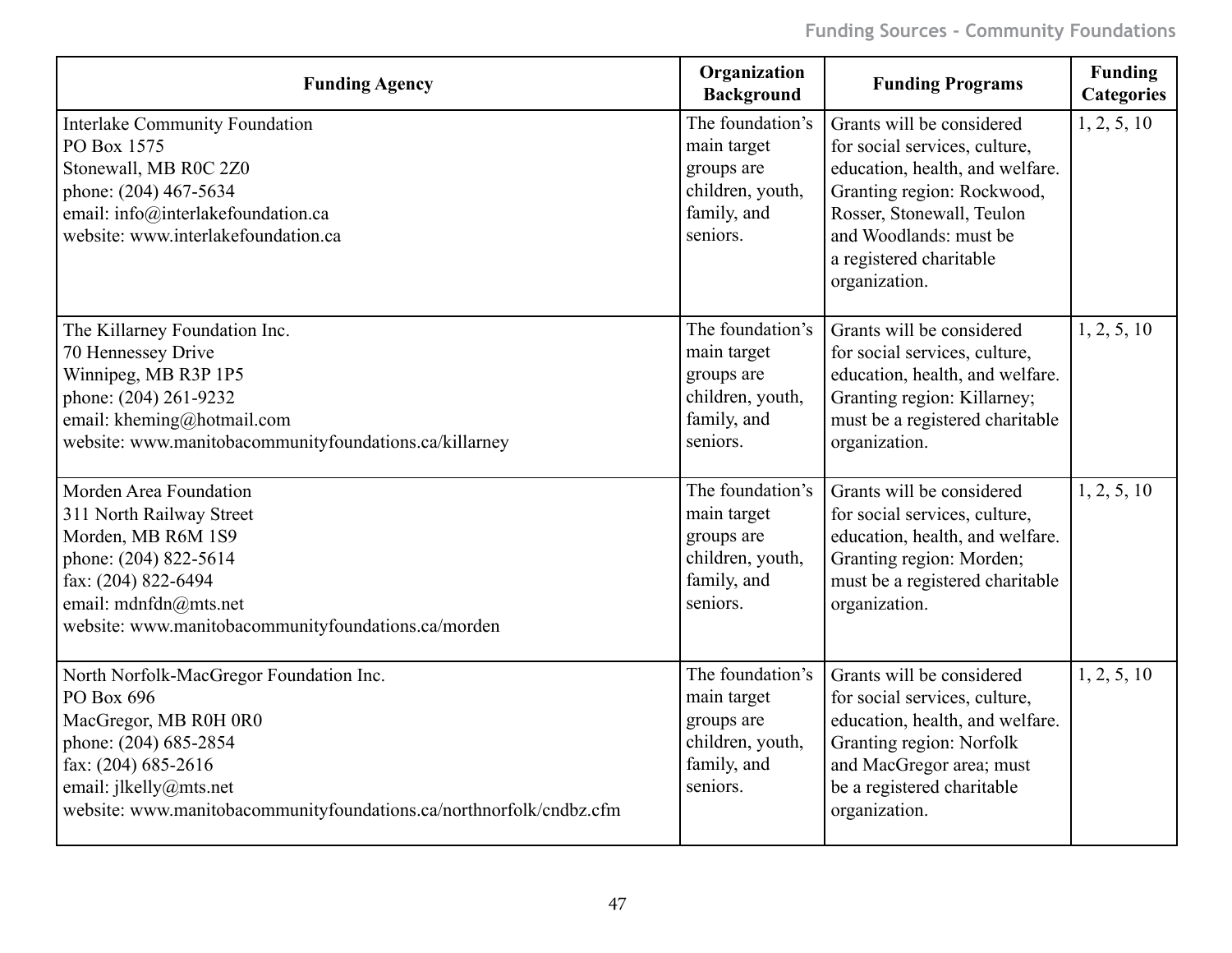| <b>Funding Agency</b>                                           | Organization<br><b>Background</b> | <b>Funding Programs</b>         | <b>Funding</b><br><b>Categories</b> |
|-----------------------------------------------------------------|-----------------------------------|---------------------------------|-------------------------------------|
| Northern Neighbours Foundation                                  | The foundation's                  | Grants will be considered       | 1, 2, 5, 10                         |
| PO Box 802                                                      | main target                       | for social services, culture,   |                                     |
| Flin Flon, MB R8A 1N6                                           | groups are                        | education, health, and welfare  |                                     |
| phone: (204) 687-5715                                           | children, youth,                  | Granting region: Flin Flon;     |                                     |
| fax: (204) 687-2957                                             | family, and                       | must be a registered charitable |                                     |
| website: www.manitobacommunityfoundations.ca/northernneighbours | seniors.                          | organization.                   |                                     |
| Pilot Mound and District Foundation                             | The foundation's                  | Grants will be considered       | 1, 2, 5, 10                         |
| PO Box 235                                                      | main target                       | for social services, culture,   |                                     |
| Pilot Mound, MB R0G 1P0                                         | groups are                        | education, health, and welfare. |                                     |
| phone: (204) 825-2587                                           | children, youth,                  | Granting region: Pilot Mound;   |                                     |
| email: chamberofcommerce@pilotmound.com                         | family, and                       | must be a registered charitable |                                     |
| website: www.pilotmound.com/organizations/foundation.shtml      | seniors.                          | organization.                   |                                     |
| Selkirk and District Community Foundation                       | The foundation's                  | Grants will be considered       | 1, 2, 5, 10                         |
| PO Box 400                                                      | main target                       | for social services, culture,   |                                     |
| Selkirk, MB R1A 2B3                                             | groups are                        | education, health, and welfare. |                                     |
| phone: (204) 785-9755                                           | children, youth,                  | Granting region: Selkirk;       |                                     |
| email: selkirkfoundation@shaw.ca                                | family, and                       | must be a registered charitable |                                     |
| website: www.manitobacommunityfoundations.ca/selkirk            | seniors.                          | organization.                   |                                     |
| Souris Glenwood Foundation                                      | The foundation's                  | Grants will be considered       | 1, 2, 5, 10                         |
| PO Box 518                                                      | main target                       | for social services, culture,   |                                     |
| 100 Second Street S,                                            | groups are                        | education, health, and welfare. |                                     |
| Souris, MB R0K 2C0                                              | children, youth,                  | Granting region: Souris; must   |                                     |
| phone: (204) 483-2050                                           | family, and                       | be a registered charitable      |                                     |
| email: ruthb@mts.net                                            | seniors.                          | organization.                   |                                     |
|                                                                 |                                   |                                 |                                     |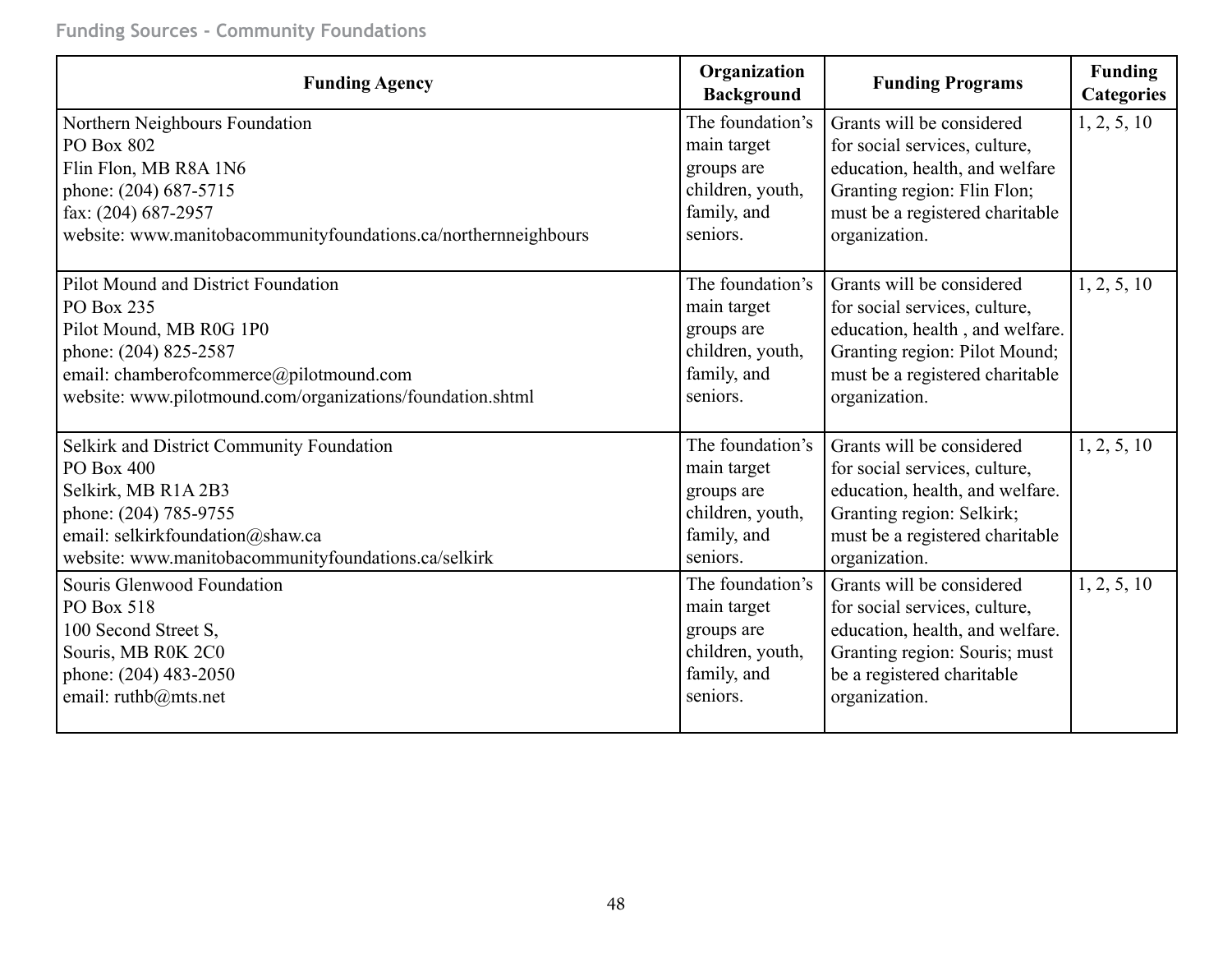| <b>Funding Agency</b>                                                                                                                                       | Organization<br><b>Background</b>                                                            | <b>Funding Programs</b>                                                                                                                                                      | <b>Funding</b><br><b>Categories</b> |
|-------------------------------------------------------------------------------------------------------------------------------------------------------------|----------------------------------------------------------------------------------------------|------------------------------------------------------------------------------------------------------------------------------------------------------------------------------|-------------------------------------|
| Southwest Manitoba Regional Foundation                                                                                                                      | The foundation's                                                                             | Grants will be considered                                                                                                                                                    | 1, 2, 5, 10                         |
| PO Box 338                                                                                                                                                  | main target                                                                                  | for social services, culture,                                                                                                                                                |                                     |
| Deloraine, MB R0M 0M0                                                                                                                                       | groups are                                                                                   | education, health, and welfare.                                                                                                                                              |                                     |
| phone: (204) 747-2848                                                                                                                                       | children, youth,                                                                             | Granting region: Deloraine;                                                                                                                                                  |                                     |
| fax: (204) 747-2856                                                                                                                                         | family, and                                                                                  | must be a registered charitable                                                                                                                                              |                                     |
| email: swsh@mts.net                                                                                                                                         | seniors.                                                                                     | organization                                                                                                                                                                 |                                     |
| The Steinbach Community Foundation Inc.                                                                                                                     | The foundation's                                                                             | Grants will be considered                                                                                                                                                    | 1, 2, 5, 10                         |
| PO Box 2044                                                                                                                                                 | main target                                                                                  | for social services, culture,                                                                                                                                                |                                     |
| Steinbach, MB R5G 1B1                                                                                                                                       | groups are                                                                                   | education, health, and welfare.                                                                                                                                              |                                     |
| phone: (204) 326-9877                                                                                                                                       | children, youth,                                                                             | Granting region: Steinbach;                                                                                                                                                  |                                     |
| fax: (204) 346-6235                                                                                                                                         | family, and                                                                                  | must be a registered charitable                                                                                                                                              |                                     |
| email: jkehler@steinbach.ca                                                                                                                                 | seniors.                                                                                     | organization.                                                                                                                                                                |                                     |
| Virden Area Foundation Inc.                                                                                                                                 | The foundation's                                                                             | Grants will be considered                                                                                                                                                    | 1, 2, 5, 10                         |
| PO Box 2319                                                                                                                                                 | main target                                                                                  | for social services, culture,                                                                                                                                                |                                     |
| Virden, MB R0M 2C0                                                                                                                                          | groups are                                                                                   | education, health, and welfare.                                                                                                                                              |                                     |
| phone: (204) 748-4803                                                                                                                                       | children, youth,                                                                             | Granting region: Virden; must                                                                                                                                                |                                     |
| fax: (204) 748-4806                                                                                                                                         | family, and                                                                                  | be a registered charitable                                                                                                                                                   |                                     |
| website: www.manitobacommunityfoundations.ca/virden                                                                                                         | seniors.                                                                                     | organization.                                                                                                                                                                |                                     |
| <b>Westshore Community Foundation</b><br>PO Box 395<br>Gimli, MB R0C 1B0<br>phone: (204) 642-8269<br>website: www.manitobacommunityfoundations.ca/westshore | The foundation's<br>main target<br>groups are<br>children, youth,<br>family, and<br>seniors. | Grants will be considered<br>for social services, culture,<br>education, health, and welfare.<br>Granting region: Gimli; must<br>be a registered charitable<br>organization. | 1, 2, 5, 10                         |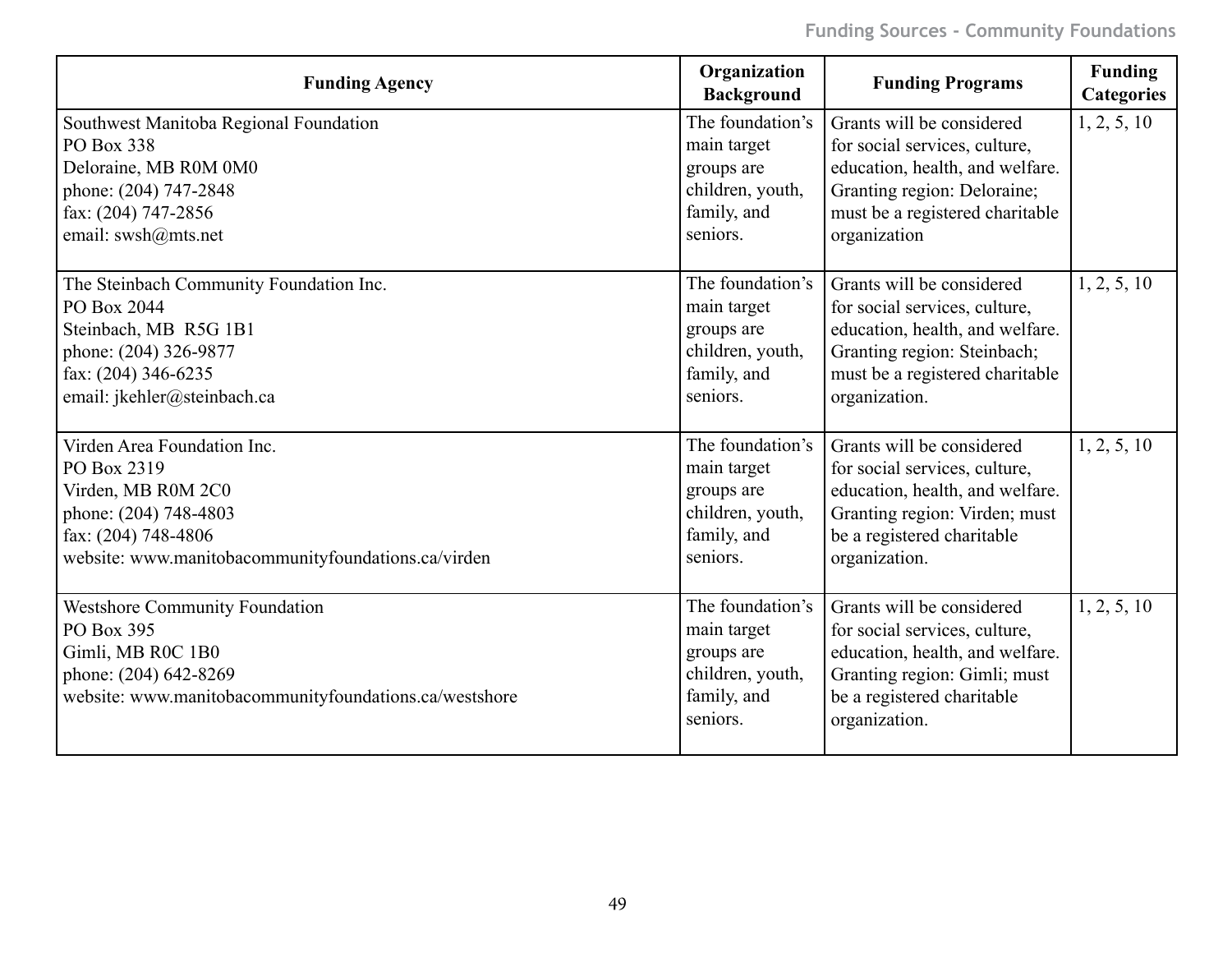### **Funding Sources - Community Foundations**

| <b>Funding Agency</b>                                                                                                                                                                                      | Organization<br><b>Background</b>                                                            | <b>Funding Programs</b>                                                                                                                                                                                                       | <b>Funding</b><br><b>Categories</b> |
|------------------------------------------------------------------------------------------------------------------------------------------------------------------------------------------------------------|----------------------------------------------------------------------------------------------|-------------------------------------------------------------------------------------------------------------------------------------------------------------------------------------------------------------------------------|-------------------------------------|
| <b>Winkler Community Foundation</b><br>185 Main Street<br>Winkler, MB R6W 1B4<br>phone: (204) 325-9524<br>email: admin@cityofwinkler.ca<br>website: www.cityofwinkler.ca/communityfoundation               | The foundation's<br>main target<br>groups are<br>children, youth,<br>family, and<br>seniors. | Grants will be considered<br>for social services, culture,<br>education, health, and welfare.<br>Granting region: Winkler;<br>must be a registered charitable<br>organization.                                                | 1, 2, 5, 10                         |
| The Winnipeg Foundation<br>1350-One Lombard Place<br>Winnipeg, MB R3B 0X3<br>phone: (204) 944-9474 or (877) 974-3631<br>fax: (204) 942-2987<br>email: $info(\omega)$ wpgfdn.org<br>website: www.wpgfdn.org | The foundation's<br>main target<br>groups are<br>children, youth,<br>family, and<br>seniors. | Grants will be considered<br>for social services, culture,<br>education, health, and welfare.<br>Granting region: Winnipeg;<br>must be a registered charitable<br>organization                                                | 1, 2, 5, 10                         |
| <b>Brant Community Foundation</b><br>30 Brant Avenue<br>Brantford, ON N3T 3G6<br>phone: (519) 756-2499<br>fax: (519) 756-2490<br>website: www.brantcommunityfoundation.ca                                  | The foundation's<br>main target<br>groups are<br>children, youth,<br>family, and<br>seniors. | Grants will be considered<br>for social services, culture,<br>education, health, and<br>welfare. Granting region:<br>Brantford, Brant County, Six<br>Nations, New Credit; must<br>be a registered charitable<br>organization. | 1, 2, 5, 10                         |
| Cambridge and North Dumfries Community Foundation<br>150 Main Street, 2nd Floor<br>Cambridge, ON N1R 6P9<br>phone: (519) 624-8972<br>fax: (519) 624-4032<br>website: www.cambridgefoundation.org           | The foundation's<br>main target<br>groups are<br>children, youth,<br>family, and<br>seniors. | Grants will be considered<br>for social services, culture,<br>education, health, and welfare<br>Granting region: Cambridge;<br>must be a registered charitable<br>organization.                                               | 1, 2, 5, 10                         |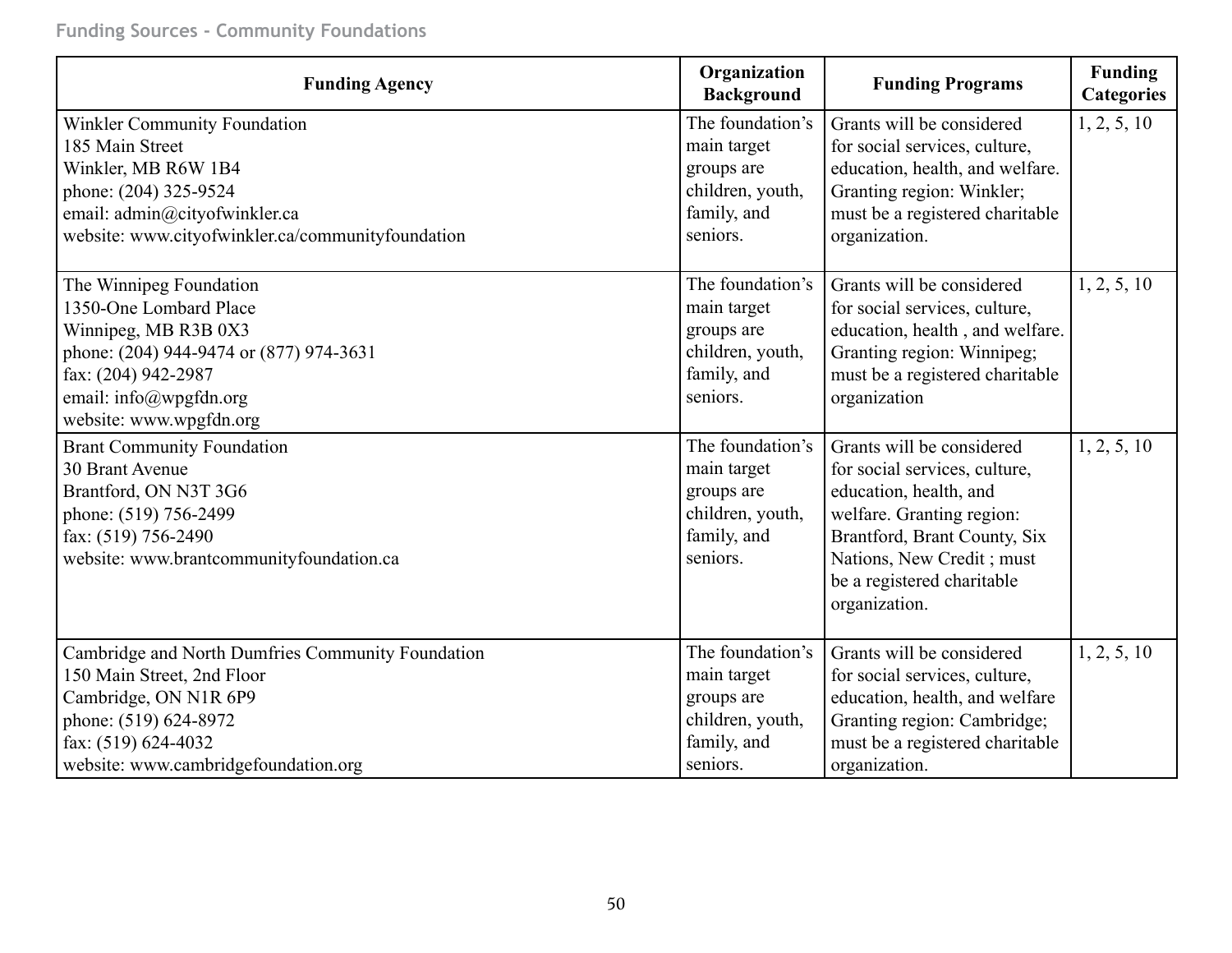| <b>Funding Agency</b>                | Organization<br><b>Background</b> | <b>Funding Programs</b>         | <b>Funding</b><br><b>Categories</b> |
|--------------------------------------|-----------------------------------|---------------------------------|-------------------------------------|
| Guelph Community Foundation          | The foundation's                  | Grants will be considered       | 1, 2, 5, 10                         |
| PO Box 1311                          | main target                       | for social services, culture,   |                                     |
| Guelph, ON N1H 6N6                   | groups are                        | education, health, and welfare. |                                     |
| phone: (519) 821-9216                | children, youth,                  | Granting region: Guelph;        |                                     |
| fax: (519) 821-6525                  | family, and                       | must be a registered charitable |                                     |
| email: guelphcf@bellnet.ca           | seniors.                          | organization.                   |                                     |
| website: www.guelphcf.ca             |                                   |                                 |                                     |
| Hamilton Community Foundation        | The foundation's                  | Grants will be considered       | 1, 2, 5, 10                         |
| 120 King Street West, Suite 700      | main target                       | for social services, culture,   |                                     |
| Hamilton, ON L8P 4V2                 | groups are                        | education, health, and welfare. |                                     |
| phone: (905) 523-5600                | children, youth,                  | Granting region: Hamilton;      |                                     |
| fax: (905) 523-0741                  | family, and                       | must be a registered charitable |                                     |
| email: information@hcf.on.ca         | seniors.                          | organization.                   |                                     |
| website: www.hcf.on.ca               |                                   |                                 |                                     |
| <b>London Community Foundation</b>   | The foundation's                  | Grants will be considered       | 1, 2, 5, 10                         |
| 130 King Street                      | main target                       | for social services, culture,   |                                     |
| London, ON N6A 1C5                   | groups are                        | education, health, and welfare. |                                     |
| phone: (519) 667-1600                | children, youth,                  | Granting region: London;        |                                     |
| fax: (519) 667-1615                  | family, and                       | must be a registered charitable |                                     |
| website: www.lcf.on.ca               | seniors.                          | organization.                   |                                     |
| The Community Foundation of Oakville | The foundation's                  | Grants will be considered       | 1, 2, 5, 10                         |
| 478 Morden Road, Suite 204           | main target                       | for social services, culture,   |                                     |
| Oakville, ON L6K 3W4                 | groups are                        | education, health, and welfare. |                                     |
| phone: (905) 844-3562                | children, youth,                  | Granting region: Oakville;      |                                     |
| fax: (905) 845-1395                  | family, and                       | must be a registered charitable |                                     |
| email: info@thecfo.org               | seniors.                          | organization.                   |                                     |
| website: www.thecfo.org              |                                   |                                 |                                     |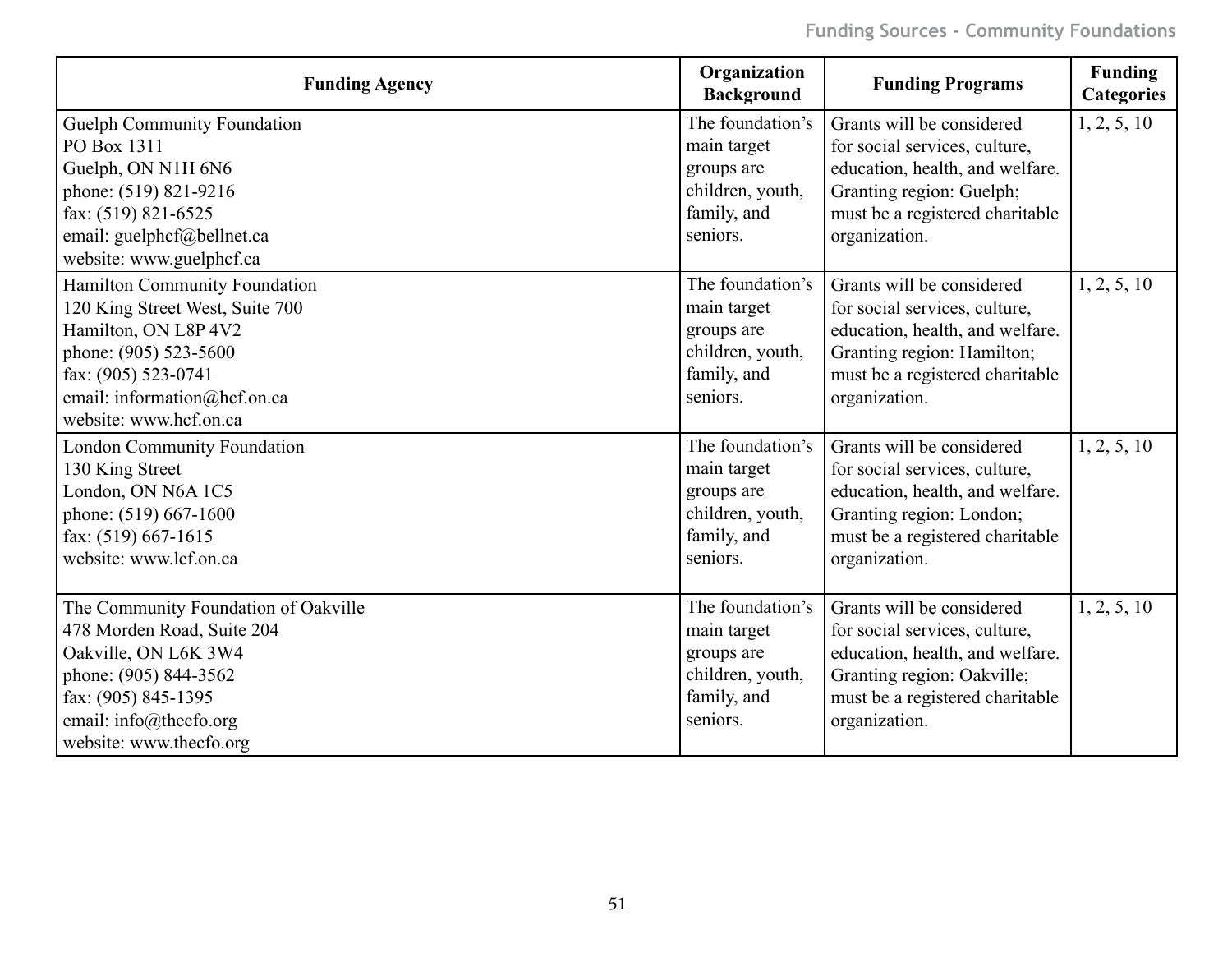| <b>Funding Agency</b>                          | Organization<br><b>Background</b> | <b>Funding Programs</b>         | <b>Funding</b><br><b>Categories</b> |
|------------------------------------------------|-----------------------------------|---------------------------------|-------------------------------------|
| <b>Community Foundation Grey Bruce</b>         | The foundation's                  | Grants will be considered       | 1, 2, 5, 10                         |
| PO Box 81                                      | main target                       | for social services, culture,   |                                     |
| Owen Sound, ON N4K 5P1                         | groups are                        | education, health, and welfare. |                                     |
| phone: (519) 371-7203                          | children, youth,                  | Granting region: Owen Sound;    |                                     |
| fax: (519) 470-4744                            | family, and                       | must be a registered charitable |                                     |
| email: office@communityfoundationgreybruce.com | seniors.                          | organization.                   |                                     |
| website: www.communityfoundationgreybruce.com  |                                   |                                 |                                     |
| Sarnia Community Foundation                    | The foundation's                  | Grants will be considered       | 1, 2, 5, 10                         |
| 560 Exmouth Street, Suite 110                  | main target                       | for social services, culture,   |                                     |
| Sarnia, ON N7T 5P5                             | groups are                        | education, health, and welfare. |                                     |
| phone: (519) 332-2588                          | children, youth,                  | Granting region: Sarnia; must   |                                     |
| fax: (519) 383-8042                            | family, and                       | be a registered charitable      |                                     |
| email: info@sarniacommunityfoundation.ca       | seniors.                          | organization                    |                                     |
| website: www.sarniacommunityfoundation.ca      |                                   |                                 |                                     |
| The Norfolk Community Foundation               | The foundation's                  | Grants will be considered       | 1, 2, 5, 10                         |
| PO Box 999                                     | main target                       | for social services, culture,   |                                     |
| Simcoe, ON N3Y 5B3                             | groups are                        | education, health, and welfare. |                                     |
| phone: (519) 426-8593                          | children, youth,                  | Granting region: Simcoe;        |                                     |
| fax: (519) 426-1573                            | family, and                       | must be a registered charitable |                                     |
| email: mfredericks@annexweb.com                | seniors.                          | organization.                   |                                     |
| <b>Sudbury Community Foundation</b>            | The foundation's                  | Grants will be considered       | 1, 2, 5, 10                         |
| 40 Elm Street, Unit 218                        | main target                       | for social services, culture,   |                                     |
| Sudbury, ON P3C 1S8                            | groups are                        | education, health, and welfare. |                                     |
| phone: (705) 673-7770                          | children, youth,                  | Granting region: Sudbury;       |                                     |
| fax: (705) 673-8727                            | family, and                       | must be a registered charitable |                                     |
| email: carmen@sudburycf.ca                     | seniors.                          | organization.                   |                                     |
| website: www.sudburycf.ca                      |                                   |                                 |                                     |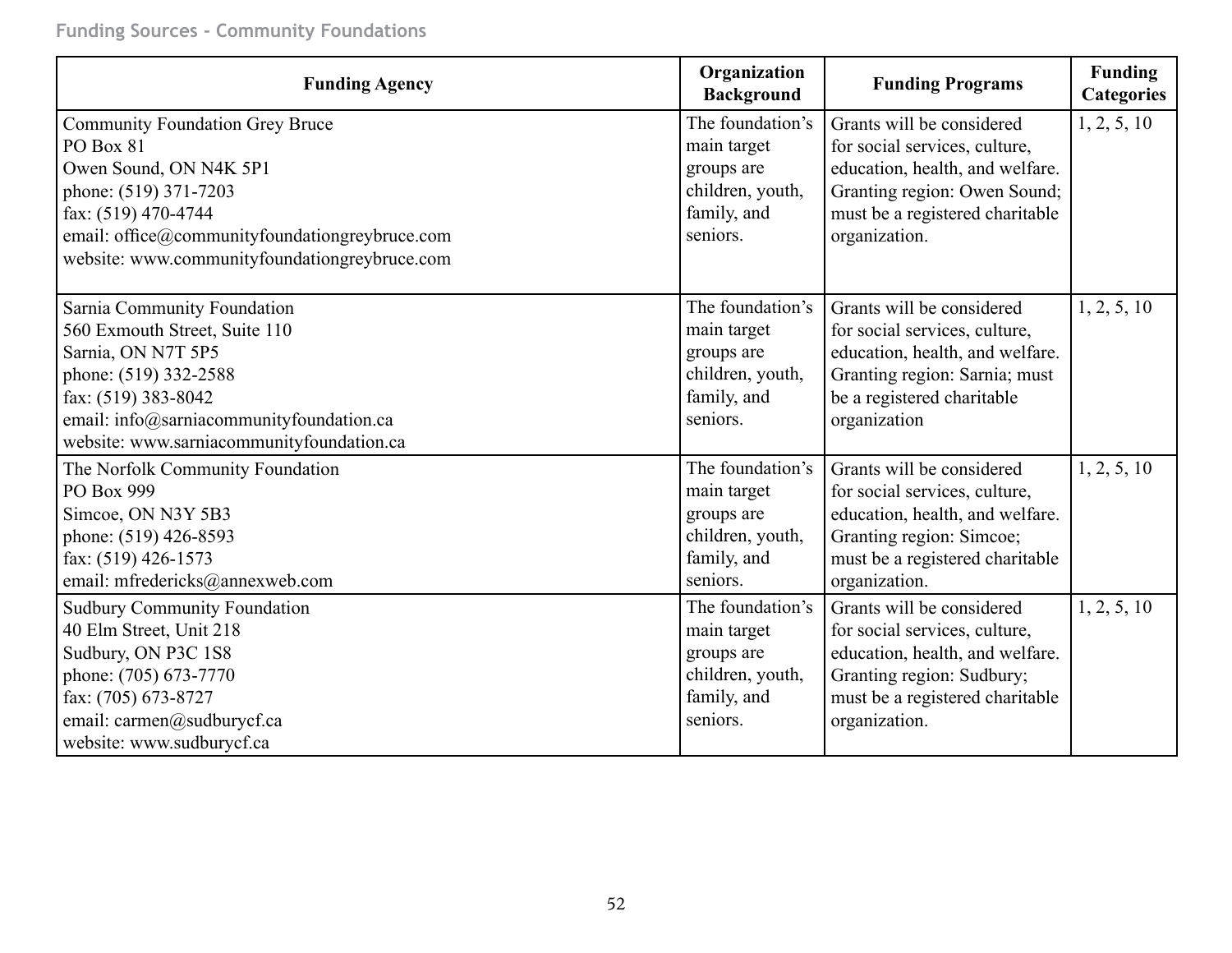| <b>Funding Agency</b>                                       | Organization<br><b>Background</b> | <b>Funding Programs</b>         | <b>Funding</b><br><b>Categories</b> |
|-------------------------------------------------------------|-----------------------------------|---------------------------------|-------------------------------------|
| Thunder Bay Community Foundation                            | The foundation's                  | Grants will be considered       | 1, 2, 5, 10                         |
| PO Box 20120                                                | main target                       | for social services, culture,   |                                     |
| Thunder Bay, ON P7E 6P2                                     | groups are                        | education, health, and welfare. |                                     |
| phone: (807) 475-7279                                       | children, youth,                  | Granting region: Thunder Bay;   |                                     |
| fax: (807) 475-7279                                         | family, and                       | must be a registered charitable |                                     |
| email: tbcf@tbaytel.org                                     | seniors.                          | organization.                   |                                     |
| website: www.tbcf.org                                       |                                   |                                 |                                     |
| <b>Tri-Town Foundation</b>                                  | The foundation's                  | Grants will be considered       | 1, 2, 5, 10                         |
| PO Box 160                                                  | main target                       | for social services, culture,   |                                     |
| New Liskeard, ON P0J 1P0                                    | groups are                        | education, health, and welfare. |                                     |
| phone: (705) 647-4010                                       | children, youth,                  | Granting region: New            |                                     |
| email: ttf@ntl.sympatico.ca                                 | family, and                       | Liskeard; must be a registered  |                                     |
| website: www.tritownfoundation.northernontario.ca/index.php | seniors.                          | charitable organization.        |                                     |
| Fondation communautaire du Grand Québec                     | The foundation's                  | Grants will be considered       | 1, 2, 5, 10                         |
| 3100 Avenue Bourg-Royal, Bureau 201                         | main target                       | for social services, culture,   |                                     |
| Beauport, QC G1C 5S7                                        | groups are                        | education, health, and welfare. |                                     |
| phone: (418) 521-6664                                       | children, youth,                  | Granting region: Beauport;      |                                     |
| fax: $(418)$ 521-6668                                       | family, and                       | must be a registered charitable |                                     |
| email: nrae@fcommunautaire.com                              | seniors.                          | organization.                   |                                     |
| website: www.fcommunautaire.com                             |                                   |                                 |                                     |
| Fredericton Community Foundation Inc.                       | The foundation's                  | Grants will be considered       | 1, 2, 5, 10                         |
| 390 King Street, Suite 201                                  | main target                       | for social services, culture,   |                                     |
| Fredericton, NB E3B 1E3                                     | groups are                        | education, health, and welfare. |                                     |
| phone: (506) 454-2262                                       | children, youth,                  | Granting region: Fredericton;   |                                     |
| fax: $(506)$ 455-7510                                       | family, and                       | must be a registered charitable |                                     |
| email: fredfdn.info@nb.aibn.com                             | seniors.                          | organization.                   |                                     |
| website: www.fredfdn.ca                                     |                                   |                                 |                                     |